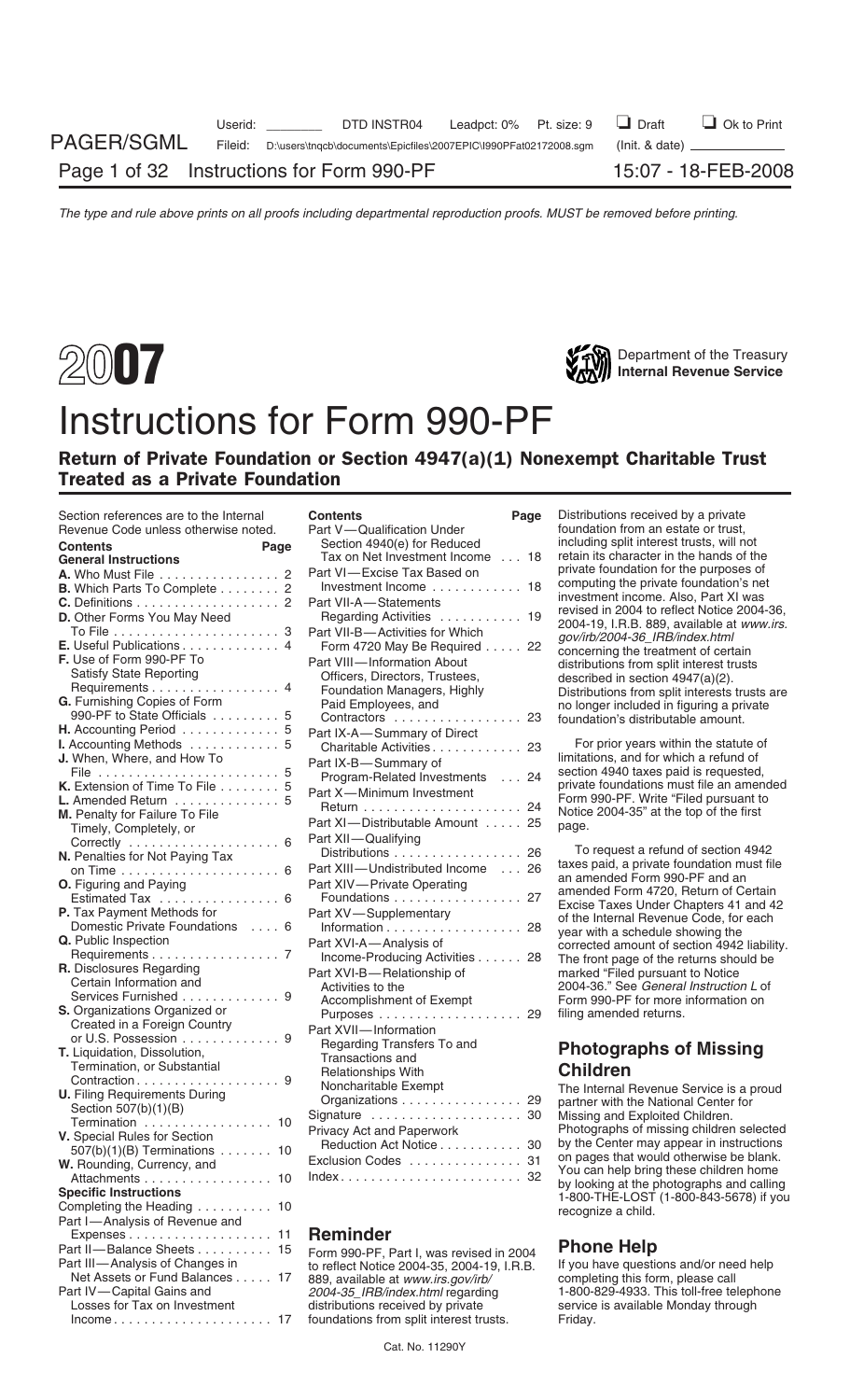- 
- 

• Bonus: Historical Tax Products DVD — Form 990-PF is an annual in Ships with the final release,

- 
- 

• Toll-free and email technical support.<br>
The CD is released twice during the<br>
year. The first release will ship the<br>
beginning of January 2008 and the final<br>
release will ship the beginning of March<br>
2008.<br>
2008.<br>
<br>
2008.

Buy the CD from National Technical<br>
Information Service at *www.irs.gov*<br>
Information Service at *www.irs.gov*<br>
Information Service at *www.irs.gov*<br>
Include on the foundation's return applicable) to each question on the<br>

you own taxes, the IRS offers you <br>
convenient programs to make taxes Section 501(c)(3) (Except Private<br>
easier Foundation), and Section 501(e),

940 and 941 employment tax returns; Charitable Trust Supplementary and Exercic computation is a dome<br>Form 1099 and other information returns. Information. (See Form 990 and Form cor foreign organization exempt from Form 1099 and other information returns. Information. (See Form 990 and Form or foreign organization exempt from the Visit www.irs.gov/efile for details. 990-EZ instructions.) income tax under section 501(a); Visit www.irs.gov/efile for details.

**From To Get Forms and Community of State And Archa Pay taxes online or by phone B. Which Parts To Publications**<br>Payment System (EFTPS). Visit *www.* Complete Payment System (EFTPS). Visit *www.*<br>eftps.gov or call 1-800-555-4477 for *eftps.gov* or call 1-800-555-4477 for The parts of the form listed below do not details. Electronic Funds Withdrawal apply to all filers. See *How to avoid filing*<br>You can access the IRS website 24 hours (EFW) from a chec You can access the IRS website 24 hours (EFW) from a checking or savings<br>a day, 7 days a week at *www.irs.gov* to: account is also available to those who file

• Sign up to receive local and national and substitute of the section 4947(a)(1) and a rews by email.<br>
tax news by email. Also, Form 990-PF serves as a external examply to foreign substitute for the section 4947(a)(1) orga **IRS Tax Products CD**<br>
You can order Publication 1796, IRS Tax<br>
Products CD, and get:<br>
Products CD, and get:<br>
Products CD, and get:<br>
Products CD, and get:<br>
Products CD, and get:<br>
Products CD, and get:<br>
Products CD, and get

**TIP** 1-877-CDFORMS (1-877-233-6767)<br>
to any disregarded entity owned<br>
toll-free to buy the CD for \$35 (plus a \$5<br>
by the foundation. See Regulations<br>
by the foundation. See Regulations<br>
sections 301.7701-1 through 3 for<br>
Enter **By Phone and In Person**<br>
You can order forms and publications by<br>
calling 1-800-TAX-FORM<br>
(1-800-829-3676). You can also get most<br>
forms and publications at your local IRS<br>
disregarded entity).<br>
(disregarded entity).<br>
(di

Use these electronic options to make **charitable trusts.** Section  $4947(a)(1)$  complete an earlier part. If you complete<br>filing and paying easier. the monexempt charitable trusts that are not the parts in the listed order, **IRS E-Services Make** Form 990-PF. However, they may need to part will already be entered.<br>**Taxes Easier Exempt From Income Tax, or Form** Step Part Step Part Foundation), and Section 501(e), 501(f), Fouridation), and Section 501(e), 501(i),<br>• You can *e-file* your Form 990-PF; Form 501(k), 501(n), or 4947(a)(1) Nonexempt **C. Definitions**<br>940 and 941 employment tax returns; Charitable Trust Supplementary 1. A private f

a day, 7 days a week at *www.irs.gov* to: account is also available to those who file information on what to do if a part or an <br>• Download forms, instructions, and electronically. <br>• Part I, column (c), applies only to **p** 

**Publications, • Part I, Column (c), applies online,** • Order IRS products online, **General Instructions** private operating foundations and to *nonoperating private foundations that* questions, **Purpose of form.** Form 990-

● Search publications online by topic or • To figure the tax based on investment • Part II, column (c), with the exception of keyword,<br>keyword, income and **income and** integrations integrations All income, and<br>
• Send us comments or request help via<br>
• To report charitable distributions and<br>
• Sign up to receive local and national<br>
• Sign up to receive local and national<br>
• Sign up to receive local and national<br>

• Prior-year forms, instructions, and **A. Who Must File** of Form 990-PF unless they claim status publications,<br>• Bonus: Historical Tax Products DVD — Form 990-PF is an annual information • Parts XI and XIII do not apply to

*Ships with the final release,* return that must be filed by: foundations that check box D2 on page 1<br>Tax Map: an electronic research tool **Company on the System of Form 990-PF.** However, check the box • Tax Map: an electronic research tool • Exempt private foundations (section of Form 990-PF. However, check the box and finding aid, 6033(a), (b), and (c)), and (c) and the top of Part XI. Part XI does not and finding aid,<br>• Tax law frequently asked questions  $\bullet$  Taxable private foundations (section apply to private operating foundations. • Tax law frequently asked questions<br>
• Taxable private foundations (section<br>
• Taxable private foundations (section<br>
• Tax Topics from the IRS telephone<br>
• Criganizations that agree to private<br>
• Fill-in, print, and save

office.<br> **Other section 4947(a)(1) nonexempt** another to compute an amount needed to<br>
Lise these electronic ontions to make **charitable trusts.** Section 4947(a)(1) complete an earlier part. If you complete

| <b>Taxes Easier</b>                                                                        | THE FORM 990, RETURN OF ORGANIZATION<br>Exempt From Income Tax, or Form | Step                           | Part                        | Step                      | Part                       |
|--------------------------------------------------------------------------------------------|-------------------------------------------------------------------------|--------------------------------|-----------------------------|---------------------------|----------------------------|
|                                                                                            | 990-EZ, Short Form Return of                                            |                                | 1. IV                       |                           | 8 XII, lines 1-4           |
| Now more than ever before, businesses                                                      | Organization Exempt From Income Tax.                                    | $2 \ldots \ldots \ldots$ 1& II |                             | 9 V&VI                    |                            |
| can enjoy the benefits of filing and paying<br>their federal taxes electronically. Whether | With either of these forms, the trust must                              | 4. III                         | $3 \ldots \ldots$ . Heading | 11 XI                     | <b>10</b> XII, lines $5-6$ |
| you rely on a tax professional or handle                                                   | also file Schedule A (Form 990 or                                       | 5. VII-A                       |                             | 12 XIII                   |                            |
| you own taxes, the IRS offers you                                                          | 990-EZ), Organization Exempt Under                                      |                                | 6. VIII<br>7. IX-A $-$ X    | 13 VII-B<br>14 XIV – XVII |                            |
|                                                                                            | Cootian E01(a)(0) (Expant Drivato                                       |                                |                             |                           |                            |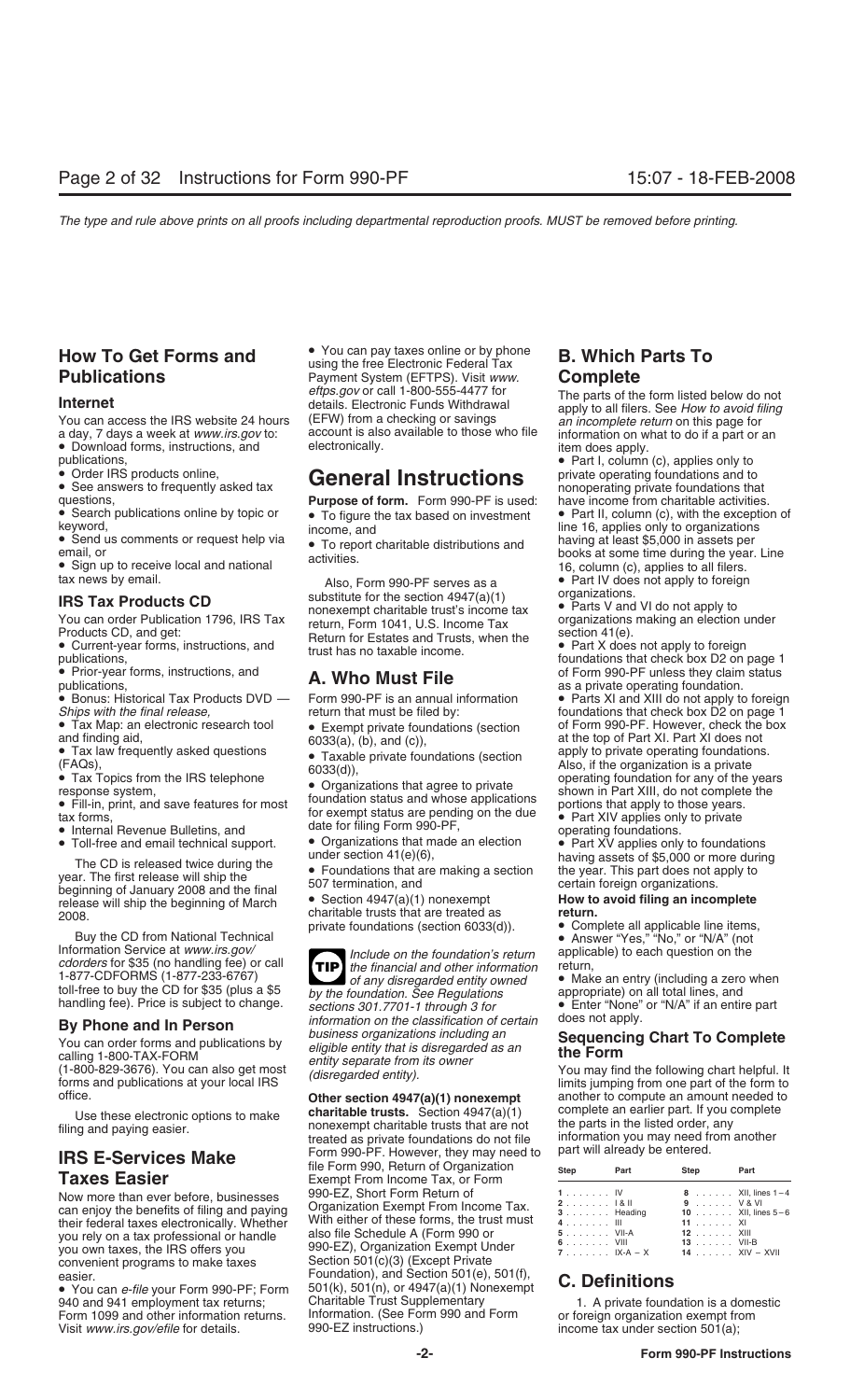organizations are excluded from private substantially all of the contributions were discussed by these sections. file Form 990 (or Form 990-EZ) instead of and c above, or members of their families<br>Form 990-PF<br>Within the meaning of section 4946(d).

treated as a private foundation is a trust disqualified person also includes donors<br>that is not exampt from tax under section and advisors relating to donor advised that is not exempt from tax under section and advisors relating to donor advised **Unrelated Business Taxable Income**<br>501(a) and all of the unexpired interests funds, and the investment advisors of **for Tax-Exempt Organizat** funds, and the investment advisors of **12x-Exempt Organizations (and interesty** the unexpired interests sponsoring organizations. **Investment Income for Private**<br>
charitable, or other purposes described in **Example 1988**. charitable, or other purposes described in  $\sigma$ . An organization is controlled by a **Foundations).** Use of this form is section 170(c)(2)(B), and for which a foundation or by one or more disqualified optional. It is provid section  $170(c)(2)(B)$ , and for which a foundation or by one or more disqualified deduction was allowed under a section of persons with respect to the foundation if

may operate as a taxable entity, it will<br>come under the income under the income under the income tax provisions<br>foundation until that status is terminated<br>foundation requires the contribution to be<br>under section 507.<br>Incom

4. A private operating foundation is an 6012. If this condition is met, check the organization that is described under **D. Other Forms You May** box for question 15, Part VII-A, of Form organization that is described under **D. Other Forms You May** section 4942(j)(3) or (5). It means any Section that spends and the square of this adjusted in the spending that the results of the small of the small of the spending in Party. We are Form W-3, Transmittal of Wage and Tax Statement. **form statement** income (figu

d. A family member of an individual **Capacity, Also described in a, b, or c above; or** described in a, b, or c above; or capacity, filed by these taxable foundations.<br>**Example foundations** of the Does not participate in th

estate in which persons described in a, b, or financial activities of the organization, **Return for Certain Political** c, or d above own a total beneficial and and **and and sellon of the Streamizations.** Section 501(c)<br>interest of more than 35%. **••** Does not have actual knowledge of the organizations must file Form 1120-POL if

Get above than 35%.<br>
interest of more than 35%.<br>
Interest of more than 35%.<br>
Interest of more than 35%.<br>
Interest of more than 35%.<br>
Interest of more than 35%.<br>
Interest of more than 35%.<br>
Interest of more than 35%.<br>
Inter

(excess business holdings), a disqualified person also includes: organization exempt from income tax retain a certain tax year.

described in section 501(c)(3); and is i. A private foundation that is under section 501(a) that has total gross other than an organization described in effectively controlled (directly or indirectly) income of \$1,000 or more from all trades sections 509(a)(1) through (4). by the same persons who control the or businesses that are unrelated to the

schools, and broadly publicly supported ii. A private foundation to which return on Form 990-T. The form is al<br>organizations are excluded from private substantially all of the contributions were used by tax-exempt organiza foundation status by these sections. The made (directly or indirectly) by one or report other additional taxes including the<br>These organizations may be required to more of the persons described in a, b, additional tax figu These organizations may be required to more of the persons described in a, b, additional tax figured in Part IV of F<br>file Form 990 (or Form 990-FZ) instead of and c above, or members of their families, 8621, Return by a Sh

2. A nonexempt charitable trust h. For purposes of section 4958, a Qualified Electing Fund.<br>2. A nonexempt charitable trust disqualified person also includes donors **Form 990-W, Estimated Tax on** 

deduction was allowed under a section of persons with respect to the foundation if<br>the Code listed in section 4947(a)(1). any of these persons may, by combining<br>3. A taxable private foundation is an their votes or position

# $\frac{1}{2}$  or  $\frac{1}{2}$  or  $\frac{1}{2}$ . It means a 990-PF and do not file Form 1041.

7. A disqualified person is: persons (including volunteers, see below) compensation); original issue disco<br>mbom the IRS determines to be and distributions from retirement or a. A substantial contributor (see the collecting, accounting for, and distinguious from returement of<br>instructions for Part VII-A, line 10, on and paying over these taxes, and who<br>b. A foundation manager; willfully did not

c. A person who owns more than 20% This penalty does not apply to any **Tax Return.** Filed by nonexempt tax<br>a corporation, partnership, trust, or **Notable 2016** volunteer, unpaid member of any board of private foundations t of a corporation, partnership, trust, or volunteer, unpaid member of any board of unincorporated enterprise that is itself a trustees or directors of a tax-exempt unincorporated enterprise that is itself a trustees or directors of a tax-exempt income under the income tax provisions substantial contributor: organization, if this member: (subtitle A of the Code). The Form

e. A corporation, partnership, trust, or **•** Does not participate in the day-to-day **Form 1120-POL, U.S. Incon**<br>ate in which persons described in a, b, or financial activities of the organization, **Return for Certain Polit** 

In general, churches, hospitals, private foundation in question, or organization's exempt purpose must file a<br>hools and broadly publicly supported ii. A private foundation to which return on Form 990-T. The form is also Form 990-PF.<br>Form 990-PF. within the meaning of section 4946(d). Passive Foreign Investment Company or<br>2. A nonexempt charitable trust by the Form purposes of section 4958, a Qualified Electing Fund.

include employees of the foundation who<br>have the authority to act. This penalty may be imposed on all income payments, and nonemployee<br>7. A disqualified person is: persons (including volunteers, see below) compensation); o

substantial contributor; and the code organization, if this member: (subtitle A of the Code). The Form<br>
d. A family member of an individual <br>
d. A family member of an individual <br>
d. A family member of an individual <br>
d. A

g. For purposes of section 4943 **Form 990-T, Exempt Organization** 1128 is used to request approval from the cess business holdings), a disqualified **Business Income Tax Return.** Every IRS to change a tax year or to adopt o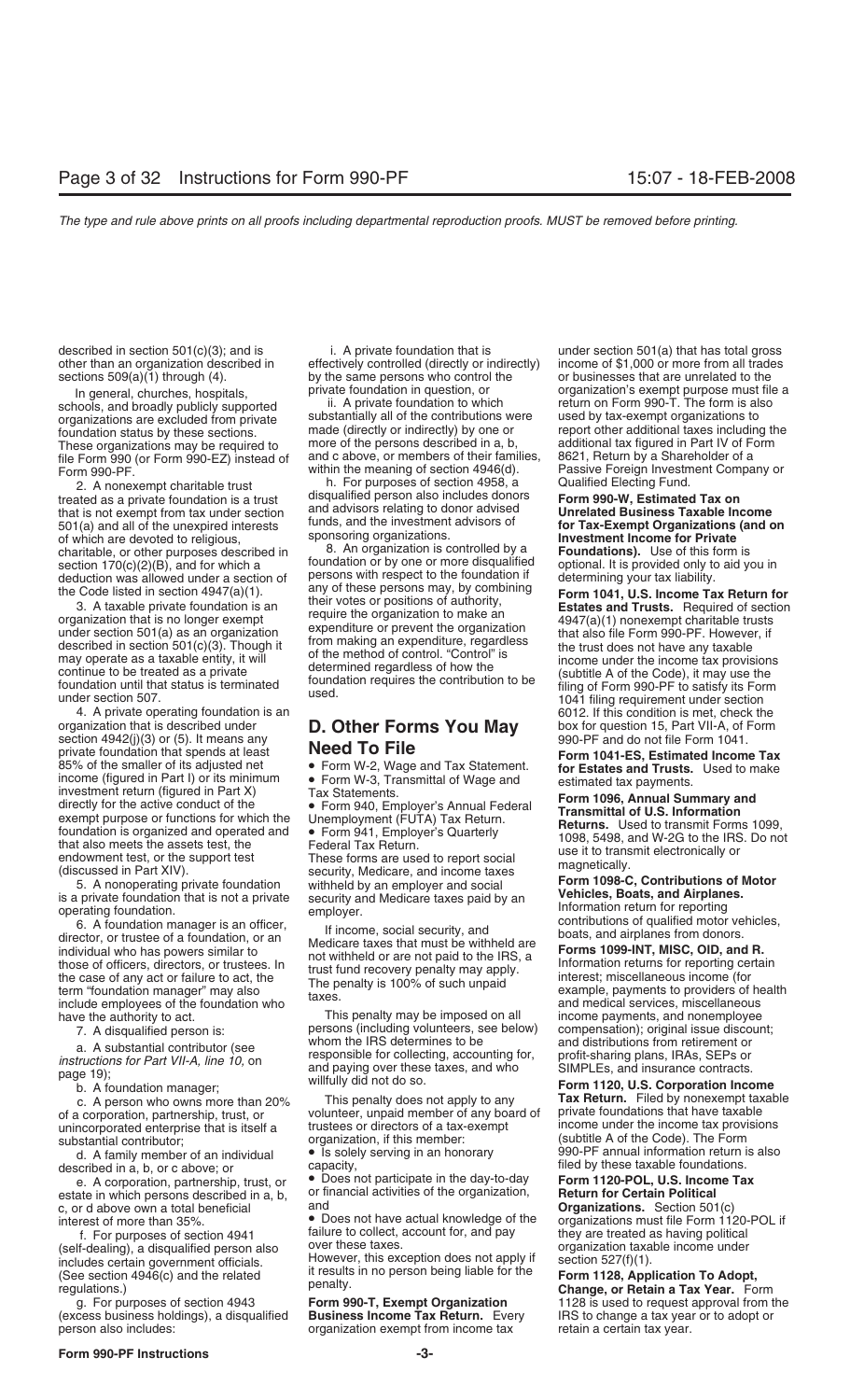2220 is used by corporations and trusts contrary to a regulation—see *Form* Organizations, filing Form 990-PF to see if the foundation *8275-R* below) that are not otherwise • Publication 910, IRS Guide to Free Tax owes a penalty and to figure the amount adequately disclosed on the tax return. Services, of the penalty. Generally, the foundation The disclosure is made to avoid parts of  $\bullet$  Publication 1771, Charitable is not required to file this form because the accuracy-related penalty imposed for Contributions—Substant the IRS can figure the amount of any penalty and bill the foundation for it. understatement of tax. Form 8275 is also • Publication 3833, Disaster Relief,<br>However, complete and attach Form 2220 used for disclosures relating to preparer Providing Assistance Th However, complete and attach Form 2220 used for disclosures relating to preparer Providing Assistance Providing Assistance Through Charitable Charitable Charitable Charitable Charitable Charitable Charitable Charitable Cha penalty if: unrealistic positions or for willful or

organization," (see *General Instruction O*) any item on a tax return for which a<br>computing its first required installment position has been taken that is contrary to **F. Use of Form 990-PF To**<br>If Form 2220 is attached, ch

**Form 4506-A, Request for Public Form 8718, User Fee for Exempt** 990-PF to satisfy state or local filing **Inspection or Copy of Exempt or Consection Determination Letter** requirements, such as those from st **Political Organization IRS Form.** Used **Request.** Used by a private foundation charitable to inspect or request a copy of an exempt that has completed a section 507 to inspect or request a copy of an exempt<br>or political organization's return, report,

- 
- 

**Form 8282, Donee Information Return.** organization, directly or indirectly, as well II, column (c), and Part XV; and the high Required of the dones of "charitable" as the transferors and beneficiaries of \$50,000 minimum f Required of the donee of "charitable as the transferors and beneficiaries of \$50,000 minimum for listing the highest<br>deduction property" that sells exchanges those contracts. deduction property" that sells, exchanges, and those contracts.<br>The paid employees and for listing or otherwise disposes of the property. **Form 8899. Notice of Income from** professional fees in Part VIII. or otherwise disposes of the property **Form 8899, Notice of Income from** within 3 years after the date it received **Donated Intellectual Property.** Use within 3 years after the date it received<br>
successor done that disposes of<br>
successor done that disposes of<br>
successor done that disposes of<br>
charitable deduction property within 3<br>
successor done that disposes of<br>
the pro

Taxpayers and tax return preparers

**Form 2220, Underpayment of** should attach this form to Form 990-PF to • Publication 598, Tax on Unrelated Estimated Tax by Corporations. Form disclose items or positions (except those Business Income of Exempt disclose items or positions (except those Business Income of Exempt a dequately disclosed on the tax return. the accuracy-related penalty imposed for Contributions—Substantiation<br>disregard of rules or substantial and Disclosure Requirements, and penalties for understatements due to

seasonal installment method is used, or<br>
• The foundation is a "large statement. Use this form to disclose through IRS offices or by calling<br>
organization," (see General Instruction O) any item on a tax return for which a<br>

on line 8, Part VI, on page 4 of Form<br>
990-PF and enter the amount of any<br>
penalty on this line.<br> **Form 4506, Request for Copy of Tax**<br> **Exerced**<br> **Exerced**<br> **Exerced**<br> **Exerced**<br> **Exerced**<br> **Exerced**<br> **Exerced**<br> **Exerced** 

# **Organization Determination Letter** requirements, such as those from state<br>**Request.** Used by a private foundation charitable solicitation acts, note the

used to determine the excise taxes **Form 8886-T**. This form is used by an any of the following:<br>imposed on: exempt organization to disclose whether it • Soliciting contributions or grants by<br>• Acts of self-dealing between

foundations and disqualified persons,<br>
• Falter to distribute income,<br>
• Excess businesse holdings,<br>
• Excess businesse holdings,<br>
• Excess businesse holdings,<br>
• Investments that jeopardize the<br> **or Time To File an Exemp** 

**Form 8109, Federal Tax Deposit Personal Benefit Contracts.** Used to limitations that may not meet some state<br> **Form 8109, Federal Tax Deposit Personal Benefit Contracts.** Used to limitations that may not meet some sta

**Form 8275, Disclosure Statement.** • Publication 583, Starting a Business • Answers to additional questions and Taxpayers and tax return preparers and Keeping Records, by the information.

- 
- 
- 

• The annualized income or the adjusted reckless conduct. The recommendations and forms are available at no

or political organization's return, report,<br>
notice, or exemption application by the letter that it is now a public charity.<br>
public or the organization.<br> **Form 4720, Return of Certain Excise**<br> **Form 4720, Return of Certai** 

- 
- 
- 
- 

**Coupon.** Used by business entities to identify those personal benefit contracts requirements are the \$5,000 total assets make federal tax deposits.  $\blacksquare$  for which funds were transferred to the minimum that requires comp minimum that requires completion of Part

- 
- 
- 
-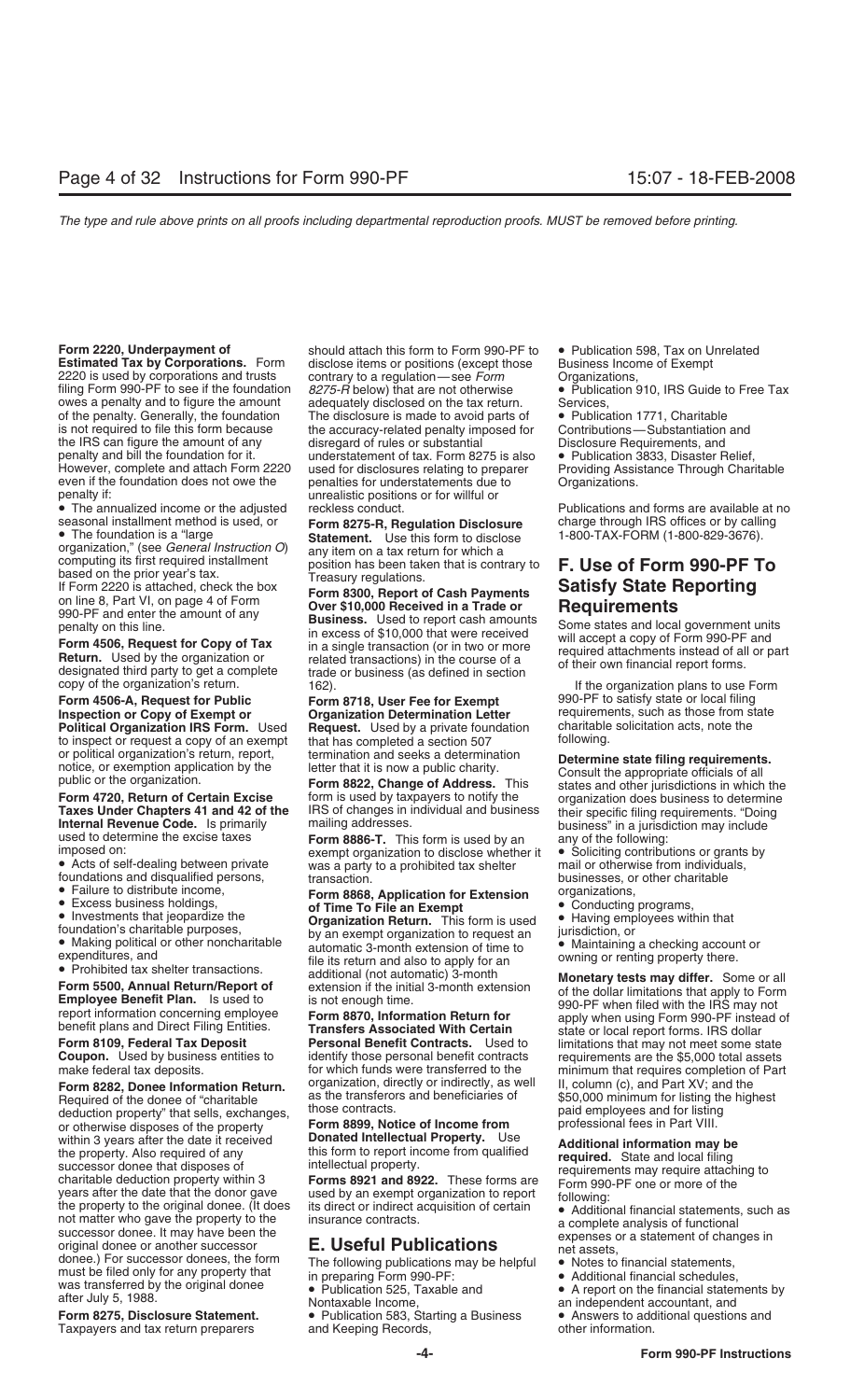Each jurisdiction may require the (if applicable) to the attorney general of delivery services include only the<br>ditional material to be presented on that state. In the attorney general of following. additional material to be presented on forms they provide. The additional forms they provide. The additional • DHL Express (DHL): DHL "Same Day"

**Method of accounting.** Many states with the mail is months) ending you have require that all amounts be reported November 30, 2008, or earlier. date.

• The state in which the foundation's principal office is located, and

general or other appropriate state official of any state requests a copy of the annual **J. When, Where, and How** An automatic 3-month extension will return, the foundation managers must **To File** be granted if you properly complete this return, the foundation managers must<br>give them a copy of the annual return.<br>by **To File** be grant to the granted if you properly complete this give them a copy of the annual return.

**Exceptions.** These rules do not apply to<br>any foreign foundation which, from the sth month following the close of the sthe state for the state of its creation, has received at least foundation's accounting period. If the a date of its creation, has received at least foundation's accounting period. If the also used to request an additional of the also negative to request and to request and the also parameters and the also negative to request the United States. (See *General* business day. If the return is filed late, *Instruction S* for other exceptions that see *General Instruction M. Instruction S* for other exceptions that see *General Instruction M.* extension of time to file, you must show affect this type of organization.) **In case of a complete liquidation** reasonable cause for the additional tim

managers submit a copy of Form 990-PF complete liquidation, dissolution, or **To change the organization's return for**<br>and Form 4720 (if applicable) to a state termination.<br>To file the return moil or deliver it to: any year attorney general to satisfy a state<br>reporting requirement, they do not have to including attachments, with the correct<br>furnish a second copy to that attorney<br>information. The amended return must furnish a second copy to that attorney<br>General to comply with the Internal information of the Treasury information. The amended return must

If there is a state reporting requirement<br>to file a copy of Form 990-PF with a state<br>of Finity at the Attorney dense and the attorney dense of Fart VI on page 19. *official other than the attorney general (for certain private delivery services* instance, the secretary of state), then the designated by the IRS to meet the "timely If the organization files an amended<br>
foundation managers must also send a mailing as timely filing/paying" rule for tax return to claim

information does not have to be submitted **H. Accounting Period** Service, DHL Next Day 10:30 AM, DHL<br>with the Form 990-PF filed with the IRS. <br>
If required information is not provided over 2007 or fiscal year beginning in<br>

state with which it filed a copy of Form accounting period, the 2007 form may<br>
ggo-PF.<br>
Mathod of coopunting Many states period (less than 12 months) ending you how to get written proof of the mailing

based on the accrual method of **In general, to change its accounting**<br>accounting.<br> **In general, to change its accounting** based on the accrual method of the species of the organization must file Form<br>accounting.<br>**Time for filing may differ.** The time for the species of the species of the short<br>filing Form 990-PF with the IRS may differ a peri

**G. Furnishing Copies of**<br> **Form 990-PF to State**<br> **Form 990-PF to State**<br> **Form 990-PF to State**<br> **Collectronically** the foundation must file accounting period within the<br>
the short period, and it had a<br>
filled its retur

Generally, you should report the financial *more information on filing a waiver, see* principal office is located, and *Notice 2005-88, 2005-48 I.R.B. 1060,* • The state in which the foundation was information requested on the basis of the *available at* www.irs.gov/irb/2005-48\_IRB/ incorporated or created. accounting method the foundation index.html*.* regularly uses to keep its books and A copy of the annual return must be records. sent to the attorney general at the same **K. Extension of Time To Exception.** Complete Part I, column (d) time the annual return is filed with the

IRS. The the annual return is filed with the<br>
IRS. **Exception.** Complete Part I, column (d)<br>
IRS. **Characteristics File**<br> **Characteristics File** 

regular due date falls on a Saturday, extension of up to 3 months. However,<br>Sunday, or legal holiday, file by the next these extensions are not automatically investment income) from sources outside Sunday, or legal holiday, file by the next these extensions are not automatically the United States. (See General business day. If the return is filed late. granted. To obtain this a

affect this type of organization.)<br> **Coordination with state reporting** dissolution, or termination, file the return<br> **Coordination with state reporting** dissolution, or termination, file the return<br>
requirements. If the f

mailing as timely filing/paying" rule for tax copy of the Form 990-PF and Form 4720 returns and payments. These private section 4940 or 4948, it must file the

**TIP**

**Other requirements.** If the attorney method of accounting. A foundation uses Form 8868 to request an extension of time to file its return.

form, file it, and pay any balance due by

provide all the information required by the Revenue Code requirements discussed in form and instructions, not just the new or this section.<br>If there is a state reporting requirement Ogden, UT 84201-0027 (If there is a state reporting requirement Ogden, UT 84201-0027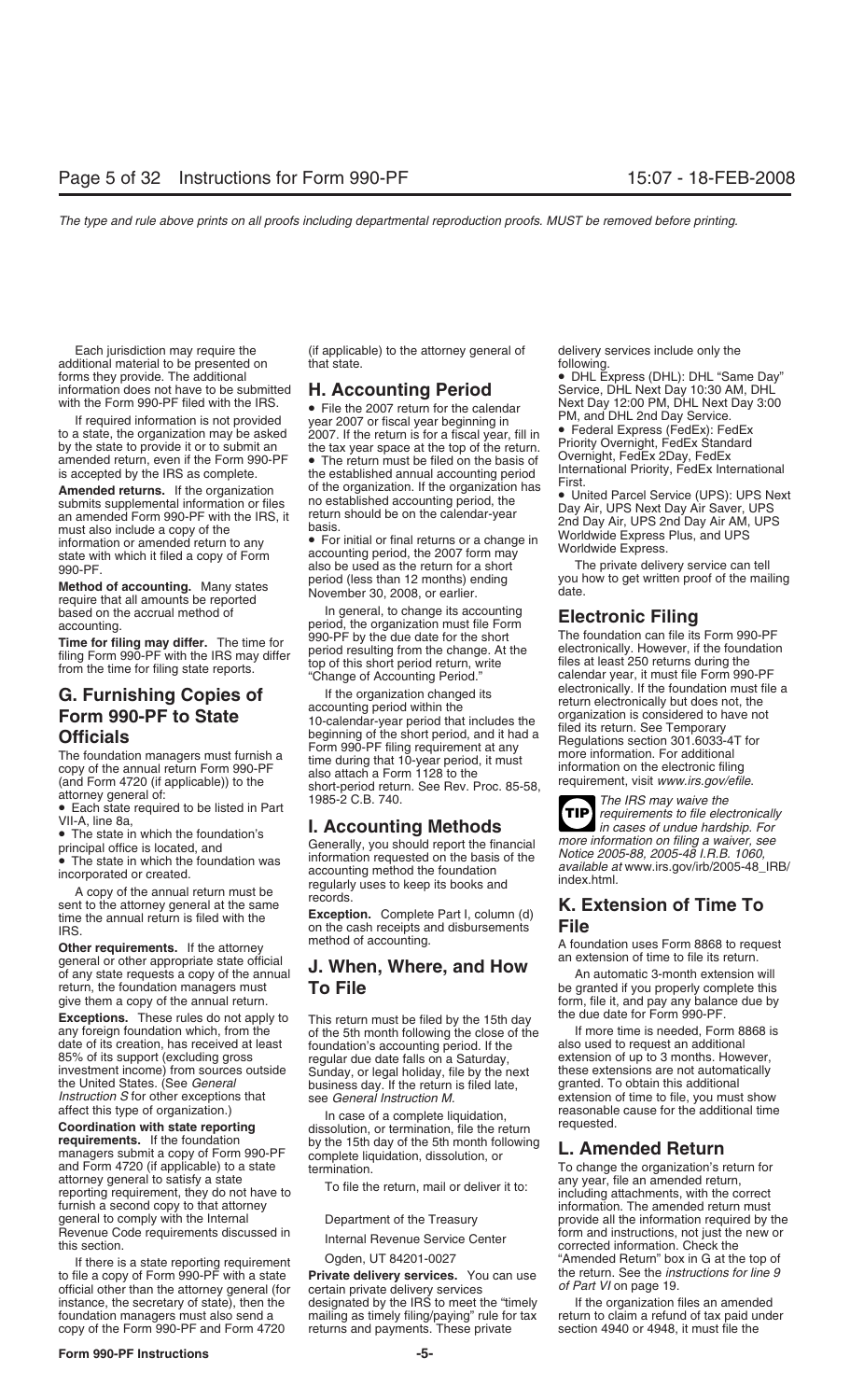amended return within 3 years after the There are also criminal penalties for for any of the 3 tax years immediately date the original return was filed, or within willful failure to file and for filing fraudulent preceding the tax year involved. 2 years from the date the tax was paid, returns and statements. See sections **Penalty.** A foundation that does not pay whichever date is later. The proper estimated tax when due may the proper estimated tax when due may

previously filed return. You can obtain<br>blank forms for prior years by calling

cause. Those filing late (after the due penalty.<br>
date, including extensions) must attach<br>
For more details, see the discussion depository method of tax payment or the date, including extensions) must attach<br>an explanation to the return. The of Form 2220 in *General Instruction D.*<br>maximum penalty for each return will not<br>exceed the smaller of \$10,000 (\$50,000<br>for a large organization) o

information furnished within a reasonable used to determine the timing and<br>
time after the mailing of the noite of the amounts of the succession 4940 tax based on investment<br>
demand. The person failing to comply<br>
with the

also satisfies the filing requirements of a The Form 990-W line items and tax return under section 6011 for the tax instructions for large organizations also **Deposits With Form 8109**<br>on investment income imposed by section apply to private foundations. For If the foundation does not use EFTPS, on investment income imposed by section 4940 (or 4948 if an exempt foreign purposes of paying the estimated tax on deposit estimated tax payments and any organization), the penalties imposed by net investment income, a "large balance due for the excise tax based on<br>section 6651 for not filing a return (without organization" is one that had net beinvestment income with Form section 6651 for not filing a return (without organization" is one that had net reasonable cause) also apply.<br>investment income of \$1 million or more

# **American returns in the period returns in the under construct of the period of the period of the under the unit<br>***Amended returns* **under** *General* **<b>Tay on Time**

**Need a copy of an old return or form?** There is a penalty for not paying tax when<br>Use Form 4506 to obtain a copy of a due (section 6651). The penalty generally **Special Rules** due (section 6651). The penalty generally<br>is <sup>1</sup>/<sub>2</sub> of 1% of the unpaid tax for each

The painting tilled return of the is  $1/2$  be the unpaid to the unpaid to the store and it die the store and the tax of the unpaid to the store of the unpaid to the unpaid the tax of the unpaid the store of the unpaid to t

year.<br> **Large organization.** A large **Estimated Tax**<br> **Large organization.** A large **and** *Large organization*. A large domestic taxable private foundation, or a<br>
organization is one that has gross nonexempt charitable tru nonexempt charitable trust treated as a Some foundations (described below<br>private foundation must make estimated fequired to electronically deposit all receipts exceeding \$1 million for the tax private foundation must make estimated required to electronically deposit all<br>year. tax payments for the excise tax based on depository taxes, including their tax<br>investment income investment income if it can expect its payments for the expect its<br>means the gross amount received during estimated tax (section 4940 tax minus investment income. means the gross amount received during<br>the foundation's annual accounting period<br>from all sources without reduction for any<br>costs or expenses.<br>To figure the foundation's gross<br>that it first meets this requirement. For<br>rece

**Against the responsible person.** The Although Form 990-W is used primarily **The total deposits of such taxes in**<br>IRS will make written demand that the to compute the installment payments of **Find Conduction** was required IRS will make written demand that the to compute the installment payments of  $\bullet$  The foundation was required to use delinquent return be filed or the unrelated business income tax, it is also EFTPS in 2007.<br>information f

**State reporting requirements.** See **http://www.php?usedeffectualtiers for Not Paying** be subject to the estimated tax penalty for **Amended returns under General Tax on Time** sections 6655(b) and (d) and the Form<br> **Tax on Time** sections 2220 instructions.)

Federal Tax Deposit Coupon. If you do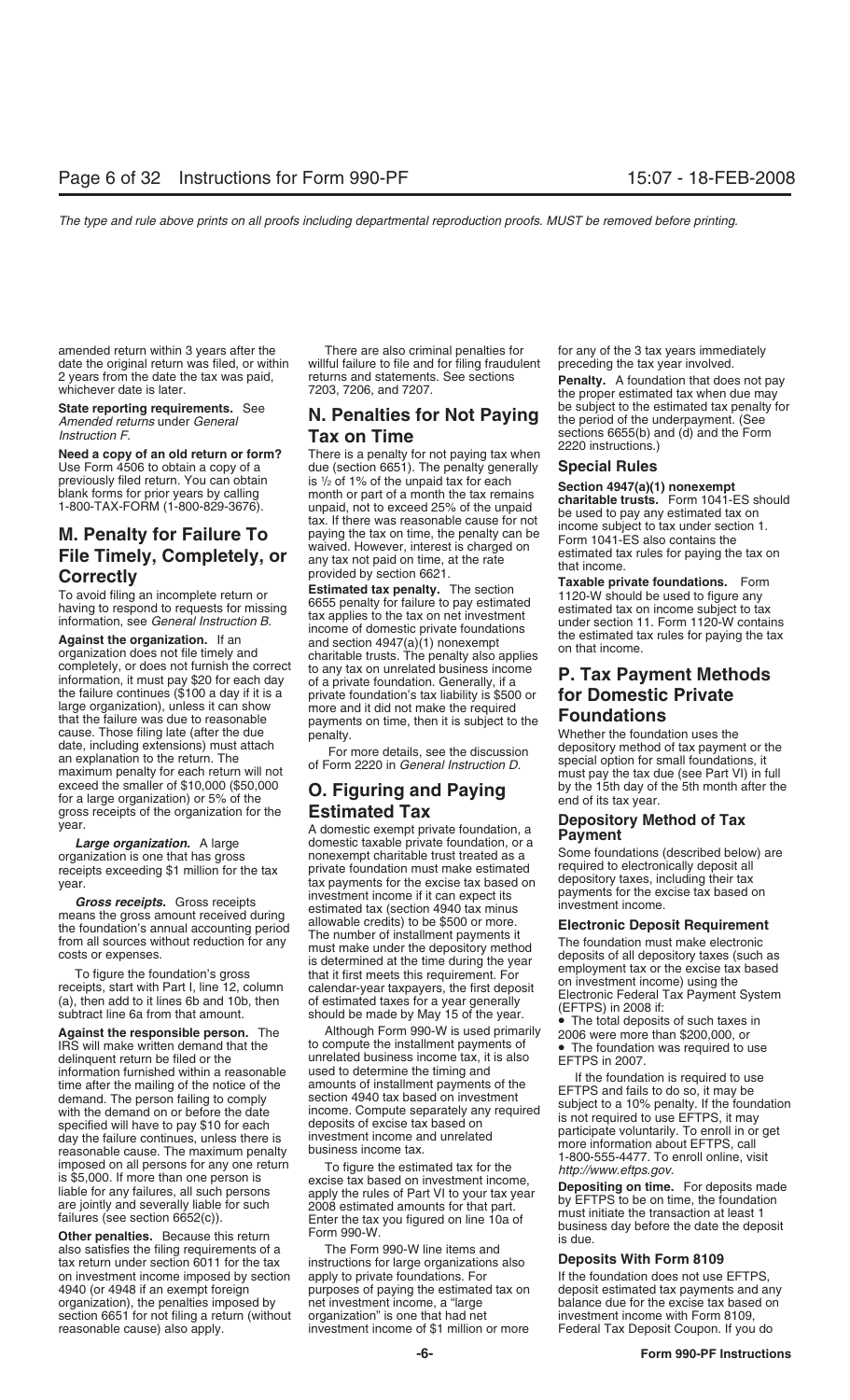Form 8109-B to make deposits. You can for tax exemption includes (except as get this form only by calling described, later):

office; otherwise, the foundation may be an interview office; otherwise, the foundation may be and office; otherwise, the foundation may a nenalty Mail or deliver the document submitted in support of the 2. The site does n have to pay a penalty. Mail or deliver the document submitted in support of the 2. The site does not serve as completed Form 8109 with the nayment application, and completed Form 8109 with the payment application, and form anagement staff, other than<br>to an authorized depositary, such as a began that is application of the englishing the englishing managers who are involved only in commercial bank or other financial<br>institution authorized to accept federal tax<br>institution authorized to accept federal tax<br>An application for tax exemption does<br>the site. institution authorized to accept federal tax exemplies deposits.<br>for include:

990-PF box on the coupon. Records of public inspection that is settled to the instruct of the sent to the IRS.<br>these deposits will be sent to the IRS. **Who Must Make the Annual** permit public inspection:<br>For more informati

For more information on deposits, see **Returns and Exemption**<br>
the instructions in the coupon booklet<br>
(Form 8109) and Pub. 583, Starting a<br>
Business and Keeping Records.<br> **Special Payment Option for** exemption application

States Treasury, with the Form 990-PF or<br>Form 8868, if it meets all of the following **How Does a Private Foundation** However, it must mail the documents<br>Form 8868, if it meets all of the following **How Does a Private Found** 

2. The tax based on investment<br>income shown on line 5, Part VI of Form A private foundation must make its annual **Private foundations with a**<br>990-PF is less than \$500, and returns and exemption application **permanent offic** 



A private foundation must make its annual • May have an employee present, request for a copy in person or in writing<br>returns and exemption application • Must allow the individual conducting unless it makes these documents returns and exemption application • Must allow the individual conducting unless it r<br>available for public inspection. The inspection to take notes freely during available.

**Annual returns.** Annual returns include photocopies of documents at no charge provide copies to any individual who<br>an exact copy of the following documents but only if the individual brings makes a request in person at th an exact copy of the following documents but only if the individual brings as filed with the IRS: photocopying equipment to the place of

attachments, and supporting documents, **Determining if a site is a regional or** the same day and any amended return that is 3 or fewer **district office.** A regional or district the request.

tax on unrelated business income.

not have a preprinted Form 8109, use **Exemption application.** An application *What sites are not considered a* described, later): considered a regional or district office if:

returns and exemption application<br>
Foreign organizations should see available for public inspection without<br>
the instructions for Part VI, line 9. charge at its principal, regional, and **CAUTION** Foreign organizations should see available for public inspection without the instructions for Part VI, line 9. charge at its principal, regional, and district offices during regular business **Public Inspection—Pr** hours. **Copies**

the inspection to take notes freely during.

**Definitions**<br>**In-person requests for document •** Must allow an individual to make **copies.** A private foundation must<br>**Annual returns.** Annual returns include photocopies of documents at no charge provide copies to any

years old from: **and a refunct of the requester of a private foundation,** *Accepted delay in fulfilling an* office is any office of a private foundation, *Accepted delay in fulfilling an* 1. The date the original return was other than its principal office, that has *in-person request.* If unusual d or required to be filed, or **paid employees whose total number of** circumstances exist and fulfilling a correction paid to paid hours a week are normally 120 hours request on the same day places an paid hours a week are normally 120 hours paid hours a week are normally 120 hours be filed.<br>• Form 990-T, if it was used to report any part-time (as well as full-time) employees foundation, it must provide copies by the • Form 990-T, if it was used to report any part-time (as well as full-time) employees foundation<br>tax on unrelated business income. in making that determination. earlier of:

1.4800-829-4933. Be sure to have your 
● Any prescribed application form (such the only services provided at the employer identification number (EIN) as Form 1023 or Form 1024),<br>
• All documents and statements the IRS pur ady when you call.<br>Do not send deposits directly to an IRS requires an applicant to file with the form, care, or scientific or medical research),<br>i.e. otherwise the foundation may • Any statement or other supporting and

deposits.<br>
Make checks or money orders payable<br>
to the depositary. To help ensure proper<br>
to the depositary. To help ensure proper<br>
crediting, write the foundation's EIN, the<br>
tax period to which the deposit applies,<br>
and

**Small Foundations**<br>
A private foundation may enclose a check<br>
or money order, payable to the United<br>
States Treasury, with the Form 990-PF or<br>
States Treasury, with the Form 990-PF or requirements:<br>
1. The foundation must not be<br>
1. The foundation must not be<br> **Exemption Application**<br> **Exemption Application**<br> **Exemption Application**<br> **Exemption Application**<br>
2. The tax based on investment<br>
<sup>1</sup><br> **Exempti** 

returns and exemption application *permanent office but limited or no*<br>available in two ways: **permanent office** but limited or no 3. If Form 8868 is used, the amount available in two ways.<br>
entered on line 3a of Part I or line 8a of Care visitation, and permanent office but no office hours or<br>
Part II of Form 8868 must be less than Chapter of the By Part II of Form 8868 must be less than • By providing copies or making them very limited hours during certain times  $\frac{3500 \text{ and it must be the full balance due.}}{3500 \text{ and it must be the full balance due.}}$ Be sure to write "2007 Form 990-PF"<br>and the foundation's name, address, and<br>EIN on its check or money order. A private foundation must make its annual follow the rules above under, *What if the*<br>EIN on its check or money o

**Q. Public Inspection Conditions that may be set for public** A private foundation must provide copies **Requirements Condition Condition Condition Condition Condition Condition Condition Condition Condit inspection at the office.** A private of the private of the opplication to any individual who makes a foundation:<br>A private foundation must make its annual  $\bullet$  May have an employee present, request for a copy in person or

photocopying equipment to the place of foundation's principal, regional, or district<br>inspection. offices during regular business hours on • Form 990-PF, including all schedules, inspection.<br>attachments, and supporting documents, **Determining if a site is a regional or** the same day that the individual makes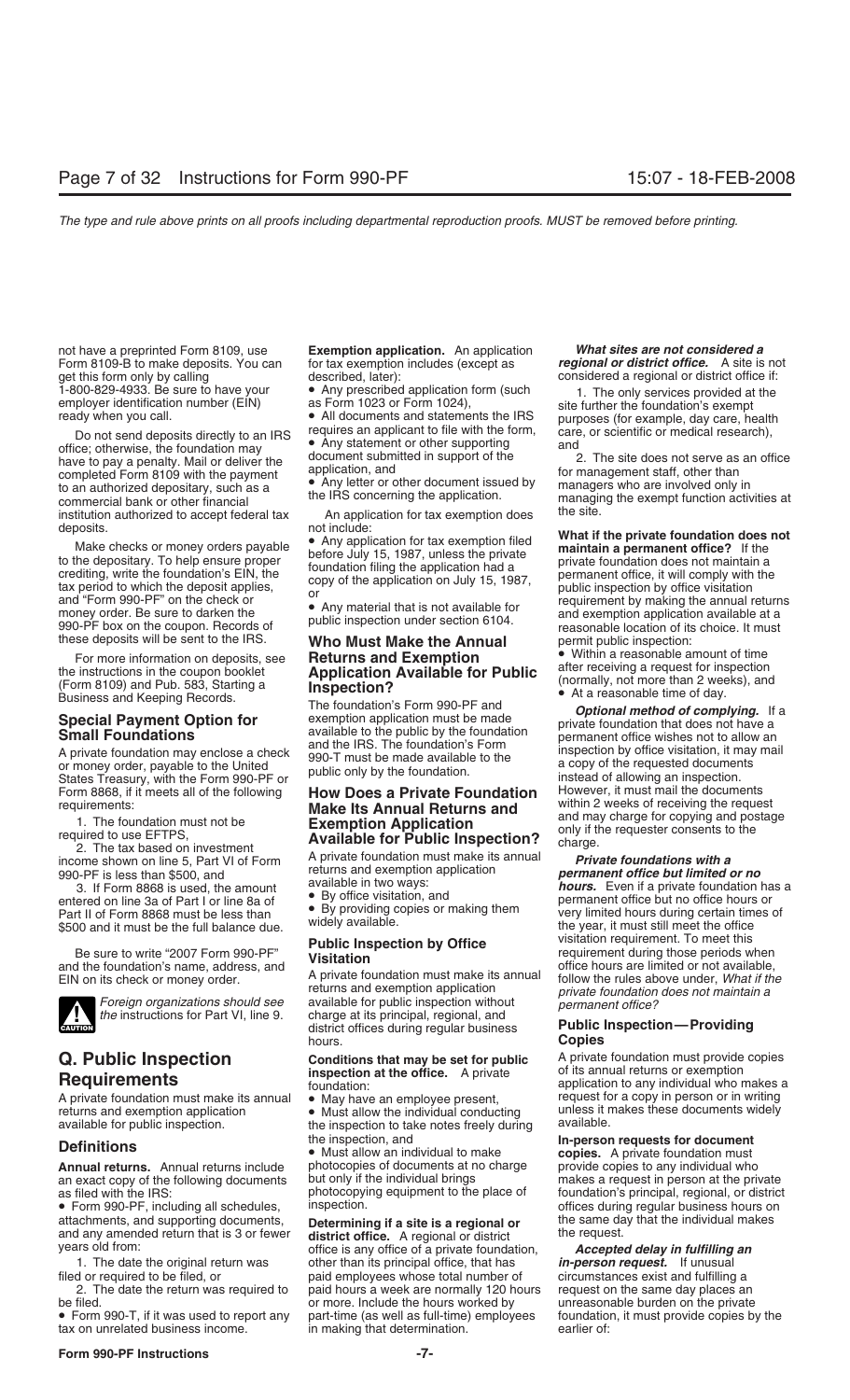• The next business day following the considered received the day the request if it wishes, may accept additional forms day that the unusual circumstances end, is transmitted successfully. The same of payment.

or attending an off-site meeting or<br>
or attending an off-site meeting or<br> *Requests for parts of a document* determines that a private foundation is<br>
convention instead of its requier<br> *CODY.* A person can request all convention) instead of its regular **copy.** A person can request all or any being harassed, it is not required to specific part or schedule of the annual comply with any request for copies that it administrative duties.

for document copies. If a private<br>for document copies. If a private **Can an agent be used to provide** foundation's annual returns or exemption<br>foundation uses a local agent it must **copies?** A private foundation can use an foundation uses a local agent, it must **copies?** A private foundation can use an immediately provide the local agent's agent to provide document copies for the

If a private foundation receives a written ABC Foundation received a request for within any 1-year period from the same address.<br>The same state is annual returns or document copies before the agent did. Individual or the s request for a copy of its annual returns or exemption application (or parts of these

the amount due within 7 days from the Certified check, money order, and which the document is available clearly

or<br>• The fifth business day after the date of instead of the traditional method of the transformation. If a private<br>the request.<br>the requester consents to this indice of a fee and the requester does not<br>the request.

include:<br>
• A document copy is considered as the request.<br>
If a request if a request for the:

- 
- 
- 
- 

specific part or schedule of the annual<br>administrative duties.<br>**Use of local agents for providing**<br>**Copies.** A private foundation may use a<br>local agent to handle in-person requests

agent to provide document copies for the campaign if the requests are part of a<br>written requests it receives. However, the single coordinated effort to disrupt the the requester. agent must provide the document copies operations of the private foundation<br>The local agent must: under the same conditions that are than to collect information about it.<br>Be located within reasonable proximi For the priori intensics of the private foundation itself.<br>
The located within reasonable proximity<br>
to the principal, regional, or district office<br>
where the individual makes the request,<br>
The private<br>
without IRS approva

same time frames as the private **Example.** The ABC Foundation copies of all or part of any document foundation.<br>
Foundation copies for all beyond the first two received within any retained an agent to provide copies for all written requests for documents. However, **Written requests for document copies.** Written requests for documents. However, 30-day period or the first four received<br>If a private foundation receives a written ABC Foundation received a request for within any 1-year p

exemption application (or parts of these interest or providing a response interest documents), it must give a copy to the is referenced by the date that the ABC<br>
if the request:<br>
if the request:<br>
if the request:<br>
if the re

Exercise the delivery service approved by the<br>
IRS (see Private delivery services on<br> **Exercise 2** Can a fee be charged for providing<br>
IRS (see Private delivery services on<br> **Exercise Secult A** Council is a must still allo

• Requested document copies must be reasonable only if it is no more than the if it meets all four or the following the following fee charged by the IRS requirements: mailed within 30 days from the date the per-page copying fee charged by the IRS requirements:<br>private foundation receives the request. for providing copies, plus no more than 1. The Internet posting requirement private foundation receives the request. The recoviding copies, plus no more than the internet posting requirement—<br>• Unless other evidence exists, a request the actual postage costs incurred to This is met if:<br>or payment

or payment that is mailed is considered to provide the copies.<br>
be received by the private foundation 7<br>
days after the postmark date.<br> **Complex to the private foundation accept?** The form of foundation establishes and mai

copies must be provided within 30 days<br>
or copies is made in person or in writing. database of like documents of other<br>
of the private foundation requires<br>
of the private foundation requires<br>
of the private foundation,<br>
i

date it receives the request.<br>• A request that is transmitted to the excepted for written requests for exailable and provides instructions fo • A request that is transmitted to the be accepted for written requests for available and provides instructions for private foundation by email or fax is document copies. The private foundation, downloading the document; document copies. The private foundation,

request.<br>Examples of unusual circumstances method.<br>pay the fee within 30 days, it may ignore

• Receipt of a volume of requests (for<br>
a document copies) that exceeds the<br>
private foundation's daily capacity to<br>
• Requests received shortly before the<br>
end of regular business hours that require<br>
end of regular busine

name, address, and telephone number to written requests it receives. However, the single coordinated effort to disrupt the<br>the requester agent must provide the document copies operations of the private foundation rather

*fulfilled. fulfilled. what is a reasonable fee?* A fee is fulfilled.<br> *fulfilled. What is a reasonable fee?* A fee is exemption application is widely available **fulfilled.**<br>
• Requested document copies must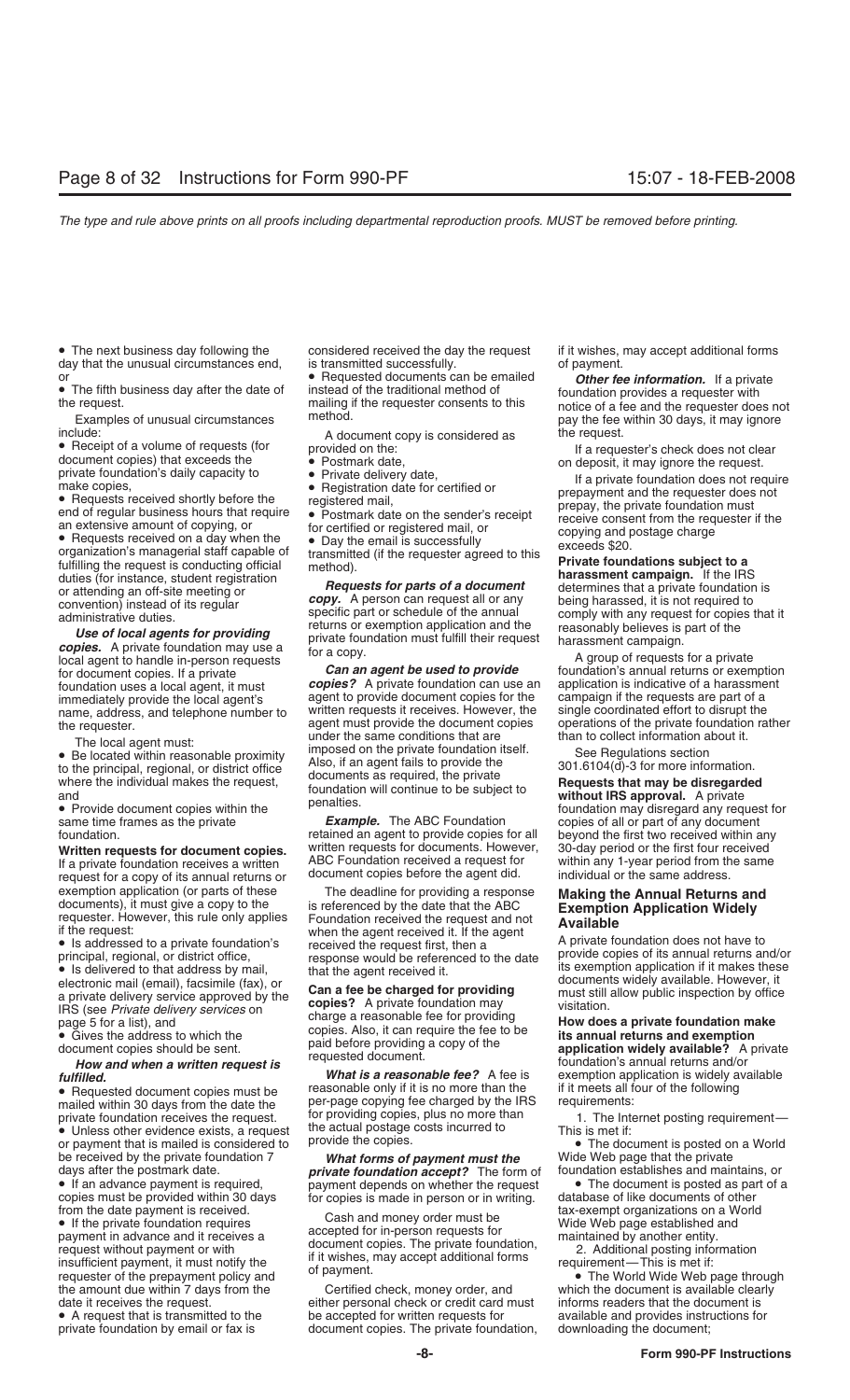the web document exactly reproduces the 990-PF or an approved exemption and foreign section 4947(a)(1) nonexempt image of the annual returns or exemption application, complete Form 4506-A. charitable trusts are not subject image of the annual returns or exemption application, complete Form 4506-A. charitable trusts are not subject to the application as it was originally filed with Generally, there is a charge for excise taxes under sections 4948(a) and<br>the IRS, except for any information photocopying.<br>  $\frac{4940}{100}$  and  $\frac{4948}{100}$  and  $\frac{4940}{100}$  b

without payment of any fee) and without payment of a fee to the private foundation Internal Revenue Service **T. Liquidation, Dissolution,** or to another entity maintaining the web<br>
TE/GE Customer Account Services<br>
Termination, or<br>
Reliability and accuracy<br>
P.O. Box 2508<br>
P.O. Box 2508<br>
Substantial Con

3. Reliability and accuracy **P.O. Box 2508 Substantial Contraction**<br>
requirements—To meet this, the entity **Cincipation** Cincipation **Contraction** 

• Correct or replace the document if a individual that could be obtained by the •<br>• A sted document is altered destroyed or individual from a Federal Government posted document is altered, destroyed, or individual from a Federal Government in addresses of all recipients of assets, and<br>Iost. **•** An explanation of the nature and fair

a private foundation must notify any individual requesting a copy of its annual<br>
returns and/or exemption application<br>
where the documents are available<br>
(including the Internet address). If the<br>
(including the Internet address). If the<br>
solicitations are mad

**Penalties**<br> **Penalties Control of the return, or the semi-modulation**<br>
A penalty may be imposed on any person<br> **Photosession**<br>
(modulation **From Control of the control of the semi-modulation**<br>
(modulation and required at

for your area or at the IRS National Office tax due in Washington, DC.

• After it is downloaded and viewed, To request a copy or to inspect a Form Taxable foreign private foundations<br>web document exactly reproduces the 990-PF or an approved exemption and foreign section 4947(a)(1) nonexe

# must:<br>**R. Disclosures Regarding** (defined below) of the organic variation of the organization of the organization of the document **Certain Information and .** A statement to the return reliability and accuracy of the docu **Certain Information and • A statement Certain Information and** • A statement **Certain Information** that it posts on the page;<br>
• Take reasonable precautions to **Services Furnished**

A section 501(c) organization that offers accidental loss of the document when to sell or solicits money for specific amendments or supplements that were<br>posted on its page; and information or a routine service to any not previously filed, posted on its page; and information or a routine service to any not previously filed,<br>• Correct or replace the document if a individual that could be obtained by the • A schedule that lists the names and lost.<br>
agency free or for a nominal charge must<br>
A Notice requirement—To meet this disclose that fact conspicuously when 4. Notice requirement—To meet this, disclose that fact conspicuously when market value of the assets distributed to making such offer or solicitation.

A private foundation's Form 990-PF and foundation. This tax replaces the section or any other significant disposition of approved exemption application may be 4940 tax on the net investment income of assets. However, this does not include inspected by the public at an IRS office a domestic private foundation. To pay any transfers for full and adequate<br>for your area or at the IRS National Office tax due, see the *instructions for Part VI,* consideration or d in Washington, DC. *line 9***. income.** *line 9.* **<b>income.** *income.* 

4940, but are subject to income tax under

permitted by statute to be withheld from<br>
public disclosure; and<br>
• Any individual with access to the<br>
Internet can access, download, view, and<br>
computer hard method is also computer hard without special<br>
computer hard met

requirements—To meet this, the entity Cincinnati, OH 45201 If there is a liquidation, dissolution,<br>maintaining the World Wide Web page **Republic Contraction** termination, or substantial contraction<br>must:  $\sum_{n=1}^{\infty}$  **R** 

- 
- 

• Take reasonable precautions to **SEIVICES FUITIISIICU**<br>prevent alteration, destruction, or A section 501(c) organization that offers resolution, etc. (if any) and all

receiving the individual within 7 days of **S. Organizations** and the request.<br> **S. Organizations Channel Community 1999 Community** in G at the top of page<br> **S. Organizations Created in a** 1 of the return, or<br> **Penaltie**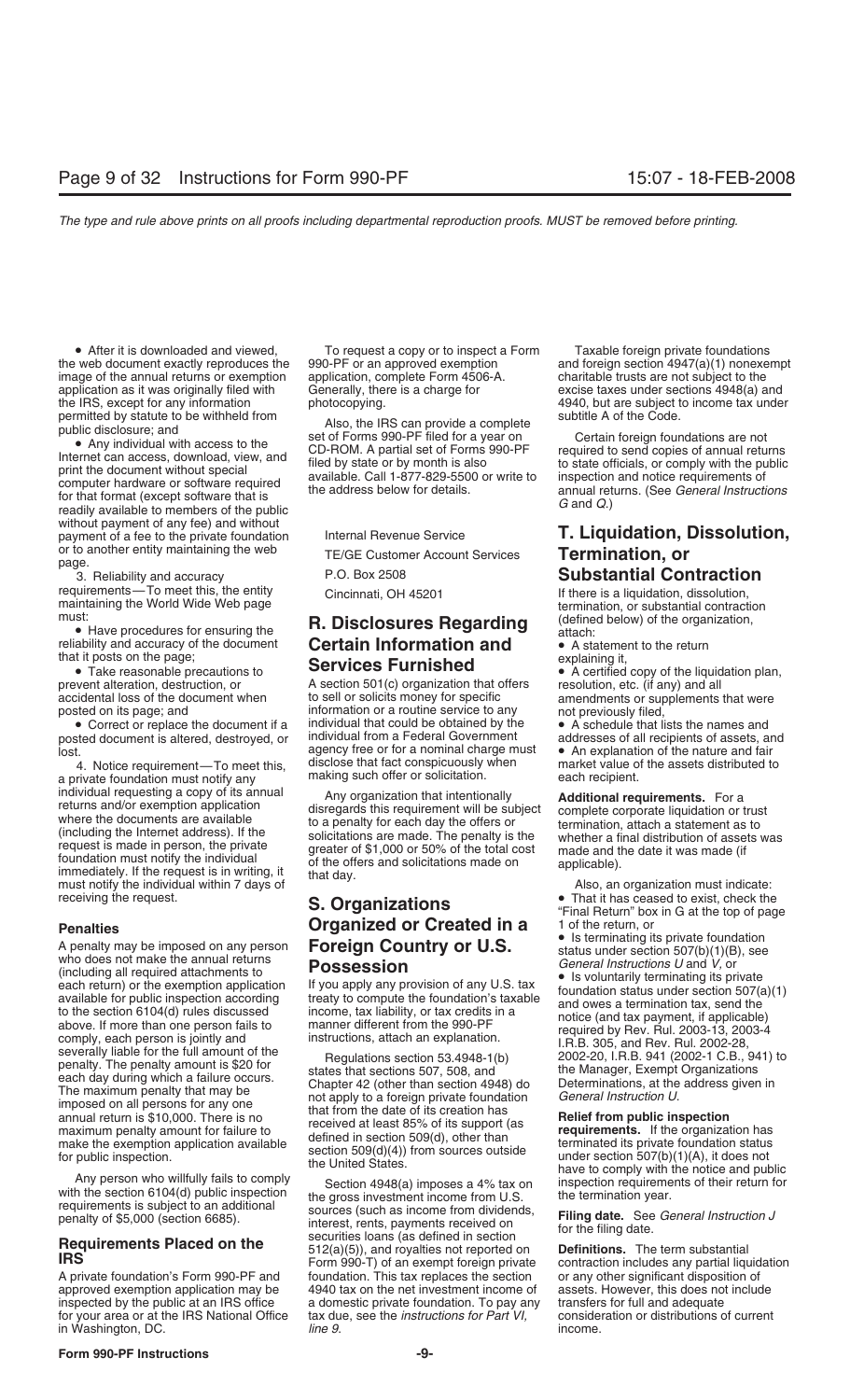not include any disposition for a tax year return were required). total, including amounts from both U.S.<br>if: total, including amounts from both U.S.<br>and non-U.S. sources. All information

year, and<br>
2. The total of the related dispositions<br>
made during prior tax years (if a<br>
disposition is part of a series of related<br>
dispositions made during these prior tax<br>
dispositions made during these prior tax<br>
dispos

The facts and circumstances of the<br>
particular case will determine whether a<br>
significant disposition has occurred<br>
through a series of related dispositions.<br>
Ordinarily, a distribution described in<br>
section 170(b)(1)(F)( Separal Instructions  $T$  and  $U$ . Under<br>
distributions out of corpus equal to 100%<br>
of contributions received during the<br>
foundation's tax year) will not be taken<br>
foundation's tax year) will not be taken<br>  $\frac{1}{2}$  based

private foundation status under section expire until at least 1 year after the period Include the suite, room, or other unit<br>507(b)(1)(B) may be regarded as a public for assessing a deficiency for the last tax number after 507(b)(1)(B) may be regarded as a public for assessing a deficiency for the last tax number after the street address. If the charity for certain purposes, it is year in which the 60-month period would post office does not considered a private foundation for filing normally expire. Any foundation not street address and the organization has a<br>requirement purposes and it must file an paying the tax when it files Form 990-PF P.O. box, show the requirement purposes and it must file an paying the tax when it files Form 990-PF P.O. box, show the annual return on Form 990-PF. The return must attach a copy of the signed consent. the street address. annual return on Form 990-PF. The return must be filed for each year in the If the foundation did not file the  $60$ -month termination period, if that period consent the tax must be paid in the

This applies even if the IRS has not<br>
This applies even if the IRS has not<br>
confirmed that the organization has amounts and round off only the total.<br>
If the foreign organization meets the 85%<br>
terminated its private found terminated its private foundation status by the time the return for the final year of the Report all amounts in U.S. dollars (state then:

if:<br>1. The total of the dispositions for the easonable period of time to file any and non-U.S. sources. All information<br>1. The total of the dispositions for the easonable period of time to file any must be in English.<br>1. T tax year is less than 25% of the fair private foundation returns required (for **Attachments.** Use the schedules on market value of the net assets of the termination period) but organization at the beginning of the tax not

# **Section 507(b)(1)(B)** format and line sequence of the printed<br> **Section 507(b)(1)(B)** form.<br>
Also, show totals on the printed forms.

Find account as a significant disposition of consent under section 6501(c)(4) with its<br>assets. See Regulations section<br>1.170A-9(g)(2). Account Services at the Cincinnation and Address<br>1.170A-9(g)(2). Account Services at t

Final Definition period, if that period<br>
Formal manner as explained in the **A—Employer Identification**<br> **A** has not expired before the due date of the normal manner as explained in *General*<br> *Instructions O* and *P*. The

A significant disposition of assets does termination is due (or would be due if a conversion rate used). Report all items in

- 
- 
- 

year in which the 60-month period would post office does not deliver mail to the normally expire. Any foundation not street address and the organization has a

The organization should have only one<br>employer identification number. If it has Regulations under section 507(b)(1) may file a claim for refund after<br>
(B)(iii) specify that within 90 days after the completing termination or during the<br>
end of the termination period the<br>
organization must supply inform

Internal Revenue Service<br>TE/GE Customer Account Services<br>P.O. Box 2508 May round off cents to whole dollars. You Enter a foundation telephone number<br>May round off cents to whole dollars on (including the area code) that th Cincinnati, OH 45201<br>
If information is furnished establishing<br>
a successful termination, then, for the<br>
final year of the termination, then, for the<br>
final year of the termination period, the<br>
final year of the terminatio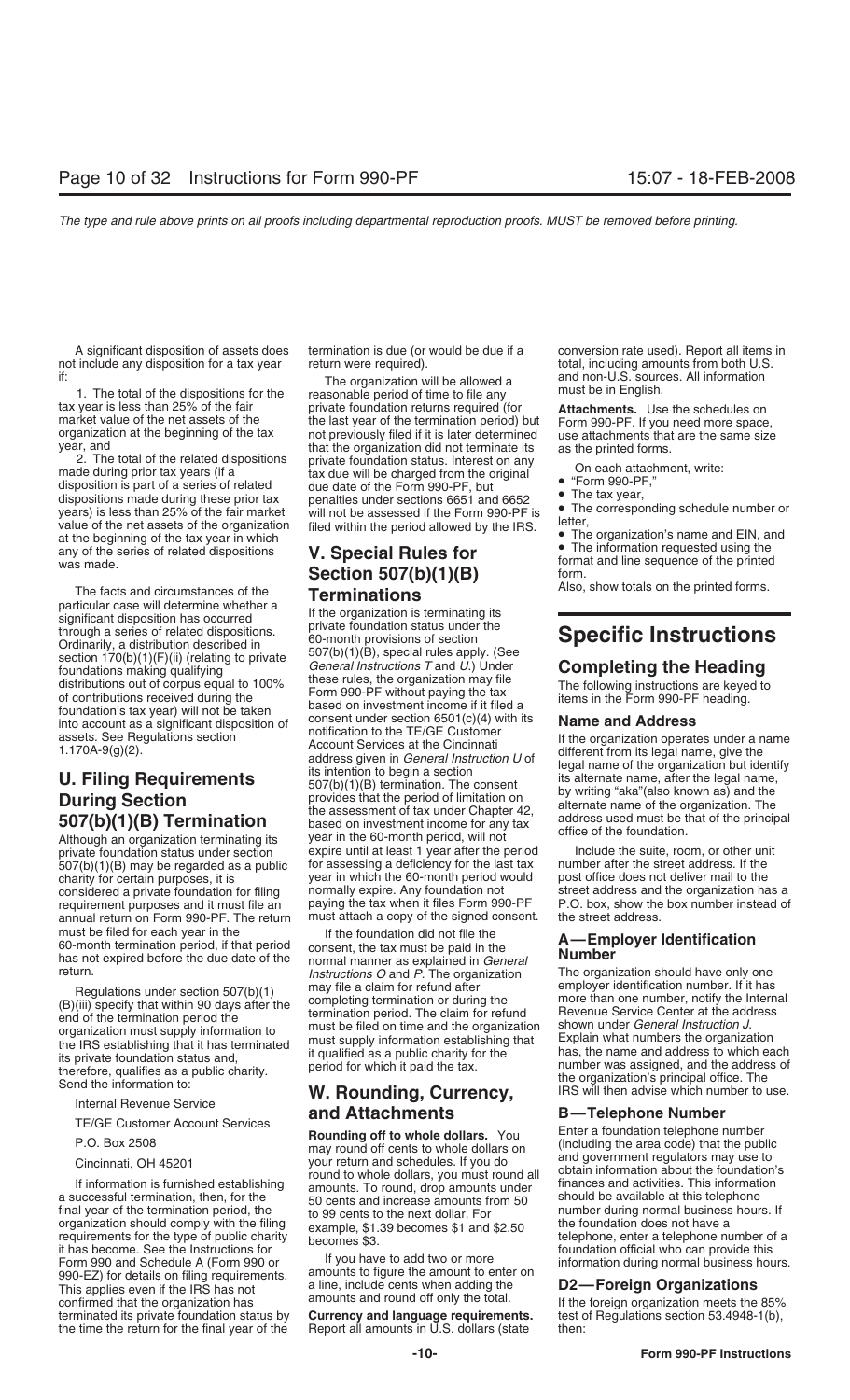- 
- 

to Form 990-PF. The amounts entered in column (a) treated as unrelated trade or business

Check the box in F on page 1 of Form 8 or expenses included in cost of goods<br>990-PF if the organization is terminating sold on line 10b.



# • Check the box at the top of Part XI, **Revenue and Expenses** any income and related  $\epsilon$  **Revenue and Expenses** any income and related  $\epsilon$  **Po poted on Form 990-T.**

and on line 5b must be analyzed in Part income should be reported on Form<br>XVI-A. 990-T. Income from debt-financed

**F—60-Month Termination** in contributions received. Also, do not income on Form 990-PF. (See Form<br> **Under Section 507(b)(1)(B)** capital gains and losses on lines 6, 7, and information.)

See *General Instruction V* for<br>See *General Instruction V* for column (b) and report only income<br>information regarding payment of the tax derived from U.S. sources. No other

**H—Type of Organization**<br>
Check the box for "Section 501(c)(3)<br>
exempt private foundation" if the<br>
foundation has a ruling or determination<br>
foundation has a ruling or determination<br>
foundation has a ruling or determinati Check the "Section 4947(a)(1)<br>Check the "Section 4947(a)(1) principal contracts (as defined in income earned from the function that is<br>nonexempt charitable trust" box if the Regulation that is equipal contracts (as defined Crieck the Section 4947(a)(1)<br>nonexempt charitable trust" box if the<br>trust is a nonexempt charitable trust" box if the<br>trust is a nonexempt charitable trust" box if the<br>trated as a private foundation. All others,<br>check the

**1**<br> **Eair Market Value of All**<br> **Assets**<br>
In block I on page 1 of Form 990-PF,<br>
in 2007 for the productions for amounts paid or incurred<br> **Assets**<br>
investment income is the amount by<br>
the foundation held at the end of the

(b) all or part of any amount from column and 4.

• Check the box in D2 on page 1 of Form **Part I—Analysis of** (a) that applies to investment income.<br> **Part I—Analysis of However, do not include in column (b)**<br>
• Check the box at the top of Part XI. **Revenue and Expense** 

● Do not fill in Parts XI and XIII,<br>
and The total of amounts in columns (b), (c),<br>
and amounts in columns (b), (c),<br>
and (d) may not necessarily equal the<br>
and (a).<br>
and (a).<br>
and (a).<br>
and (a).<br>
and (a).<br>
and (a).<br>
and **E—Section 507(b)(1)(A)**  $XVI-A$ . 990-T. Income from debt-financed<br> **Terminations** Column (c) Boyanus and property that is not taxed under section **Terminations**<br>
A private foundation that has terminated<br>
A private foundation that has terminated<br>
tis status as such under section<br>  $507(b)(1)(A)$ , by distributing all its net<br>  $507(b)(1)(A)$ , by distributing all its net<br>
wit

990-PF if the organization is terminaling sold on line 10b.<br>
Sold on line 10b.<br>
Investment expenses. Include in<br>
tis private foundation status under the<br>
507(b)(1)(B) during the period covered by<br>
507(b)(1)(B) during the

information regarding payment of the tax derived from U.S. sources. No other lf any of the expenses listed in column<br>based on investment income (computed income should be included. No expenses (a) are paid or incurred for

This amount should be the same<br>as the figure reported in Part II,<br>column (c), line 16.<br>column (c), line 16.<br>column (c), line 16.<br>column (c), line 16.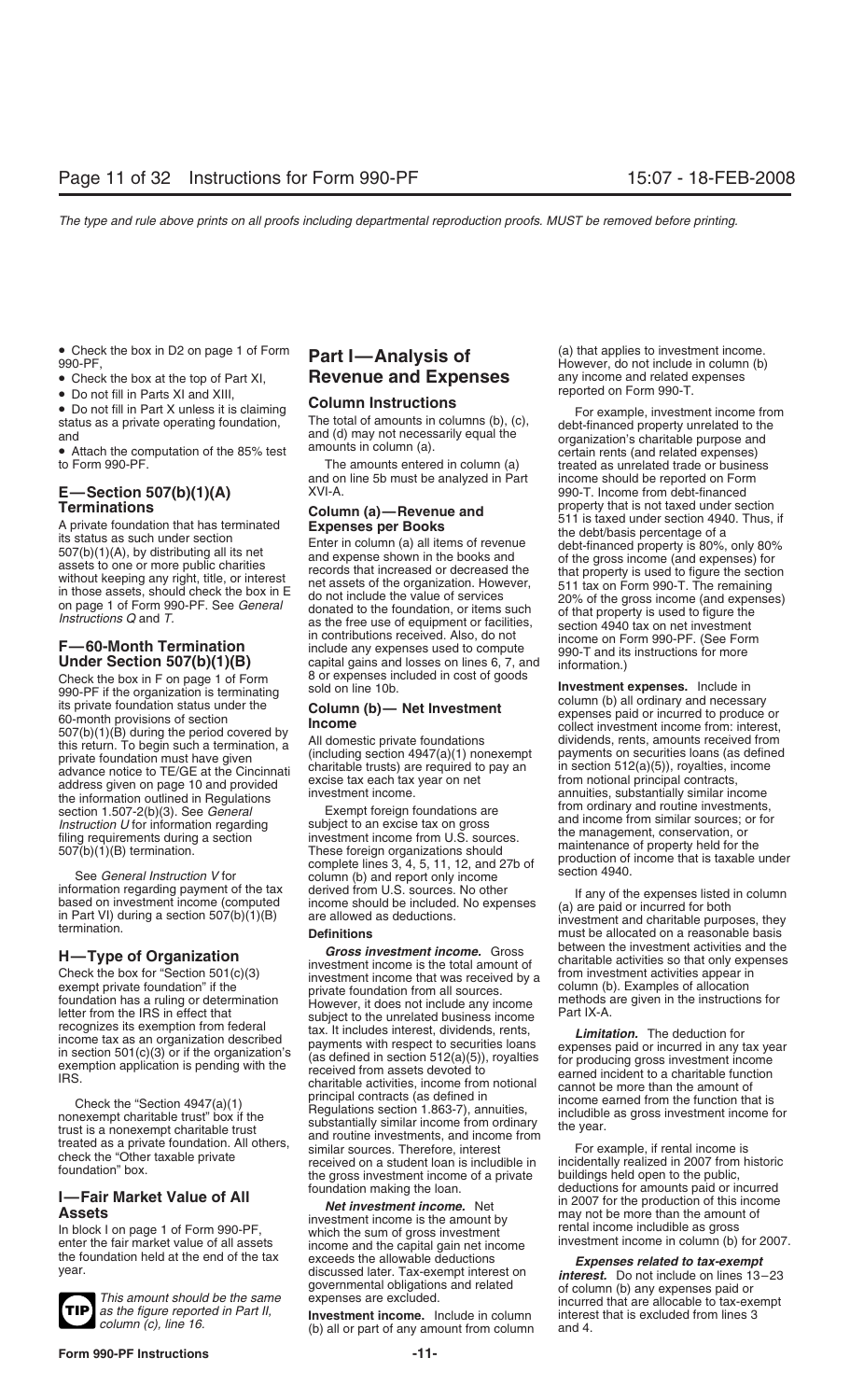**TIP** *later, to find out if they need to complete* private foundations.<br>column (c) **subsets in the specific of the specific specific specific must include all the specific specific sp** 

For income and expenses, include on<br>each line of column (c) only that portion of<br>the amount from column (a) that is<br>To determine whether a person has<br>contributed \$5,000 or more, total only the amount from column (a) that is<br>applicable to the adjusted net income<br>computation. Expenses entered in column (d) relate to<br>activities that constitute the charitable<br>Separate and independent gifts need not

aside, and unrelated trade or business matter what accounting method is used in The term "person" includes individuals, activities. Do not include gifts, grants, or keeping the books of the foundation; fiduciaries, partner activities. Do not include gifts, grants, or keeping the books of the foundation; fiduciaries, partnerships, corporations, contributions, or long-term capital gains or  $\bullet$  Do not include any amount or part of an associati contributions, or long-term capital gains or  $\bullet$  Do not include any amount or part of an associations, trusts, and exempt losses.

Losses.<br>
Subsets and that is included in column (b) or<br>
include the part of a private foundation's<br>
include expenses that is paid or<br>
including necessary and reasonable<br>
one rating expenses that is paid or<br>
incurred to pro charitable and noncharitable uses of the fair market value on the date the charitable and noncharitable uses of the distribution was made; and property. If the deductions for property distribution was made; and used for a used for a charitable, educational, or <br>other similar purpose are more than the doublation and the charitable other similar purpose are more than the<br>income from the property, the excess will purposes of the foundation.<br>ac income from the property, the excess will purposes of the foundation.<br>income from the donee as a deduction but may be **Example.** An educational seminar organization by the earlier of the date on not be allowed as a deduction but may be **Example.** An educational seminar organization by the earlier of the date on<br>treated as a qualifying distribution in Part produced \$1,000 in income that was which the donor files a treated as a qualifying distribution in Part produced \$1,000 in income that was which the donor files a tax return for the contribution was<br>L column (d), See Examples 1 and 2 ereportable in columns (a) and (c). The tax yea I, column (d). See Examples 1 and 2 reportable in columns (a) and (c). tax year in which the contribution below.<br>Expenses attributable to this charitable made or the due date, including

must be reported in column (c) on lines<br>13–26. If the expenses of any charitable **Qualifying distributions.** Generally, The written acknowledgment the 13–26. If the expenses of any charitable **Qualifying distributions.** Generally, The activity exceed the income generated by gifts and grants to organizations activity exceed the income generated by gifts and grants to organizations foundation provides to the donor must<br>that activity, only the excess of these described in section 501(c)(3), that have show: that activity, only the excess of these described in section  $501(c)(3)$ , that have show:<br>expenses over the income should be been determined to be publicly supported

2. A charitable activity generated **dispute activity generated dispute 12 is also** the contribution, and \$6,000 of expenses. Report \$5,000 of income and

**Column (c)—Adjusted Net Income** \$5,000 of expenses in column (c) and the **Alternative to completing lines 13–25.** excess expenses of  $$1,000$  in column (d).

Nonoperating private foundations, The following rules apply to nonoperating instead of completing lines 13–25. The<br>o find out if they need to complete private foundations. Schedule must include all the specific

*column (c).*<br>**•** If a nonoperating private foundation items of lines 13–25, and the total from<br>**Private operating foundations** All has no income from charitable activities the schedule must be entered in column

expenses over the income should be been determined to be publicly supported<br>
reported in column (d).<br> **Examples.** are not private foundations as defined in<br>
1. A charitable activity generated<br>
\$5,000 of income and \$4,000 o

**5,000 entered on line 1a in Part XII to** a. The goods and services have figure qualifying distributions. **TIP**

*Nonoperating private foundations*<br> *Should see item 1 under* **Nonoperating private foundations.** disbursements that is more detailed than<br>
column (d), you may attach a schedule **Nonoperating private foundations.** column (d), you may attach a schedule<br>The following rules apply to nonoperating instead of completing lines 13–25. The

**Private operating foundations.** All<br>
that would be reportable on line 10 or line (d), line 26.<br>
operating foundations under serivate<br>
operating foundations under serivate<br>
operating foundations under serior<br>
operating fou

computation.<br> **Computation** activities that constitute the charitable<br> **Computation** activities, short-term capital<br>
income from charitable functions,<br>
investment activities, short-term capital<br>
gains from investments, amo

below.<br>
Expenses attributable to this charitable made or the due date, including<br>
Special rule The expenses attributable activity were \$1,900. Only \$1,000 of extensions, for filing that return. However, Special rule. The expenses attributable<br>to each specific charitable activity, limited<br>by the amount of income from the activity,<br>should be reported in column (c) are section 1.170A-13(f) for exceptions to this<br>must be rep

expenses in column (c) and none in<br>
column (d).<br> **The total of the expenses and**<br> *The total of the expenses and*<br> *The total of the expenses and*<br> *The total of the expenses and*<br> *The total of the expenses and*<br> *The tot*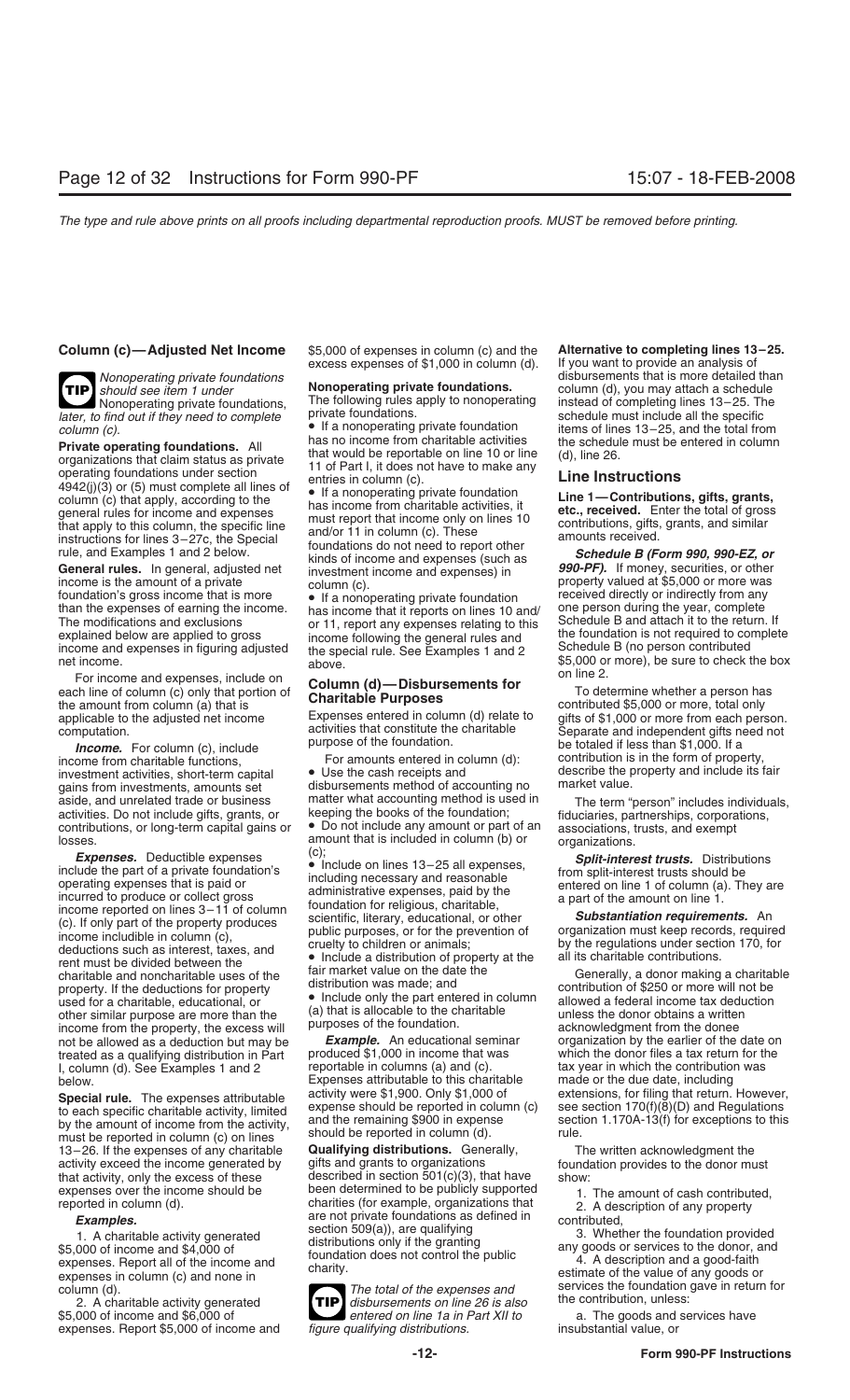goods and services consist solely of tax-exempt government obligations. proper<br>intangible religious benefits. **processed to the Instruction for Anstruct**ions for Forman formations for Forman fo

something in return (a quid pro quo<br>
contribution), the organization must<br>
inform the donor, by written statement.<br> **Line 5a—Gross rents.**<br> **In column (a).** Enter the gross rental and the contributions inform the donor, by inform the donor, by written statement, *In column (a)*. Enter the gross rethat the amount of the contribution income for the year from investment that the amount of the contribution income for the year from investment the sale or other disposition of property to<br>deductible for federal income tax property reportable on line 11 of Part II. the extent that the acquisit deductible for federal income tax property reportable on line 11 of Part II. the extent that the acquisition of the<br>property was considered a qualifying purposes is limited to the amount by **property** *In columns (b) and (c)*. Enter the property was considered a quality withich the contribution exceeds the value gross rental income from column (a). distribution for any t which the contribution exceeds the value<br>of the goods or services received by the<br>donor. The written statement must also<br>provide the donor with a good-faith<br>estimate of the value of goods or services<br>of the value of goods

**Example the Communities.** An organization that does<br>
not make the required disclosure for each<br>
mot make the required disclosure for each<br>
exceed \$5,000 for a particular fundraising<br>
penalty of \$10 for each failure, not t

**For more information.** See through the included of the role of the cost of it<br>Regulations section 1.170A-13 for more For assets sold and not included in tax year following the year in which it<br>information on charitable re information on charitable recordkeeping Part IV, attach a schedule showing: received the funds, or<br>and substantiation requirements. • Date acquired, in the controlled by the

**In column (a).** Enter the total amount <br>
of interest income from investments of the To whom sold,<br>
tines 10a, b, c — Gross profit from<br>
type reportable in Balance Sheets, Part II, expense of sales and cost of<br>
line 2. The

dividend and interest income from that were neld not more than 1 year). Do Attach a schedule showing the<br>securities (stocks and bonds) of the type not include a net long-term capital gain or following items: Gross sales, C 10. Include amounts received from bo not include on line 8 a net gain items should be classified according to<br>payments on securities loans, as defined from the sale or exchange of depreciable type of inventory sold (such a instruments with an original issue Other expense.<br>
In column (c), enter the gross profit or discount, report the original issue and other expense.<br>
In operal, foundations may carry to (loss) from sales of inventory shown i

**in column (c).** Enter the amount of Generally, if a charitable organization<br>
solicits or receives a contribution of more<br>
than \$75 for which it gives the donor<br>
something in return (a quid pro quo<br>
time  $f(x) = 0$ <br>
time  $f(x) = 0$ <br>
something in return (a quid pr

- 
- 
- 

- 
- 



Line 4—Dividends and interest from<br>
securities.<br>
In column (a). Enter the amount of<br>
dividend and interest income from<br>  $\frac{1}{2}$  for the year (assets sold or exchanged<br>  $\frac{1}{2}$  for the year (assets sold or exchanged<br>

capital gain dividends reportable on line business (section 1231) and held for material, etc.). The totals from the<br>6. Report income from program-related more than 1 year. However, include a net schedule should agree with

discount, report the original issue<br>
discount ratably over the life of the bond<br>
on line 8 the net short-term capital gain<br>
on line 4. See section 1272 for more<br>
information had any short-term capital<br>
foundation had any s foundation had any short-term capital of all the foundation's other income for the *In column (b).* Enter the amount of gain from sales of debt-financed property, year. Attach a schedule that gives a dividend and interest income, and add it to the amount reported on Part IV, description and the amount of

b. A statement is included that these column (a). Do not include interest on line 8. For the definition of "debt-financed<br>bus and services consist solely of tax-exempt government obligations. The property," see the Instruc

and substantiation requirements.<br> **Line 2.** Check this box if the foundation<br>
is not required to attach Schedule B.<br> **Line 3—Interest on savings and**<br> **Line 3—Interest on savings and**<br> **Line 3—Interest on savings and**<br> **Li** 

**In column (b).** Enter the amount of or loss was reported on line 6a.<br>
interest income shown in column (a). Do **Line 7—Capital gain net income.**<br>
not include interest on tax-exempt<br>
government obligations.<br> **In column (c).** 

description and the amount of the income. payments on securities loans from line 3, to figure the amount to include on Include all income not reported on lines 1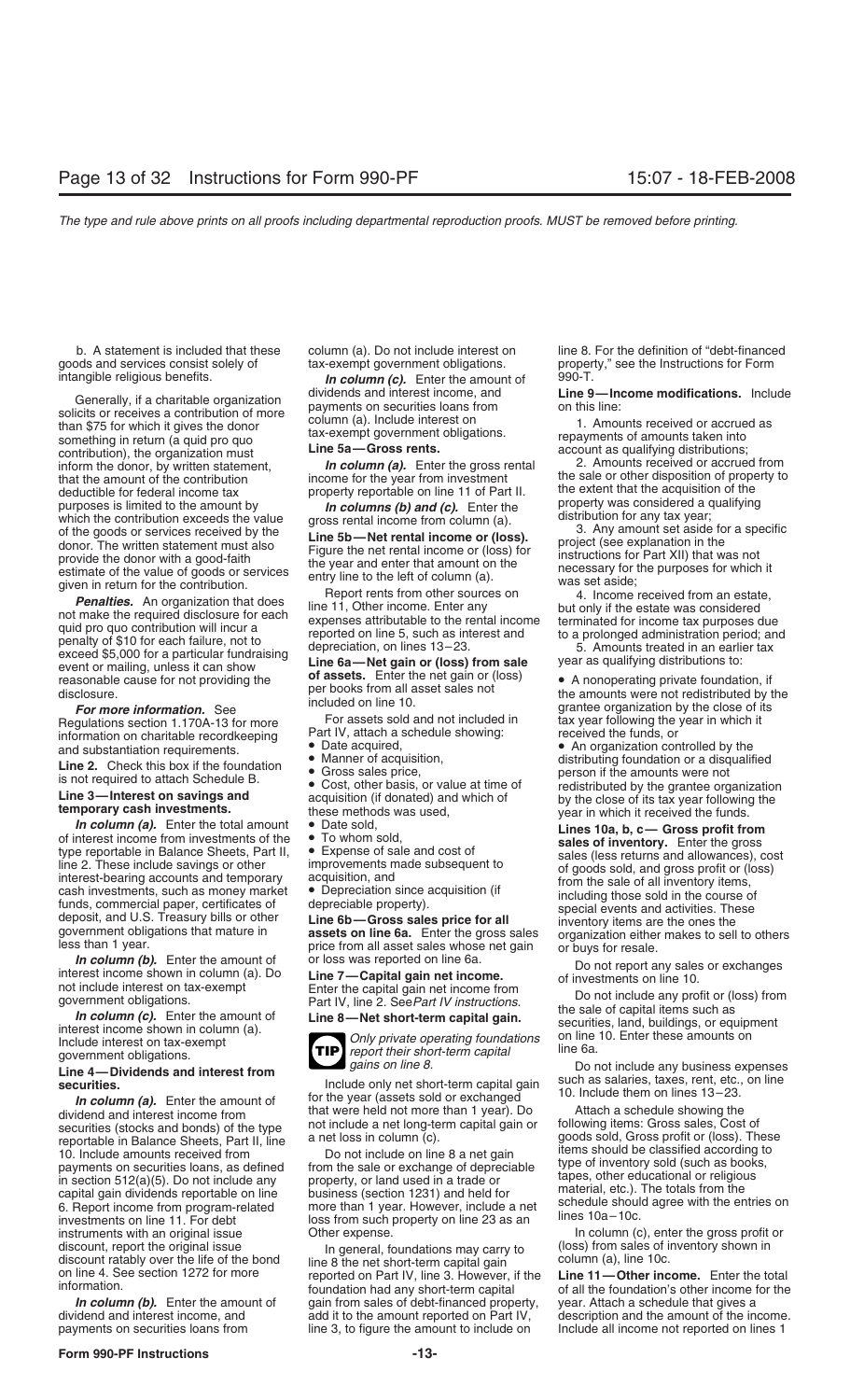through 10c. Also, see the *instructions for* various governmental units (such as in cost of goods sold and not included on

Include imputed interest on certain a *Imployee's* share of social security and **In columns (b) and (c).** A deduction deferred payments figured under section Medicare taxes).<br>A 43 and any investment income not **Lines 16a,** 483 and any investment income not **Lines 16a, b, and c—Legal,** property used in the production of income reportable on lines 3 through 5, including **accounting, and other professional** reported in the column, and only usin income from program-related investments **fees.** On the appropriate line(s), enter (defined in the instructions for Part IX-B). the amount of legal, accounting, auditing,

best included and the cost depletion method.<br>
Intervalue by outside firms and individuals<br>
value. Report those as fund balance or the cost depletion is the basis used in figuring depreciation<br>
net asset adjustments in Part

devoted to charitable activities, such as<br>include an allocation of mose expenses. The primeriest on student loans.<br>In column (c) sinclude all other items includents imposed against the line 20

includible in adjusted net income not foundation as a result of legal covered elsewhere in column (c). proceedings on line 23, Other expenses.

In column (a). Enter the total ine 20; the tax on investment income;<br>compensation for the year of all officers, and any income tax. janitorial services, and similar services).<br>directors, and trustees. If none was paid,  $\frac$ 

Line 15-Contributions to employee **pension plans and other benefits.** *In column (d)*. Do not include any meetings, etc., relating to the production excise tax paid on investment income (as contributions the organization paid to reported in Part VI of thi to employee benefit programs (such as<br>
insurance, health, and welfare programs)<br>
that are not an incidental part of a<br>
pension plan. Complete the return/report<br>
of the Form 5500 series appropriate for<br>
the **19**—**Depreciati** 

For eignization's plan. (See the recorded in the books for the year.<br>
Instructions for Form 5500 for information<br>
about employee welfare benefit plans<br>
the organization's plan. (See the experiment of the property,<br>
also in

federal and state income taxes and the line 19.

the amount of legal, accounting, auditing, depreciation. A deduction for depletion is<br>and other professional fees (such as fees allowed but must be figured only using Do not include unrealized gains and and other professional fees (such as fees allowed but must be figured only using<br>ses on investments carried at market for fundraising or investment services) the cost depletion method.

In **column (c).** Include all other items ludgments imposed against the **Line 20—Occupancy.** Enter the line of legal ludible in adjusted net income not **the interpretion of a state of legal** amount paid or incurred for the

**Line 14—Other employee salaries and**<br> **wages.** Enter the salaries and wages of<br>
all employees other than those included<br>
on line 13.<br> **Line 15—Contributions to employee**<br> **Examployee** on Enter and wages of<br>
the net invest

- 
- 

- 
- 
- 

Do not include taxes withheld from On a separate line on the schedule, amortization, attach a schedule showing: employees' salaries and paid over to the show the amount of depreciation included . Description of the amortized expenses;

**accounting, and other professional** reported in the column, and only using the **fees.** On the appropriate line(s), enter straight line method of computing

**and depletion is the basis determined**<br> **and depletion is the basis determined**<br> **and depletion is the basis determined**<br> **and depletion is the basis determined**<br> **and depletion is the basis determined**<br> **and depletion is** column (a). Include dividends, interest, expense for each. If the same person market value on December 31, 1969, that ends are person expenses. The provided more than one of these services, relate only to gain or loss on d

proceedings on line 23, Other expenses. office space or other facilities. If the space<br>Line 18—Taxes. Attach a schedule signented or leased, enter the amount of **Line 12—Total. In column (b).**<br>
Line 18—Taxes. Attach a schedule is rented or leased, enter the amount of<br>
total of lines 3–11. Exempt foreign<br>
organizations, enter the total of lines 3, 4,<br>
5, and 11 only.<br>
Line 13—**Comp** 

directors, and trustees. If noe was paid,  $\frac{1}{2}$  in column (b). Enter only those taxes to the enter zero. Complete line 1 of Part VIII to included in column (a) that are related to reportable on line 15.<br>
show the comp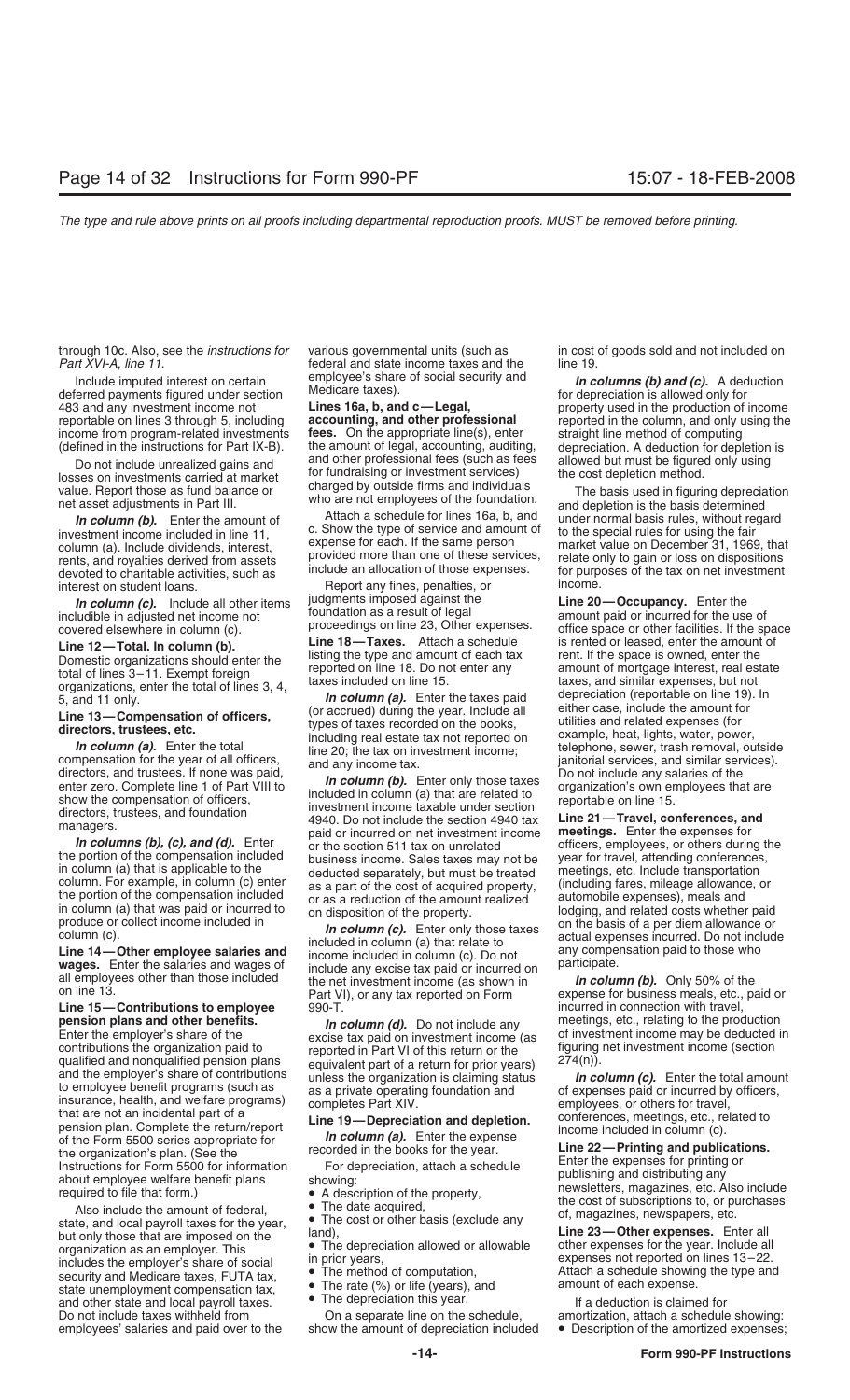- 
- 
- 
- 
- 
- 

**In column (c).** In addition to the the the column (d). Finally and the column (d). Finally applicable portion of expenses from **In column (d)**. Finally applicable portion of expenses from **In column (d)**. Finally applicab

contributions, gifts, grants, and similar redistributions according to the included total assets of \$5,000 or more at amounts paid (or accrued) for the year. List each contribution, gift, grant, etc., in <br>List each contrib

- 
- 
- 
- 
- 
- 
- 

unless that individual is a disqualified line 9, and in Part XI, line 4. **Line 3—Accounts receivable.** On the person or one who received a total of **Conduct of Conduct** any payments of dashed lines to the left of column (a more than \$1,000 from the foundation set-asides (see *instructions for Part XII, during the year*-end *fine 3*) taken into account as qualifying

amounts paid as grants for which the • Do not include any payments that are trustees, foundation managers, or other<br>foundation exercised expenditure not qualifying distributions as defined in disqualified persons must be r foundation exercised expenditure not qualifying distributions as defined in disqualified persons must be reported on<br>responsibility. Attach a separate report for section 4942(g)(1). The 6. Report receivables (including loa

When the fair market value of the **Net Amounts** on line 15.<br>Netty at the time of disbursement is **Line 27a—Excess of revenue over Line 4—F** property at the time of disbursement is **Line 27a—Excess of revenue over Line 4—Pledges receivable.** On the

• Date acquired, completed, or • The method used to determine the fair **Line 27b—Net investment income.** expended; market value, and Domestic organizations, subtract line 26

• Amortization period (number of *The difference between fair* negative 12. However, if the 12. However, if the 12. However, if the 12. However, if the 12. However, if the 12. However, if the 12. However, if the 12. Howeve months);<br>**TIP** market value and book value organization is a domestic organization **organization**<br>should be shown in the books of and line 26 is more than line 12 (such a • Current-year amortization; and **should be shown in the books of** and line 26 is more than line 12 (such as a net asset adjustment in expenses exceed income), enter zero **TIP** • Total amount of amortization. *account and as a net asset adjustment in* expenses exceed income), enter zero

applicable portion of expenses from **Line 21c**—**Adjusted net income.**<br>
column (a), include any net loss from the contributions gifts and grants the **Subtract line 26, column (c)** from line 12, column (a), include any net loss from the contributions, gifts, and grants the Subtract line 26, column (c) from line 12, sale or exchange of land or depreciable foundation paid during the year.<br>
property that was held for property that was held for more than <br>
1 year and used in a trade or business. organizations controlled by the foundation **Part II—Balance Sheets** A deduction for amortization is allowed or by a disqualified person (see *General* For column (b), show the book value at but only for assets used for the production *Instruction C* for definitions). Do not the end of the of income reported in column (c). include contributions to nonoperating the fair market value at the end of the<br>I include the end of the private foundations unless the donees are year. Attached schedules must show the **Line 25—Contributions, gifts, grants** private foundations unless the donees are year. Attached schedules must show the exempt from tax under section 501(c)(3), end-of-year value for each asset listed in they redistribute

uded on line 25 and list: interestion of the supporting organization (as and the year must complete all of columns (a)<br>1. Each class of activity, the year must complete all of columns (a)<br>2. A separate total for each activ 2. A separate total for each activity, not a functionally integrated Type III and (b), and only line 16 of column (c).<br>3. Name and address of donee, supporting organization (as defined under Line 1—Cash—Non-interest-bearin

d. Employment (including children of<br>
a nonoperating private foundation to any<br>
employees) to any disqualified person<br>
(see *General Instruction C* for definitions),<br>
the supporting organization if a disqualified<br>
5. The o

grants paid in a prior year that was certificates of deposit, and U.S. Treasury You do not have to give the name of returned or recovered in the current year. bills or other governmental obligations any indigent person who received one or Report those repayments in column (c), that mature in less than 1 year. more gifts or grants from the foundation

during the year.<br>*line 3*) taken into account as qualifying accounts receivable and allowance for<br>doubtful accounts from the sale of goods

expenses. Subtract line 26, column (a), schedule must also show: enter the year-end figures for total from line 12, column (a). Enter the result. enter the year-end figures for total • A description of the contributed Generally, the amount shown in column pledges receivable and allowance for property,<br>(a) on this line is also the amount by doubtful accounts (pledges estimated • The book value of the contributed which net assets (or fund balances) have be uncollectible). In columns (a), (b), and property,<br>• The method used to determine the instructions for *Part III, Analysis of* exercivable reduced by the corresponding • The method used to determine the the instructions for *Part III, Analysis of* receivable reduced by the corresponding the instructions for *Part III, Analysis of* receivable reduced by the corresponding the corresponding **Changes in Net Assets or Fund Balances.** 

• Amount amortized; exempt example and the date of the gift. The manner of the result. Exempt exempt example beduction for prior years; exempt example beduction for prior years; foreign organizations, enter the amount<br>
The difference between fair shown on line 12. However, if the

3. Name and address of donee,<br>
4. Relationship of donee if related by:<br>
a. Blood,<br>
b. Marriage,<br>
c. Adoption, or<br>
c. Adoption, or<br>
a. Blood,<br>  $\frac{2006-109}{2006-109}$ ,  $\frac{2006-51}{2006-51}$ . R.B. 1121, available<br>  $\frac{1}{200$ 

dashed lines to the left of column (a), enter the year-end figures for total Activities should be classified<br>according to purpose and in greater detail<br>than merely classifying them as<br>charitable, educational, religious, or<br>scientific activities. For example, use<br>identification such as: payments for Foundations may include, as a single XII, line 1b) in the year the investment is report them on line 15, Other assets.) Any entry on the schedule, the total of made. receivables due from officers, directors, responsibility. Attach a separate report for section 4942(g)(1). line 6. Report receivables (including loans each grant. eard advances) due from other employees<br>
on line 15

doubtful accounts (pledges estimated to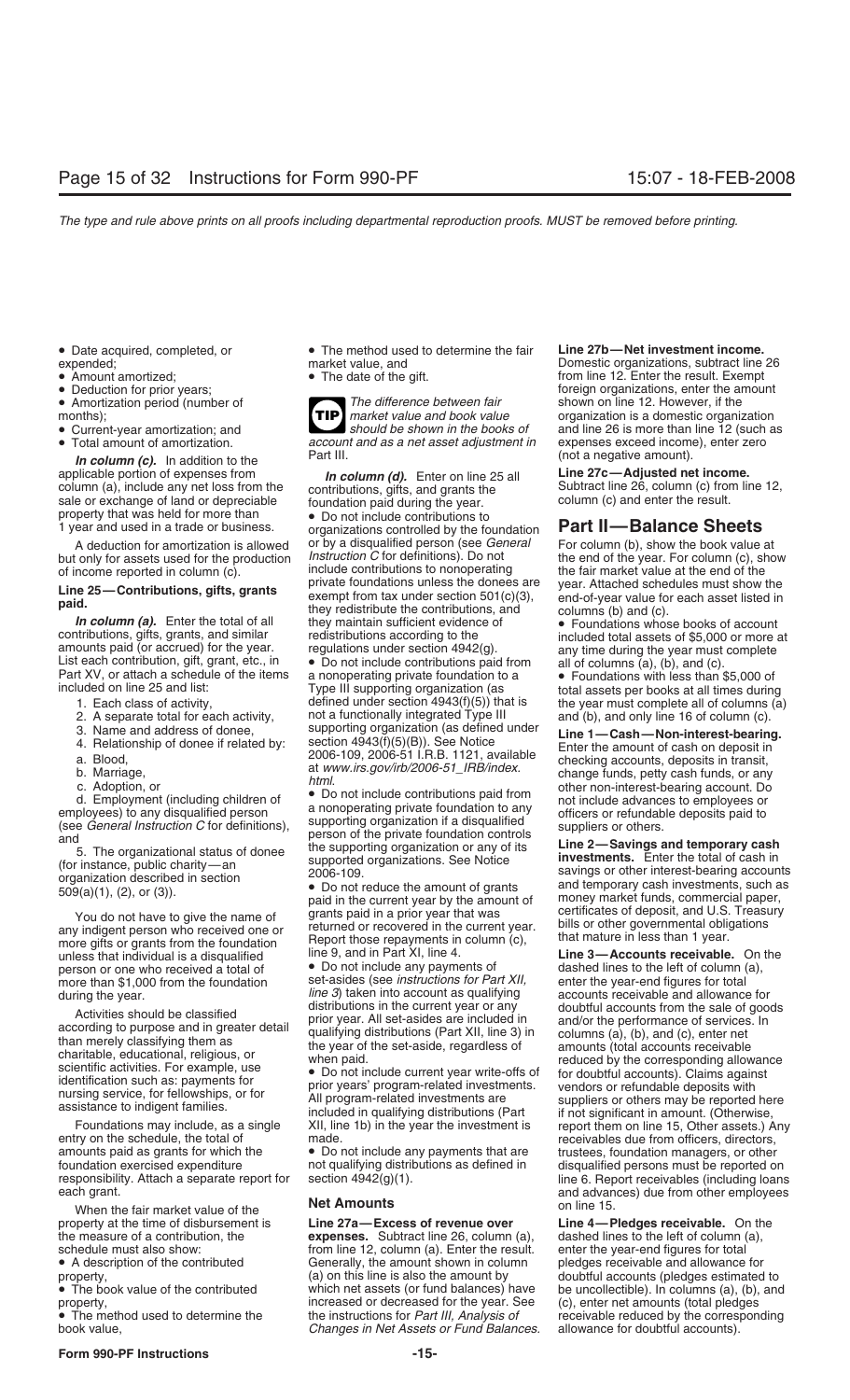**Line 5—Grants receivable.** Enter the receivable not listed on line 6 and not market value of these assets. Attach a total grants receivable from governmental acquired as investments. Attach a schedule listing these investment fixed agencies, foundations, and other schedule similar to the one for line 6. The assets held at the end of the year and

# Line 6—Receivables due from officers, director, trustee, foundation manager, or depreciation, and book value.<br>
directors, trustees, and other disqualified person.<br>
disqualified persons. Enter here (and For a note receivabl

below) all receivables due from officers, do the borrower and the balance due on directors, trustees, foundation managers, the required schedule. directors, trustees, foundation managers, the required schedule. *investments (see instructions for line 15*).<br>*I gans receivable* In columns (a) **Line 13—Investments—other**. Enter

separately, even if more than one loan schedule showing the total amount of

for the personal use and benefit of the disqualified persons on line 6 and loans to **Line 14—Land, buildings, and** recipient and receivables subject to other employees on line 15.<br>special terms or arising from transactions **Line 8—Inventories for sale or use.** Heft of column (a), enter the year-end boo special terms or arising from transactions **Line 8—Inventories for sale or use.** left of column (a), enter the year-end book not functionally related to the foundation's Enter the amount of materials, goods, and value (cos charitable purposes must be reported as supplies purchased or manufactured by accumulated depreciation of all land,<br>separate loans for each officer, director, the organization and held for sale or use buildings, and equipm separate loans for each officer, director, the organization and held for sale or use etc.

- 
- 
- 
- 
- 
- 
- 
- 
- 

with state and municipal obligations on during the year need not complete lines 1<br>The above detail is not required for this schedule.<br>through 15 of column (c).<br>through 15 of column (c). be reported as a single total (see *(b)*<br>
above): however, report and identify **Line 11—Investments—land,**<br>
above): however, report and identify **buildings, and equipment.** On the **TIP** entered on the entry space for I on

(b), and (c), enter the amount of all notes

organizations as of the beginning and end schedule should also identify the showing, for each item or category listed,<br>of the vear. the cost or other basis, accumulated relationship of the borrower to any officer, the cost of the year. The cost of the cost of the cost of the cost of the cost of the cost of the cost of the cost of the cost of the cost of the cost of the cost of the cost of the cost of the cost of the cost of the cost of the c

**disqualified persons.** Enter here (and For a note receivable from any section **loans.** Enter the amount of mortgage<br>on an attached schedule described 501(c)(3) organization, list only the name loans receivable held as inv on an attached schedule described  $501(c)(3)$  organization, list only the name loans receivable held as investiable below) all receivables due from officers, of the borrower and the balance due on do not include program-rel

**Attached schedules. (a)** On the at scholarship loans). An itemized list of at the end of the year. Show the book required schedule, report each loan these loans is not required, but attach a value for each and indicate wh these loans is not required, but attach a value for each and indicate whether the<br>schedule showing the total amount of a sino investment is listed at cost or end-of-year was made to the same person, or the each type of outstanding loan. Report market value. Do not include same terms apply to all loans made. In loans to officers, directors, trustees, program-related investments (see loans to officers, directors, trustees, foundation managers, or other *instructions for line 15*). Salary advances and other advances

Enter the amount of materials, goods, and

made for official business of the campaign to be conducted in a future<br>
single total. To reach outstanding loan or other<br>
single total. The states held as a secounting period.<br>
Single total. The state and show show the per 9. Purpose of the loan, and more. Debt securities of the U.S. **Line 16—Total assets.** All filers must 10. Description and fair market value of Government may be reported as a single complete line 16 of columns (a), (b), and the consideration furnished by the lender total rather than itemized. Obligations of (c). These entr the consideration furnished by the lender total rather than itemized. Obligations of (c). These entries represent the totals of<br>(for example, cash—\$1,000; or 100 state and municipal governments may lines 1 through 15 of ea shares of XYZ, Inc., common stock— also be reported as a lump-sum total. Do However, foundations that have assets of<br>\$9,000). not combine U.S. Government obligations less than \$5,000 per books at all times<br>with state and m

above); however, report and identify **buildings, and equipment.** On the **entered** those totals separately on the attachment. *page 1.* the *entered* book value (cost or Line 7—Other notes and loans<br>
enter the year-end book value (cost or<br>
line 17—Accounts payable and<br>
left of column (a), enter the combined<br>
left of column (a), enter the combined<br>
left of column (a), enter the combined<br>
le **Notes receivable.** In columns (a), investment less accumulated **Line 18—Grants payable.** Enter the amount of all notes depreciation. In column (c), enter the fair unpaid portion of grants and awards that

and other disqualified persons and all<br>secured and unsecured loans (including<br>advances) to such persons. Disqualified<br>person is defined in *General*<br>finstruction *C*.<br>the amount of the amount of all other investment<br>doubtf

organization and not held for investment.<br>In columns (a) and (b), enter the book (b) Receivables that are subject to **Line 9—Prepaid expenses and** the same terms and conditions (including deferred charges. Enter the amount of credit limits and rate of interest) as short-term and long-term prepayments o

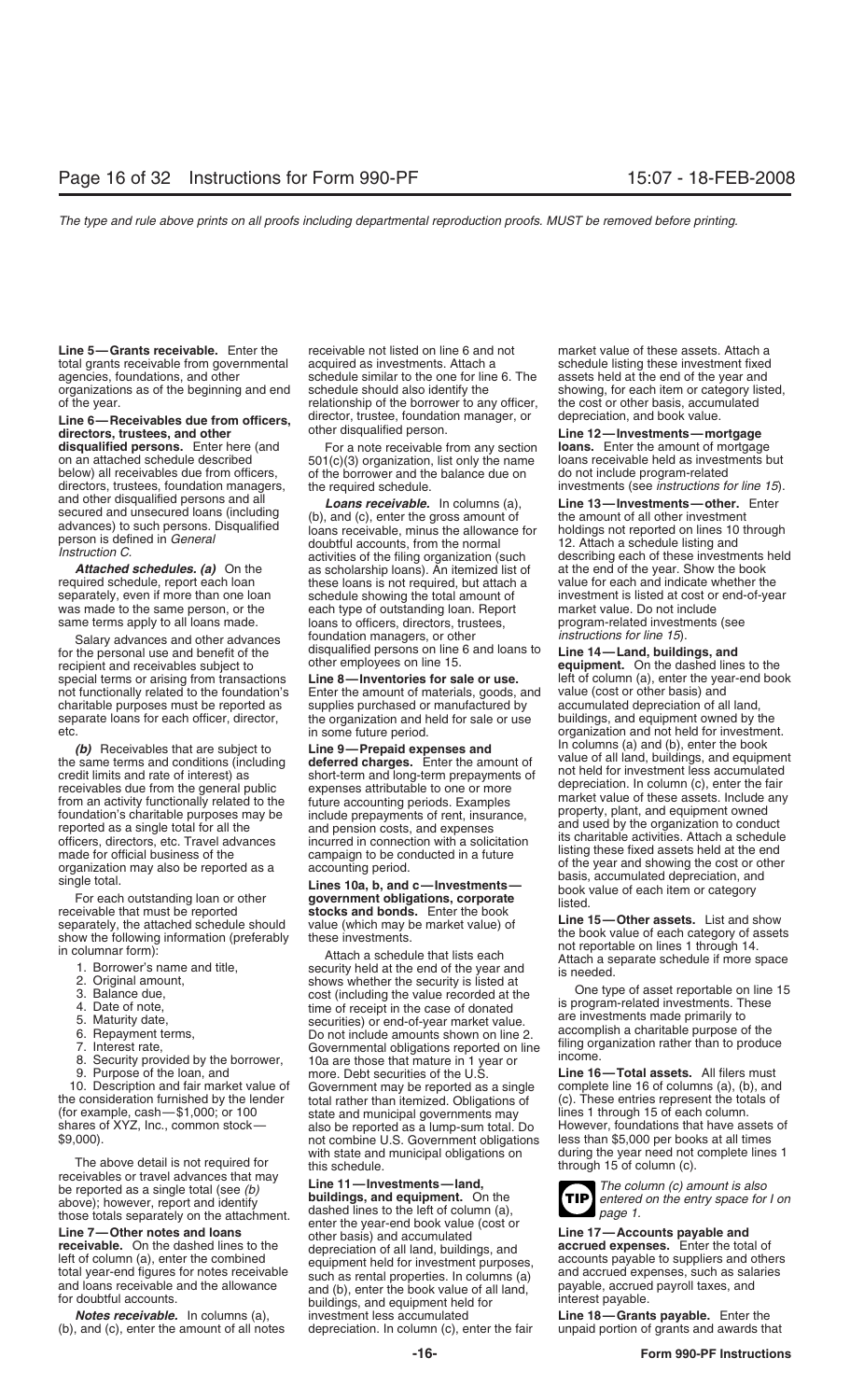the organization has made a commitment or that resources be used for a specified the amount for total assets reported on<br>to pay other organizations or individuals, purpose (purpose restrictions), or both. Ine 16 for both t to pay other organizations or individuals, purpose (purpose restrictions), or both.

FAS 117, check the box above line 27 receipts or expenses shown in Part I,<br>2 through 10 of the *instructions for line 6* and report account balances on lines 27 column (a). For example, if a foundation<br>2 through 10 of the

**payable.** Enter the amount of mortgages and net assets/fund balances. beginning balance sheet because of and other notes payable at the beginning  $\frac{1}{2}$  Conjuginate of and other notes payable at the beginning  $\frac{1}{2}$ 

the box above line 24. Classify and report<br>
net assets in three groups—unrestricted, for the land, building, and equipment fund<br>
temporarily restricted, and permanently<br>
restricted—based on the existence or<br>
absence of don

assets are neither permanently restricted reported on lines 27 and 28. **Figuring the foundation's unrelated** nor temporarily restricted by **Line 30—Total net assets or fund** business taxable income.<br>
donor-imposed stipulations. All funds **balances**. For foundations that follow

temporary restrictions may require that **Line 31—Total liabilities and net** foundation's exempt purpose or function.<br> **Exercise and net alternation** of the rules of section 1031

whether or not the commitments have the **26—Permanently restricted.** The year.<br>
Line 19—Deferred revenue. Include the grantees permanently restricted class of net **Part II Line 19—Deferred revenue.** Include the permanently restricted class of net **Part III—Analysis of** Include that the organization has assets. Permanently restricted net assets **Changes in Net Assets** revenue that the organization has assets. Permanently restricted net assets **Changes in Net Assets or**<br>received but not yet earned as of the are (a) assets, such as land or works of **Changes in Net Assets or**<br>balance sheet balance sheet date under its method of art, donated with stipulations that they be accounting.<br>
used for a specified purpose, be accounting.<br>
Line 20—Loans from officers,<br>
time 20—Loans from officers,<br>
directors, trustees, and other<br>
directors, trustees, and other<br>
directors, trustees, and other<br>
directors, trustees, and other<br>
disqualified persons.

on page 16.<br>balances on line 30. Also complete line shows an asset in the ending balance<br>Line 21—Mortgages and other notes 31 to report the sum of the total liabilities sheet at a higher value than in the 31 to report the sum of the total liabilities sheet at a higher value than in the<br>and net assets/fund balances.<br>**beginning balance sheet because of an** 

and other notes payable at the beginning<br>
and of the year. Attach a schedule<br>
showing, as of the end of the year, the<br>
showing as of the end of the year, the<br>
total amount of all mortgages payable<br>
total amount of all mort

Show the amount of each liability not<br>
reportable on lines 17 through 21. Attach<br>
a separate schedule if more space is<br>
a separate schedule if more space is<br>
Lines 24 Through 30—Net<br>
Lines 24 Through 30—Net<br>
a stockholders

the sum of the three classes of net assets<br>
on line 30. On line 31, add the amounts<br>
on lines 23 and 30 to show total liabilities<br>
and net assets. This figure should be the<br>
same as the figure for Total assets on<br>
line 16. Interform and the total of the total of the fund accounting, enter  $\bullet$  is used for a charitable purpose,<br> **Line 24—Unrestricted.** Enter the the total of the fund balances for the  $\bullet$  is held for investment, or<br>
balances permanent and term endowment funds as • Produces business income. Do not<br>well as balances of any other funds not entitude the gain or loss that is include class of net assets. Unrestricted net well as balances of any other funds not include the gain or loss that is included in<br>assets are neither permanently restricted reported on lines 27 and 28.

assets/fund balances. Enter the total of after a specified date (time restrictions), lines 23 and 30. This amount must equal relating to exchange of property held for

balances for the foundation's current book value should be shown in the books<br> **Line 22—Other liabilities.** List and restricted and unrestricted funds. The of account and as a net asset adjustment<br>
show the amount of each

- 
- 

donor-imposed stipulations. All funds<br>be classified as unrestricted, regardless<br>be classified as unrestricted, regardless<br>of the existence of any board<br>designations or appropriations.<br>Line 25—Temporarily restricted. Enter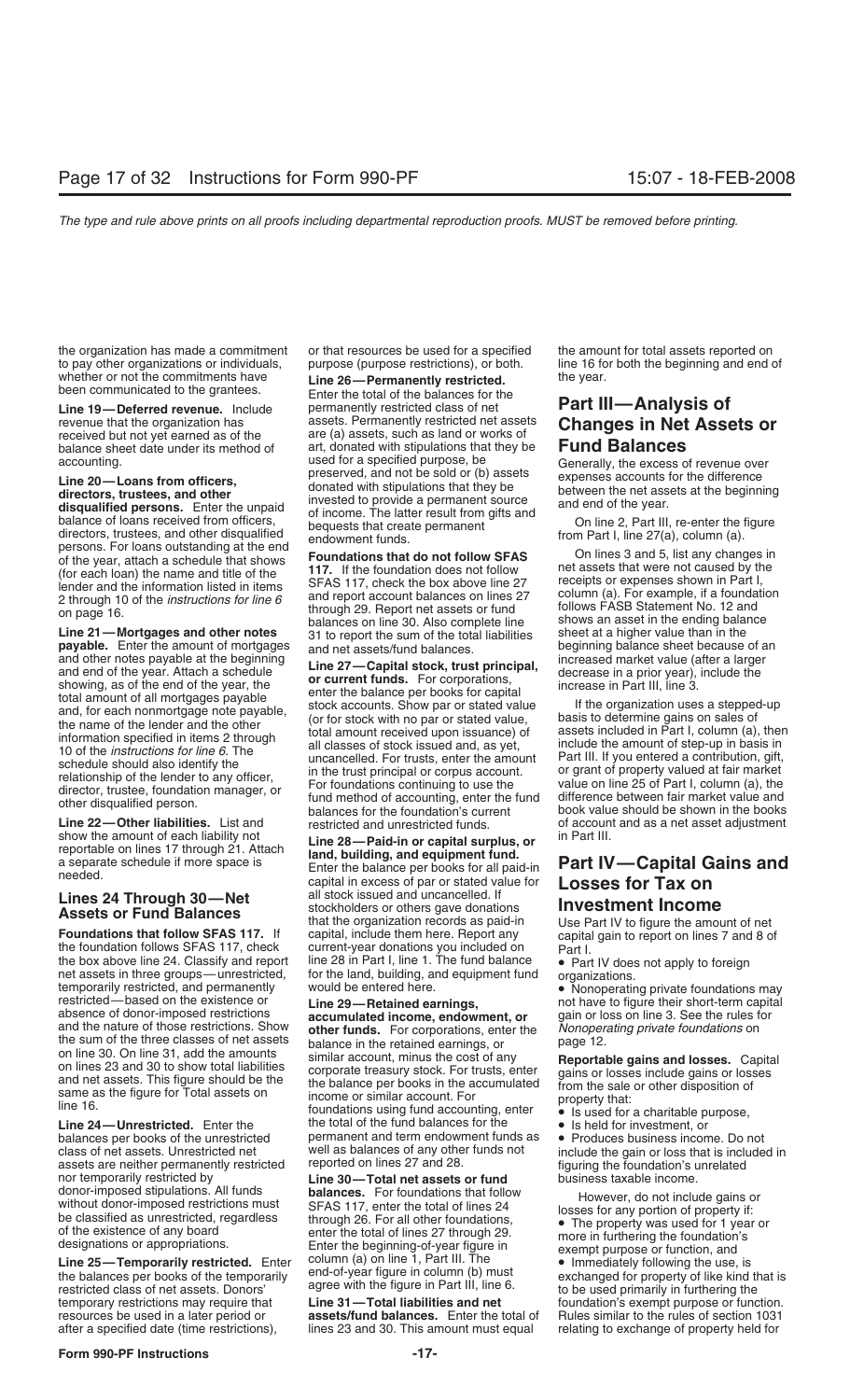- 
- 
- 
- 

**Losses.** If the disposition of **Foreign organizations.** Under section<br>investment property results in a loss, that **Dout Mundification** 4948 exempt foreign private foundations Investment property results in a loss, that **Part V—Qualification**  $\begin{array}{r} 4948$ , exempt foreign private foundations<br>loss may be subtracted from capital gains **Part V—Qualification**  $\begin{array}{r} 4948$ , exempt foreign private during the same tax year but only to the<br>extent of the gains. If losses are more<br>**Reduced Tax on Net** 

extent of the gains. If besses are more<br>than gains, the scales are more<br>than gains, the excess may not be<br>than gains, the excess may not be<br>nor may the losses be carried back or<br>nor may the losses be carried back or<br>forwar principal contracts (as defined in annuities, organization's first year. A private investment income. See *General*<br>Regulations section 1.863-7), annuities, organization's first year. A private *Instruction O* for more inf and other substantially similar income from ordinary and routine investments, and income from similar sources, even if can a former public charity qualify<br>the foundation disposes of the property as first year it is treated as a private first year it is treated as a private **Line 1a only applies to domestic** soon as it receives it. **the foundation** foundation disposes of the property as **that** foundations foundations that

Property held for investment does not<br>include program-related investments as<br>defined in the instructions for Part IX-B.<br> **Cain or loss on disposition of**  $\overline{O}$  and  $\overline{O}$  and the instructions for Part IX-B.<br> **Cain or**  $2004$ , is excluded from unrelated<br>business taxable income, and is excepted Line 1, column (c). Enter the net value box and enter the date of the ruling letter property. See sections 512(b)(19) and The amounts in column (c) are taken from Leave the rest of Part VI blank. For the The amounts in column (c) are taken from Leave the rest of Part VI blank. For the The The Amounts atta

from the sale or other disposition of<br>
property is the larger of:<br>
The fair market value of the<br>
property is the larger of:<br>
The fair market value of the<br>
property on December 31, 1969, plus or<br>
property on December 31, 1

The rules that generally apply to that are listed and regularly traded on an *Part V instructions*).<br>The reported in this part over-the-counter market or an established **Exception.** The section 4940 tax property dispositions reported in this part over-the-counter market or an established are<br>exchange in which market quotations are are:<br>are: exchange in which market quotations are does not apply to an organization making<br>e Soction 1011 Adjusted basis for published or otherwise readily available. an election under section 41(e)(6). Enter • Section 1011, Adjusted basis for **bublished or otherwise readily available.** an election under section 41(e)(6). Enter election 1012, Basis of property-cost: • Common and preferred stock, **Domestic taxable private found** 

- 
- 
- 

To figure a loss, basis on the date of securities sold, each transaction must be modified 1% tax on net investment<br>disposition is determined under normal listed and reported separately, completing income.) However, they mu

4940(e) for its first year of existence, nor **Tax Computation**<br>can a former public charity qualify for the

Line 1, column (c). Enter the net value box and enter the date of the ruling of noncharitable-use assets for each year. on line 1 a and enter "N/A" on line 1. from the debt-financed rules for such of noncharitable-use assets for each year.<br>property. See sections 512(b)(19) and The amounts in column (c) are taken from

# productive use or investment apply. See Reporting Transactions on Part Part VI—Excise Tax Based<br>Gross Investment Income on page 11. IV<br>Basis. The basis for determining gain Publicly traded securities. For sales of (Cootion

Publicly traded securities are securities qualify for a reduced tax of 1% (see the the state of an are part V instructions).

• Section 1012, Basis of property-cost; • Common and preferred stock, **Domestic taxable private foundatic**<br>• Section 1014, Basis of property **•** Bonds (including governmental **and section 4947(a)(1) nonexempt** • Section 1014, Basis of property<br>
• Section 1014, Basis of property<br>
• Section 1015, Basis of property<br>
• Section 1015, Basis of property<br>
• Section 1015, Basis of property<br>
• Mutual fund shares.<br>
• Section 1016, Adjustme all appropriate columns in Part IV. compute the tax under section 4940(a) as<br>sis rules.<br>**Losses.** If the disposition of **Example Enter in Applied to them. Conses.** If the disposition of

**CAUTION**<br> **CAUTION**<br> **EXEMPLY**<br> **EXEMPLY**<br> **EXEMPLY**<br> **EXEMPLY**<br> **EXEMPLY**<br> **EXEMPLY**<br> **EXEMPLY**<br> **EXEMPLY**<br> **EXEMPLY**<br> **EXEMPLY** 

first year, the organization must attach a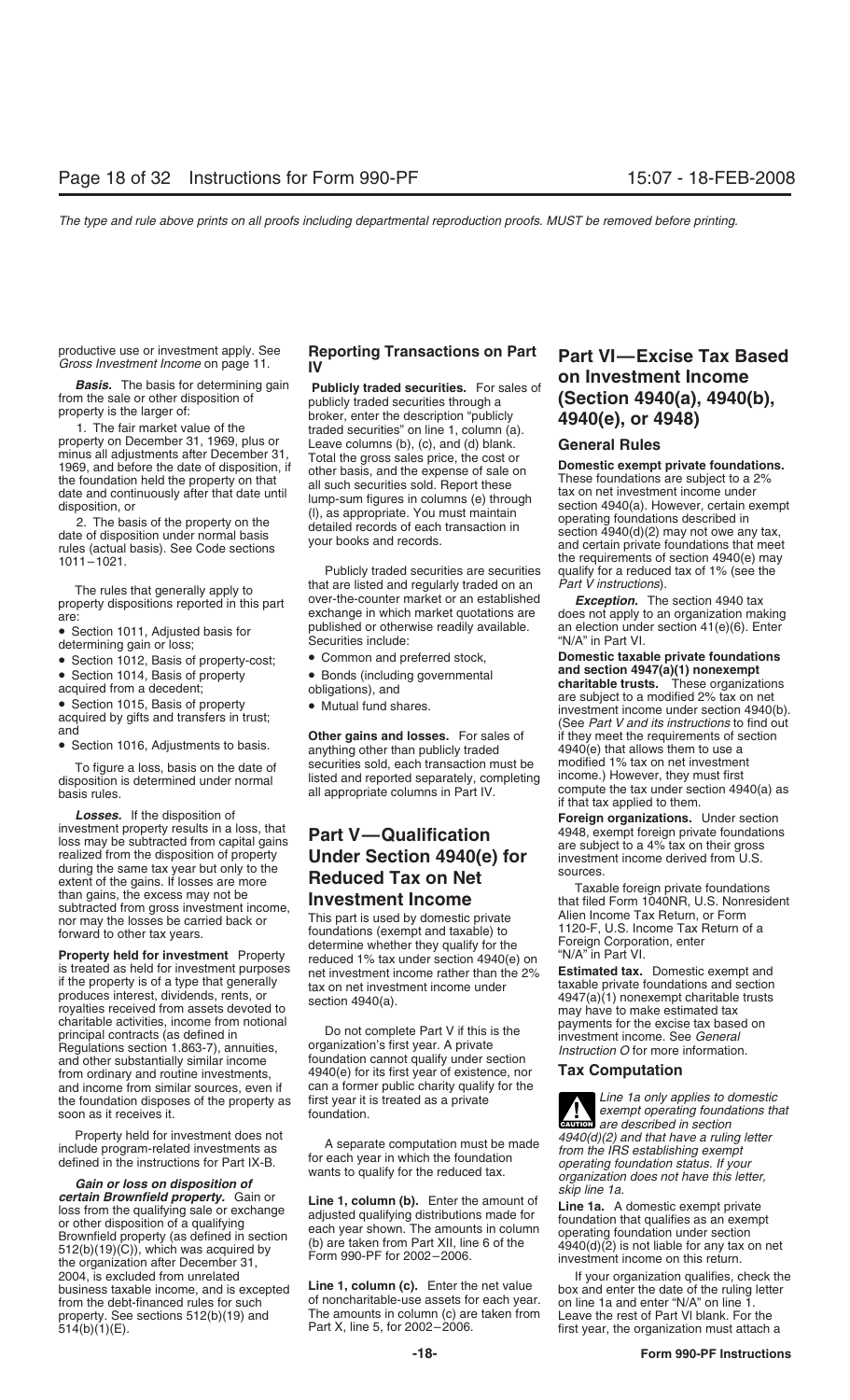copy of the ruling letter establishing *Trust payments treated as* payments to influence the selection, exempt operating foundation status. As **beneficiary payments.** A trust may treat nomination, election, or appointment of *beneficiary payments.* A trust may treat nomination, election, or appointment of *beneficiary paymen* long as the organization retains this any part of estimated taxes it paid as any individual to any federal, state, or status, write the date of the ruling letter in a taxes paid by the beneficiary. If the filing local publ status, write the date of the ruling letter in laxes paid by the beneficiary. If the filing local public office or office in a political the space on line 1a. If the organization corganization was a beneficiary that corgan the space on line 1a. If the organization organization was a beneficiary that organization, or the election of no longer qualifies under section entity received the benefit of such a payment presidential or vice presidential electors, received the benefit of such a payment presidential or vice presidential electors and the individu 4940(d)(2), leave the date line blank and from a trust, include the amount on line whether or not the individual or electors compute the section 4940 tax in the  $\sim$  6a of Part VI, and write, "Includes section are actually

• It is an operating foundation described the source.<br>in section 4942(i)(3). **Line 6d.** Enter the amount of any

least 10 tax years or was a private **Recipients of interest or dividend**<br>operating foundation on January 1, 1983, payments must generally certify their

figured under section 4940(a) (on line 1) **D**o not claim erroneous backup purpose), and 4945 (taxable the tax which would have been imposed withholding on line 6d if you claim expenditures). A private foun under section 511 for the tax year if it had **CAUTON** *it on Form 990-T.* satisfy these section 508(e) requirements<br>been exempt from tax under section<br>**Line 8 Bonalty** Enter any papalty for either by express language in been exempt from tax under section<br>501(a). If the domestic section 4947(a)(1)<br>nonexempt charitable trust or taxable<br>private foundation has unrelated business<br>taxable income that would have been<br>taxable income that would ha taxable income that would have been<br>subject to the tax imposed by section 511, **Line 9—Tax due.** Domestic foundations the governing instrument. If an<br>the computation of tax must be shown in should see *General Instruction* the computation of tax must be shown in should see *General Instruction P.* organization claims it satisfies the an attachment. Form 990-T may be used all foreign organizations should requirements of section 508(e) by an attachment. Form 990-T may be used <br>as the attachment. All other filers, enter enclose a check or money order (in U.S. operation of state law, the provisions of as the attachment. All other filers, enter enclose a check or money order (in U.S. operation of state law, the provisions rero.<br>zero. state law must effectively impose the

**Line 4—Subtitle A tax.** Domestic States Treasury, with Form 990-PF. section 508(e) requirements on the section 4947(a)(1) nonexempt charitable **Amended return.** If you are amending trusts and taxable private foundations,

Line 5—Tax based on investment<br>  $\frac{1}{10}$  and the lift of the line 7 entry space, write  $\frac{1}{10}$  and the mount paid.<br>
Tax Paid W O.R." and the amount paid.<br>
enter the difference (but not les 3 and<br>
enter the difference



normal manner. 643(g) payment." See section 643(g) for or appointed.<br>
more information about estimated tax rine 3 A "compare"

• It has been publicly supported for at backup withholding erroneously withheld. complete and accur<br>least 10 tax years or was a private Recipients of interest or dividend original documents. operating foundation on January 1, 1983, payments must generally certify their<br>
or of its last tax year ending before<br>
January 1, 1983.<br>
January 1, 1983.<br>
January 1, 1983.<br>
January 1, 1983.<br>
Is a the address listed in Gen

**ENGINEED** it on Form 990-T.

funds), made payable to the United state law must effectively impose the States Treasury, with Form 990-PF, section 508(e) requirements on the

tax for the year reported on Form 1041 or any overpayment credited or retunded) in<br>Form 1120. All other filers, enter zero. the total for line 7. On the dotted line to However, if the state law does not<br>the left of the lin

accepting contributions or making space.

are actually selected, nominated, elected,

**Qualification.** To qualify as an more information about estimated tax<br>exempt operating foundation for a tax<br>year, an organization must meet the **Line 6b.** Exempt foreign foundations<br>following requirements of section **Line** following requirements of section<br>  $\begin{array}{ll}\n & \text{Line 6D.} \quad \text{Exempt foreign roundations} \\
 & \text{must enter the amount of tax withheld at} \\
 & \text{atach a written declaration signed by an}\n\end{array}$ <br>
attach a written declaration signed by an<br>
officer authorized to sign for the organization, certifying that they are<br>complete and accurate copies of the

expenditures). A private foundation may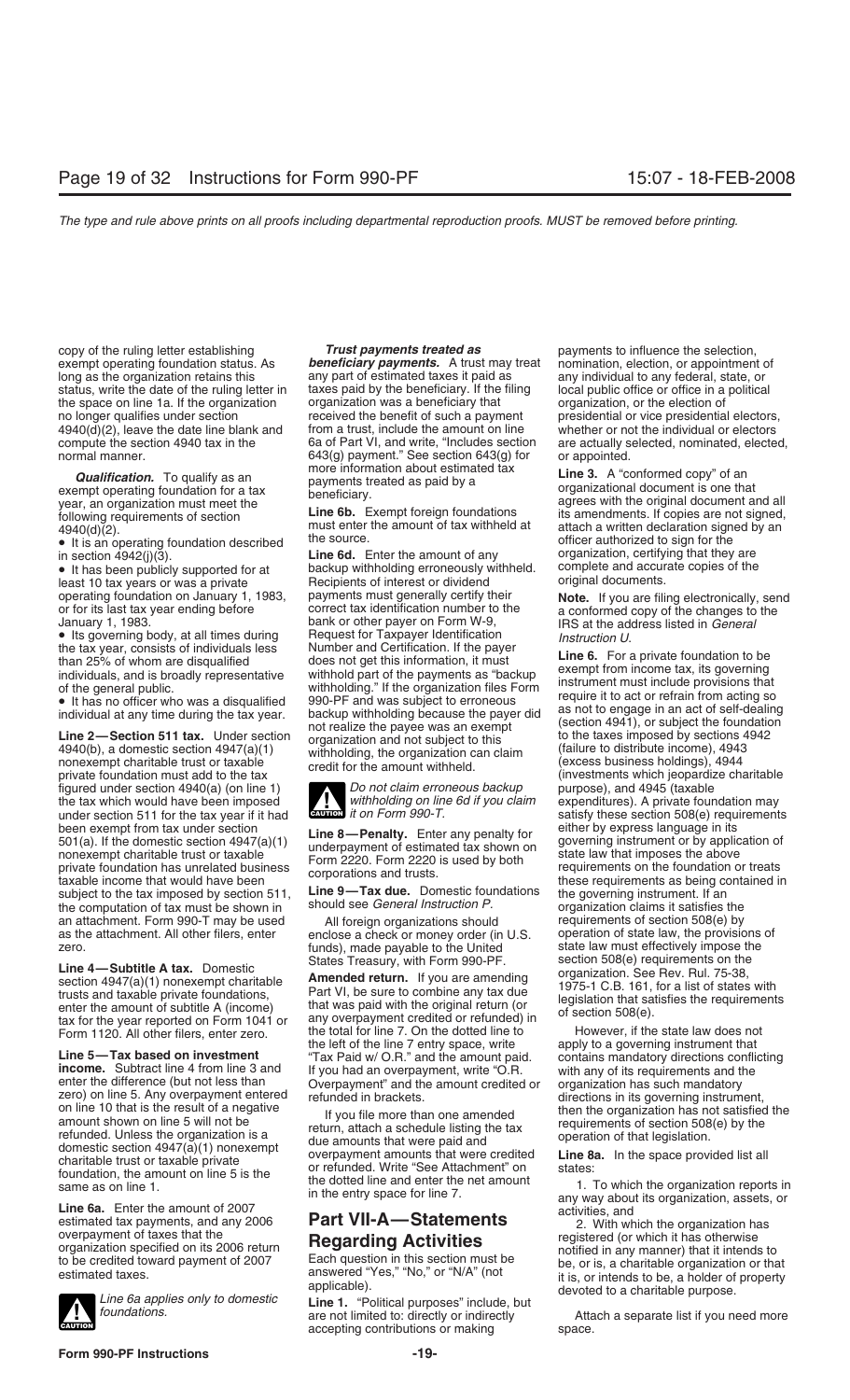**Line 9.** If the organization claims status 2. Interest (of profit or capital) in a contract described above had been<br>A private operating foundation for 2007 partnership, or as a private operating foundation for 2007 partnership, or and, in fact, meets the private operating on the proportion of the set of any other the proport from 2006 endet of the August ferenced in Part XIV), any excess<br>
distributions carryover from 2006 or prior in the foundation

means any person whose contributions or<br>bequests during the current tax year and<br>prior tax years total more than \$5,000 and<br>prior tax years total more than \$5,000 and<br>are more than 2% of the total<br>are more than 2% of the t

trusts, estates, partnerships, associations, loans or transfers to a corporation, and other exempt contract of partnership, or other entity, which it an applicable exempt organization or corporations, and other exempt partnership, or other entity, which it an applicable exempt organization or<br>controlled within the meaning of section each person other than an applicable

Any person who is a substantial amount for each loan or transfer to each exempt organization is:<br>contributor on any date will remain a controlled entity.<br>substantial contributor for all later periods.<br>**Attached schedule fo** 

ending with the close of the taxable year;

by the person, and related persons, are capital, and loans. Also indicate whether determined by the IRS to be insignificant such transfer or payment was a qualifying determined by the IRS to be insignificant such transfer or payment was a qualifying compared to the aggregate amount of specified payment. In column (d), enter compared to the agregate amount of the specified payment. In column (d), enter<br>contributions to the foundation by any the amount of each loan or transfer to requirements and website address. All<br>other person and the apprec

other person who would be a disqualified<br>
person because of a relationship with the<br>
substantial contributor (section 4946).<br>
When the substantial contributor is a<br>
When the substantial contributor is a<br>
Men the substantia When the substantial contributor is a 1, 2008, and available for public inspection.<br>
corporation, the term also includes any 2. Made under:<br>
officer or director of the corporation. The a. A binding written contract that wa officer or director of the corporation. The a. A binding written contract that was<br>term "substantial contributor" does not in effect on August 17, 2006; or<br>include public charities (organizations b. A renewal contract, und

The term "person" includes individuals, the tax year, the foundation made any organization in the contract, or<br>sts, estates, partnerships, associations, loans or transfers to a corporation, 2. The sole interest in the cont controlled within the meaning of section each person other than an applicab<br>512(b)(13), attach a schedule using the exempt organization is as a named Each contribution or bequest must be  $512(b)(13)$ , attach a schedule using the exempt organization is as a named<br>valued at fair market value on the date it<br>was received. We be the sample schedule the sample schedule<br>or trans

However, a person will cease to be a **controlled entities.** If at any time during person's designation as such beneficiary<br>substantial contributor with respect to any the tax year, the foundation received any was made with substantial contributor with respect to any the tax year, the foundation received any was made without consideratio<br>private foundation if: transfers of funds or payments from a solely on a gratuitous basis, or transfers of funds or payments from a solely on a gratuitous basis, or<br>controlled entity within the meaning of a solely on As a trustee who holds an interest 1. The person, and all related controlled entity within the meaning of b. As a trustee who holds an inte<br>regis and persons made no contributions to the section 512(b)(13) attach a schedule in the contract in a fiduciary ca persons, made no contributions to the section 512(b)(13), attach a schedule in the contract in a fiduciary capac<br>foundation during the 10-year period using the format provided in the sample solely for the benefit of applic each transfer or payment received, in 1, 2, or 3a. An applicable organization 2. The person, or any related person, each transfer or payment received, in 1, 2, or 3a. An applicable organization to any organization to super was never the foundation's manager including payment of interest, annuities, is the foundation and any organization to during this 10-year period; and royalties, rents, dividends, fees or other which contributions are dedu 3. The aggregate contributions made payments for services, contributions to income tax, estate tax, or gift tax<br>the person, and related persons, are capital, and loans. Also indicate whether purposes and Indian tribal gove

1. Stock (by vote or value) in a was in writing, legally enforceable, and in well as tax-exempt interest received corporation, effect on August 17, 2006; or if the directly. effect on August 17, 2006; or if the directly.

foundation during the 10-year period in using the format provided in the sample solely for the benefit of applicable<br>ending with the close of the taxable year: schedule below. In column (c), describe organizations or perso which contributions are deductible for income tax, estate tax, or gift tax

of the person and the appreciated value of<br>
contributions held by the foundation.<br>
The term "related person" includes any payment of interest, annuity, royalty<br>
of the payment of the public inspection<br>
of the public inspec

during the tax year the foundation owned<br>a controlled entity. A controlled entity is<br>an entity in which the foundation owns<br>more than 50% of the:<br>more than 50% of the:<br>more than 50% of the:<br>more than 50% of the:<br>an entity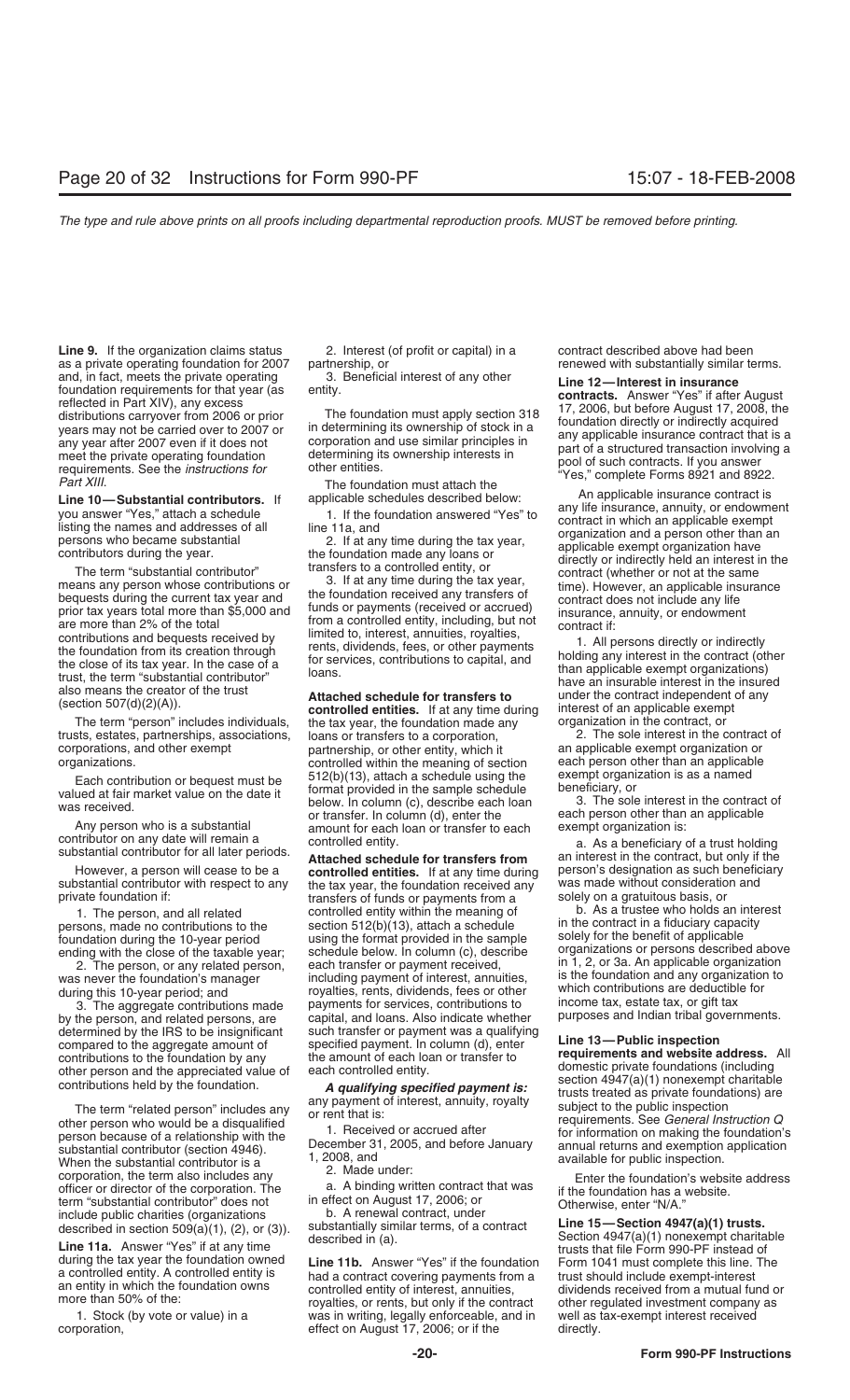# **Line 11a—Example A Schedule of Information Regarding Transfers To a Controlled Entity**

|             | (A)<br>Name and address of each controlled entity | (B)<br>Employer<br>Identification<br>Number | (C)<br>Description of transfer | (D)<br>Amount of<br>transfer |
|-------------|---------------------------------------------------|---------------------------------------------|--------------------------------|------------------------------|
| a           |                                                   |                                             |                                |                              |
| b           |                                                   |                                             |                                |                              |
| $\mathbf c$ |                                                   |                                             |                                |                              |
| d           |                                                   |                                             |                                |                              |
| $\mathbf e$ |                                                   |                                             |                                |                              |
| Total       |                                                   |                                             |                                |                              |

# **Line 11a—Example B Schedule of Information Regarding Transfers From a Controlled Entity**

|   | $(A)$<br>Name and address of each controlled entity | (B)<br>Employer<br>Identification<br><b>Number</b> | (C)<br>Description of transfer | (D)<br>Amount of<br>transfer |
|---|-----------------------------------------------------|----------------------------------------------------|--------------------------------|------------------------------|
| a |                                                     |                                                    |                                |                              |
| b |                                                     |                                                    |                                |                              |
| c |                                                     |                                                    |                                |                              |
| d |                                                     |                                                    |                                |                              |
| e |                                                     |                                                    |                                |                              |
|   | Total                                               |                                                    |                                |                              |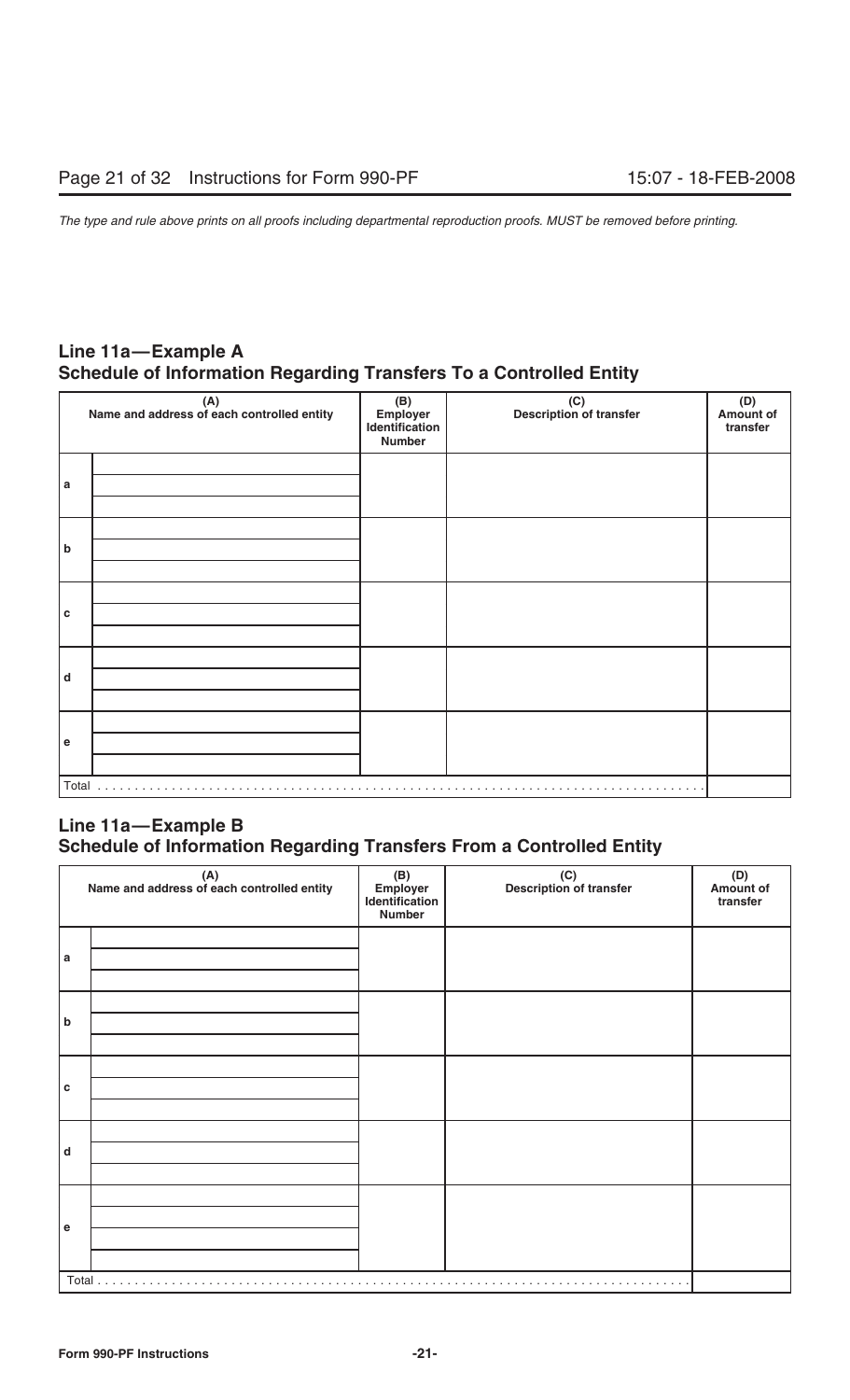The purpose of these questions is to engage in any such prohibited activity or **Line 5b.** If you answered "Yes" to any of determine if there is any initial excise tax to select the grant recipient. determine if there is any initial excise tax to select the grant recipient.<br>due under sections 170(f)(10), create mode to exampt approxima "Yes" to 5b unless all of the transactions due under sections 170(f)(10),<br>4941–4945, 4955, 4958, 4966, and 4967.<br>If the answer is "Yes" to question 1b, 1c,<br>2b, 3b, 4a, 4b, 5b, 6b, or 7b, complete<br>and file Form 4720, unless an exception<br>applies.<br>applies.<br>applies.<br>ap

**Line 1b.** If you answered "Yes" to any of a grant from a nonoperating the questions in 1a, you should answer<br>
"Yes" to 1b unless all of the acts engaged if made to any other supporting<br>
in were "excepted" acts. Excepted a

Line 2b—Taxes on failure to distribute Line 5a(4) if you made such a grant. See (Notice 2000-24, 2000-1 C.B. 952).<br>
income. If you answer "No" to question Notice 2006-109 for more information.<br>
2b, attach a statement expla

2b, attach a statement explaining:<br> **a** All the facts regarding the incorrect solotic)(3) organization must pay an excise the valuation of assets, and<br> **a** All the facts regarding the incorrect sax of the set incompled in

For more information about excess lose its exempt status if it engages in **Prohibited reportable transaction.**<br>business holdings, see the instructions for political activity. Prohibited reportable transaction means<br>Form 47

Line 4—Taxes on investments that as an expenditure under section 4955 is transaction with contractual protection (as<br> **jeopardize charitable purposes.** In cot treated as a taxable expenditure defined under regulations pres **jeopardize charitable purposes.** In not treated as a taxable expenditure defined under regulations prescribed by general, an investment that jeopardizes under section 4945. general, an investment that jeopardizes under section 4945. the Secretary) (see Regulations section 4945.<br>any of the charitable purposes of a private response the section 495 for the Secretary (3) and (4)) which is a any of the charitable purposes of a private<br>
for purposes of the section 4955 tax,<br>
from an organization promotes a<br>
manager did not exercise ordinary<br>
manager did not exercise ordinary<br>
scare to provide for the long-and<br>

Except as discussed below, a grant by fundraising for such individual, and managers also may be required to file<br>a private foundation to a public charity is • Any other expense that has the primary Form 4720 and pay tax wi a private foundation to a public charity is  $\bullet$  Any other expense that has the primary Form 4720 and pay tax with respect to not a taxable expenditure if the private effect of promoting public recognition or the relevant

**Part VII-B—Activities for** foundation does not earmark the grant for otherwise primarily accruing to the benefit any of the activities described in lines of the individual. **Which Form 4720 May Be**  $5a(1) - (5)$ , and there is no oral or written See the regulations under section agreement by which the grantor **4945** for more information.

**Line 1—Self-dealing.** The activities and a grant from a nonoperating assistance.<br>A grant foundation may be a taxable expenditure in  $\epsilon$ 

published in the Internal Revenue Bulletin the supporting organization or any of its For more information, see Form 8870<br>relating to disaster assistance. Supported organizations. Check "Yes" on and Notice 2000-24, 2000-17 supported organizations. Check "Yes" on and Notice 2000-24, 2000-17 I.R.B. 952.<br>Line 5a(4) if you made such a grant. See (Notice 2000-24, 2000-1 C.B. 952).

a trust or partnership.<br>A section 501(c)(3) organization will for purposes of Code section 6011.<br>For more information about exces lose its exempt status if it engages in

effect of promoting public recognition or

disted in  $1a(1) - (6)$  are considered<br>
self-dealing under section 4941 unless if made to a Type III supporting<br>
one of the exceptions applies. See *www.*<br>
if made to a Type III supporting<br>
one of the exceptions applies. Se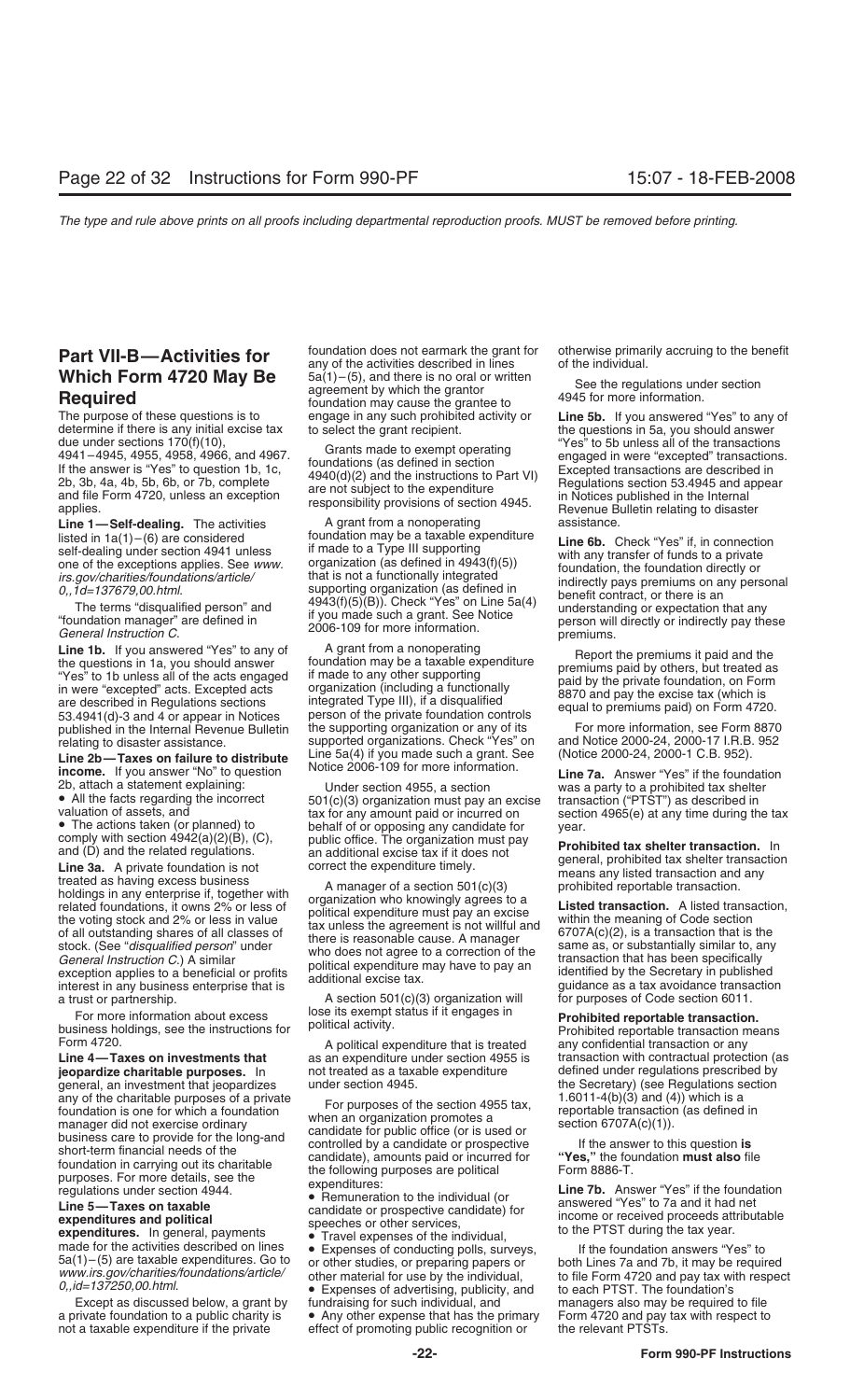**Contractors**<br> **Contractors**<br> **Contractors**<br> **Contractors**<br> **Contractors**<br> **Contractors**<br> **Contractors**<br> **Contractors**<br> **Contractors**<br> **Contractors**<br> **Contractors**<br> **Contractors**<br> **Contractors**<br> **Contractors**<br> **Contractors** foundation. Give the address at which and the column (e). Enter both taxable and applications, interviewing or testing or testing or testing or testing or testing or testing or testing or testing or testing or testing or t

foundation's officers, directors, or trustees use of housing, automobiles, or other Do not include any program-related<br>(or any person who had responsibilities or assets owned or leased by the investments (reportable in Par (or any person who had responsibilities or assets owned or leased by the powers similar to those of officers,  $r = 1$  organization (or provided for the powers similar to those of officers, organization (or provided for the the description and expense totals, but be directors, or trustees), report the organization's use without charge). Sure to include qualified set-asides directors, or trustees), report the organization's use without charge). compensation and other items on Part VIII as if you had paid the officers, etc., **Line 2—Compensation of five** line 3 of Part XII. Also, include in Part 2001-33, 2001-17 I.R.B. 1137, 2001-1 information requested for the five assets used in the direct C.B. 1137.

you may provide an attachment employees who received more than site or to operate the facility;<br>describing the person's entire 2007  $$50,000$  in annual compensation. 2. Provide goods, shelter



funded or vested, and whether or not the assessmed more than \$50,000 for the year deferred compensation plan is a qualified for performing professional services.

**Part VIII—Information** Plan under section 401(a)). Include **Part IX-A—Summary of Part IX-A—Summary of payments to welfare benefit plans** covered **Direct Charitable Activit** (employee welfare benefit plans covered **Direct Charitable Activities** by Part I of Title 1 of ERISA, providing list the foundation's four largest **Trustees, Foundation**<br> **Managers, Highly Paid**<br> **Employees, and**<br> **Employees, and**<br> **Employees, and**<br> **Employees, and**<br> **Employees, and**<br> **Employees, and**<br> **Employees, and**<br> **Employees, and**<br> **Employees, and**<br> **Employees,** 

officers, etc., prefer the Internal Revenue<br>Service to contact them.<br>Also include on this list any officers or de minimis fringe benefits described in Also include on this list any officers or de minimis fringe benefits described in<br>directors (or any person who had section 132(e)). See Publication 525, Include scholarships, grants, or other<br>responsibilities or powers sim responsibilities or powers similar to those Taxable and Nontaxable Income, for payments to individuals as part of an<br>of officers or directors) of a disregarded more information. Examples of active program in which the foun of officers or directors) of a disregarded more information. Examples of active program in which the foundation<br>entity owned by the foundation who are allowances include amounts for which the maintains some significant inv entity owned by the foundation who are allowances include amounts for which the maintains some significant involvement.<br>not officers, directors, etc., of the recipient did not account to the Related administrative expenses foundation. The Relation of the Relation of the Relation of the Relation of the foundation. The foundation or allowances that were also be included. Examples of active  $\alpha$ For the foundation (or disregarded entity)<br>
If the foundation (or disregarded entity) more than the payee spent on serving the<br>
more than the payee spent or services in the same than the payee spent of the connection with

employees (if any) of the foundation (or disregarded entity that the foundation Show all forms of compensation disregarded entity that the foundation Expenditures for direct charitable<br>earned by each listed officer, etc. In owns) who received the greatest amount activities include, among others, amo addition to completing Part VIII, if you of annual compensation over \$50,000. Do want to explain the compensation of one not include employees listed on line 1. want to explain the compensation of one that include employees ilsted on line 1.<br>
or more officers, directors, and trustees, Also enter the total number of other assets of a museum, library, or historic<br>
you may provide an

describing the person's entire 2007<br>
Enter zero in and compensation compensation package.<br>
Enter zero in columns (c), (d), and (e)<br>
Enter zero in compensation package for the period<br>
Enter zero in compensation and the comp

**Column (c).** Enter salary, fees, the highest-paid independent contractors attempt to influence legislation;<br>
bonuses, and severance payments professional service corporations or<br>
received by each person listed. Include as npensation in any prior year. **Exercise** of our obsistional nature tor the organization of staff on boards or advisory committees of column (d). Include all forms of  $\epsilon$  (for example, attorneys, accountants, and other cha deferred compensation and future doctors). Also show the total number of all commissions or task forces; doctors<br>commissions or task forces; doctors). Also show the total number of all commissions or task forces; severance payments (whether or not and ther independent contractors who sexual and a Provide technical advice or<br>Sunded or vested, and whether or not the received more than \$50,000 for the year assistance to a governmental deferred compensation plan is a qualified for performing professional services. governmental committee, or subdivision

compensation and other is direct charitable activities, reported on<br>Line 2—Compensation of five and line 3 of Part XII. Also, include in Part directly. Also, see Announcement **highest-paid employees.** Fill in the IX-A amounts paid or set aside to acquire<br>19001-33 2001-17 LB B 1137 2001-1 information requested for the five assets used in the direct active conduct

activities include, among others, amounts<br>paid or set aside to: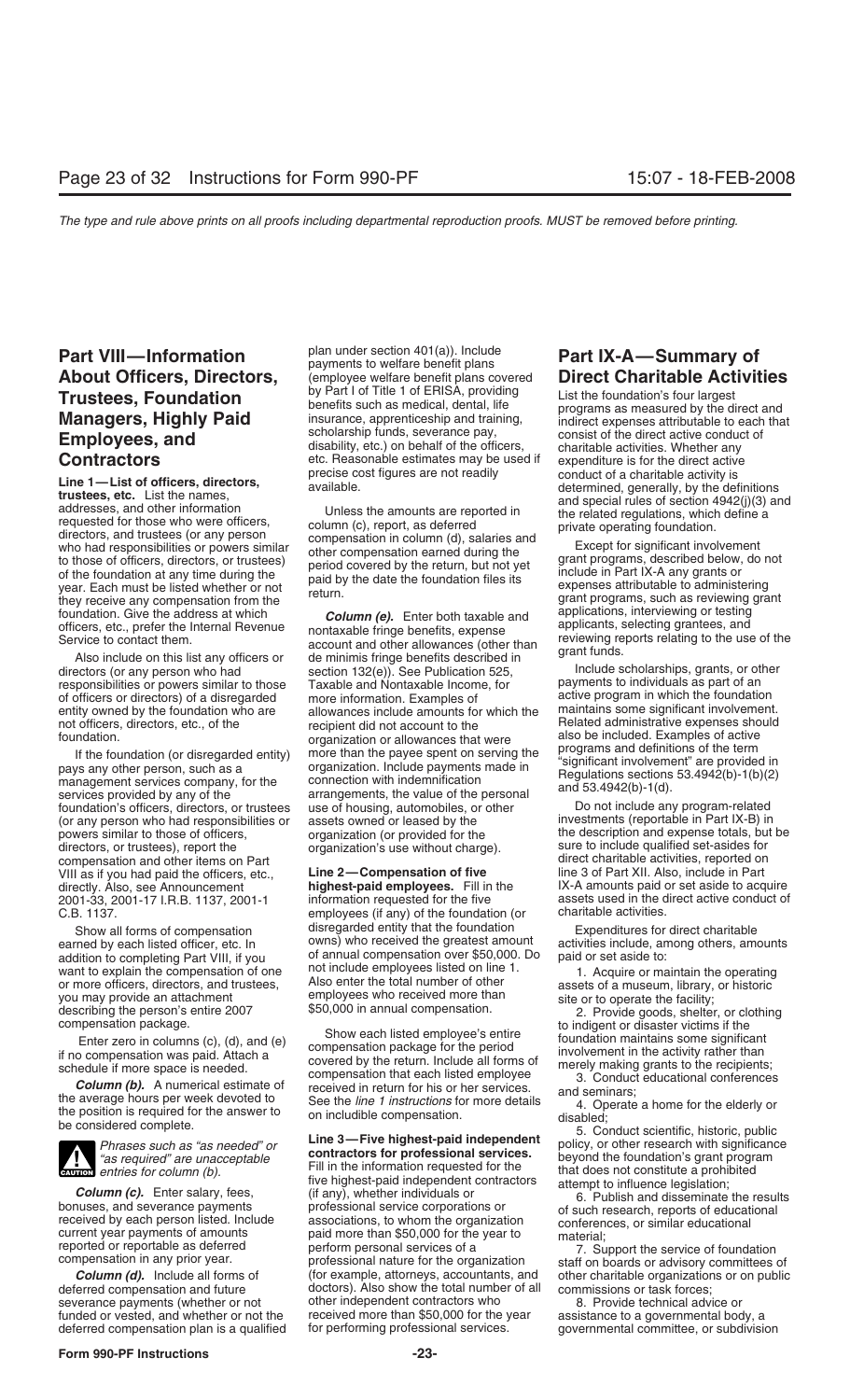of either, in response to a written request **Part IX-B—Summary of** in Part X and is used in Part XI to figure by the governmental body, committee, or **Part IX-B—Summary of** the amount that is required to be paid out

specifically identified as connected with a are not required to be listed separately by the foundation for change purposes<br>particular activity. These include, among but may be grouped with other For example, an office buil expenses of employees and officers expense type. Loans to other section 501(c)(3) engaged in managing endowment funds<br>directly engaged in an activity, the cost of organizations and all other types of expensive for the foun directly engaged in an activity, the cost of materials and supplies utilized in program-related investments must be asset used for charitable purposes.<br>conducting the activity, and fees paid to listed separately on lines 1 through 3 or **Dual-use property**. When pro

conducting the activity. Examples of **Line 3.** Combine all other **allocation must be made between** 

expenses that are charged directly to the

expenses or total direct expenses. This minimum investment return is figured available, or

# subdivision;<br>**Program-Related** (the distributable amount).<br>Minimum investment ret

a. Compliance with governmental and low-interest loans to other section *lines 1b and 4* below.

program-related investments of the same diffused to provide offices for employees<br>type. Loans to other section 501(c)(3) engaged in managing endowment fun

indirect expenses include: program-related investments and enter charitable and noncharitable use.



**TIP** the Amount column must equal

methods include:<br>
• Compensation that is allocated on a<br>
• Employee benefits that are allocated on the discribed in sections 4942(j)(3) or<br>
• Employee benefits that are allocated on the Complete Part X in order<br>
• Employe

the basis of direct salary expenses, **Overview.** A private foundation that is Stock Exchange or any city or regional <br>• Travel, conference, and meeting **on a private operating foundation must** exchange in which quotations • Travel, conference, and meeting not a private operating foundation must exchange in which quotations appear on expenses that are charged directly to the pay out, as qualifying distributions, its a daily basis, including activity that incurred the expense, minimum investment return. This is listed on a recognized foreign national or<br>• Occupancy expenses that are allocated generally 5% of the total fair market value regional exchange, • Occupancy expenses that are allocated generally 5% of the total fair market value regional exchange,<br>on a space-utilized basis, and of its noncharitable assets, subject to **•** Regularly traded in the national or on a space-utilized basis, and of its noncharitable assets, subject to • Other indirect expenses that are further adjustments as explained in the national order traded in the national order traded in the national order tra • Other indirect expenses that are further adjustments as explained in the regional over-the-counter market for<br>allocated on the basis of direct salary instructions for Part XI. The amount of which published quotations are instructions for Part XI. The amount of

9. Conduct performing arts<br>
10. Provide technical assistance to<br>
10. Provide technical assistance to<br>
10. Provide technical assistance to<br>
10. Provide technical assistance must have<br>
4944(c) and corresponding regulations<br>

regulations,<br>
b. Reducing operating costs or<br>
increasing program accomplishments,<br>
c. Fundraising methods, and<br>
d. Maintaining complete and accurate<br>
financial records.<br>
those investments that were reported in<br>
c. Fundrais Report both direct and indirect<br>expenses in the expense totals. Direct linvestments consisting of loans to<br>expenses are those that can be individuals (such as educational loans) and inter than used or held for use directly

conducting the activity, and fees paid to listed separately on lines 1 through 3 or<br>outside firms and individuals in<br>connection with a specific activity.<br>Indirect (overhead) expenses are<br>those that are not specifically ide

• Occupancy expenses; the total on the line 3 Amount column. List<br>
• Supervisory and clerical compensation; the individual investments or groups of<br>
• Repair, rental, and maintenance of<br>
• Repair, rental, and maintenance o

Service the department of function that<br>
incertain and the annonine point of the and the securities. If market quotations<br>
an activity, and<br>
an activity, and<br>
an activity, and<br>
an activity, and<br>
compensation of top managem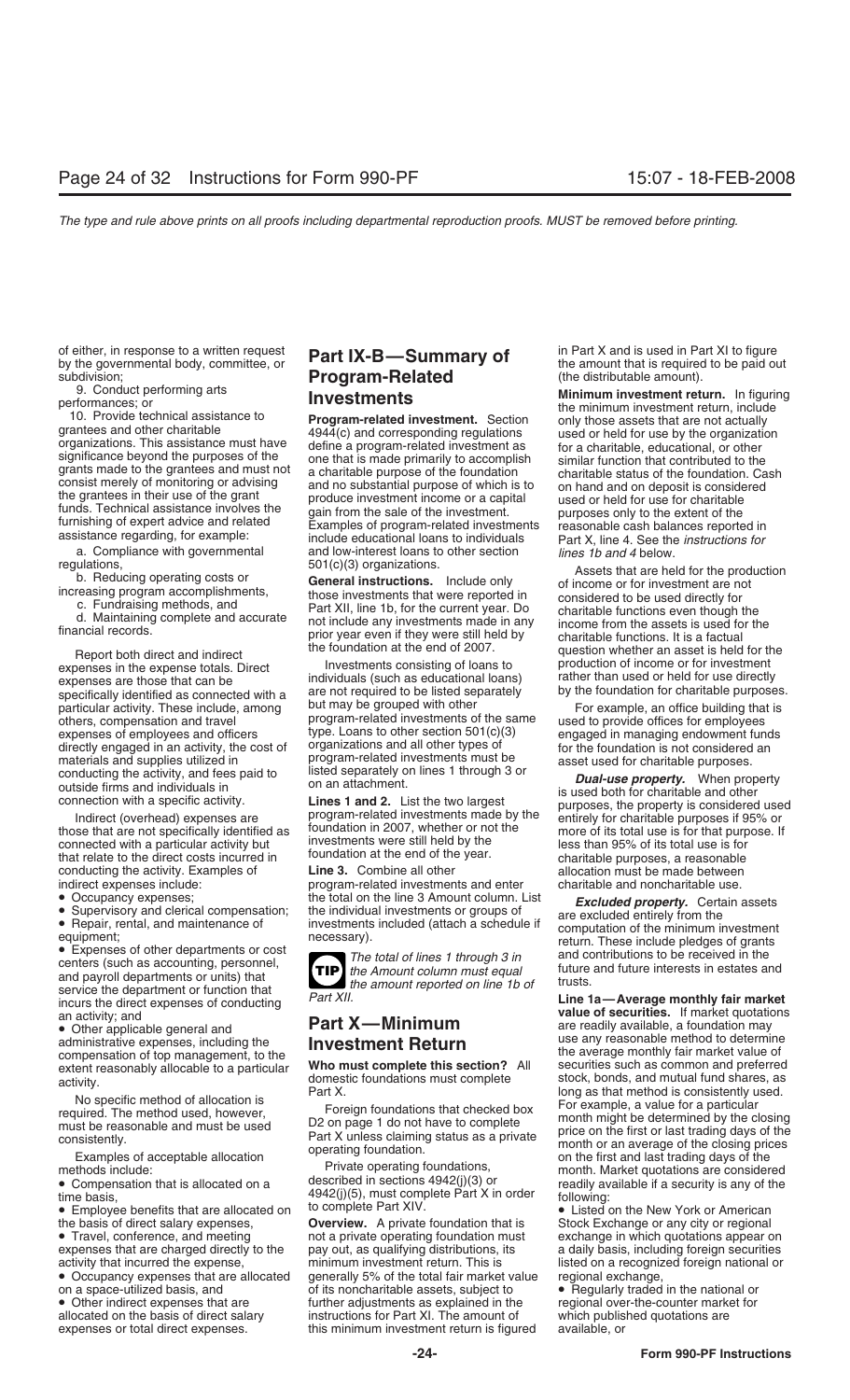be readily obtained from established records. If a valuation is reasonable, the For details, see section 514(c)(1).

behalf of, a foundation by a bank or other of the 4 following tax years.<br>
financial institution that values those and the any valuation of real estate by a securities periodically using a computer pricing system, a foundation may use that replaced during the 5-year period by a to cover current administrative expenses system to determine the value of the subsequent 5-year certified independent and other normal and cu securities. The system must be appraisal or by an annual valuation as disbursements directly connected with the<br>acceptable to the IRS for federal estate described above. The most recent charitable, educational, or other si acceptable to the IRS for federal estate described above. The most recent charitable, educational, or other similar<br>valuation should be used to compute the activities. The amount of cash that may

**balances.** Compute cash balances on a *Assets held for less than a tax year.* monthly basis by averaging the amount of To determine the value of an asset held monthly basis by averaging the amount of To determine the value of an asset held<br>cash on hand on the first and last days of Tess than 1 tax year, divide the number of cash on hand on the first and last days of less than 1 tax year, divide the number of **Part XI—Distributable** cash nonth. Include all cash balances days the foundation held the asset by the **Amount** each month. Include all cash balances days the foundation held the asset by the<br>and amounts that may be used for number of days in the tax year. Multiply<br>charitable purposes (see line 4 below) or the result by the fair mar

The appraisal must include a closing<br>tement that in the appraiser's opinion **of the set-and the case of securities**, there are statement that, in the appraiser's opinion,<br>the case of securities, there are the appraised assets were valued<br>according to valuation principles regularly<br>employed in making appraisals of such See the *instructions for Par* property, using all reasonable valuation **Line 2—Acquisition indebtedness.** continues to require the accumulation of methods. The foundation must keep a Enter the total acquisition indebtedness income after a judicial proceeding to

• Locally traded, for which quotations can copy of the independent appraisal for its that applies to assets included on line 1. brokerage firms. foundation may use it for the tax year for **Line 4—Cash deemed held for**

tax purposes.<br>The foundation may reduce the fair foundation's minimum investment return.

• The fact that the securities held corporation, or<br>
• The fact that the sale of the securities<br>
• The fact that the sale of the securities<br>
• The fact that the sale of the securities<br>
would result in a forced or distress without regard to any reduction in value). certified, independent appraisal may be<br>Also, see Regulations sections made as of any day in the first tax year of  $\frac{366}{366}$  in a leap year). Multiply the result by<br>53.4942(a

If securities are held in trust for, or on which the valuation is made and for each **charitable activities.** Foundations may Any valuation of real estate by a minimum investment return computation<br>certified independent appraisal may be the reasonable cash balances necessary subsequent 5-year certified independent and other normal and current<br>subsequent 5-year certified independent and other normal and current with the be excluded is generally 11/2% of the fair The foundation may reduce the fair<br>
market value of securities only to the<br>
excluded is generally 1<sup>1</sup>/2% of the fair<br>
extent that it can establish that the<br>
securities could only be liquidated in a<br>
securities could only

53.4942(a)-2(c)(4)(i)(b), (c), and (iv)(a). the foundation to which the valuation 5%. Then multiply the modified<br> **Line 1b—Average of monthly cash** applies. **Line 1b—Average by the amount on line 5 and**<br> **percentage by the** 

charitable purposes (see line 4 below) or<br>set aside and taken as a qualifying<br>distribution (see *Part XII*).<br>**Line 1e—Reduction claimed for**<br>**Line 1c—Fair market value of all other**<br>**Line 1c—Fair market value of all other** 

berson even if that person is a size of the asset holding or any other consider and person even if that person is a<br>
distanting of the distant and the distant and the distant and the distant and the distant and the distant for federal estate tax purposes will be the asset or group of assets for section to the extent it is determined that this<br>considered acceptable. 4942 purposes.<br>The appraisal must include a closing of the set-aside. of the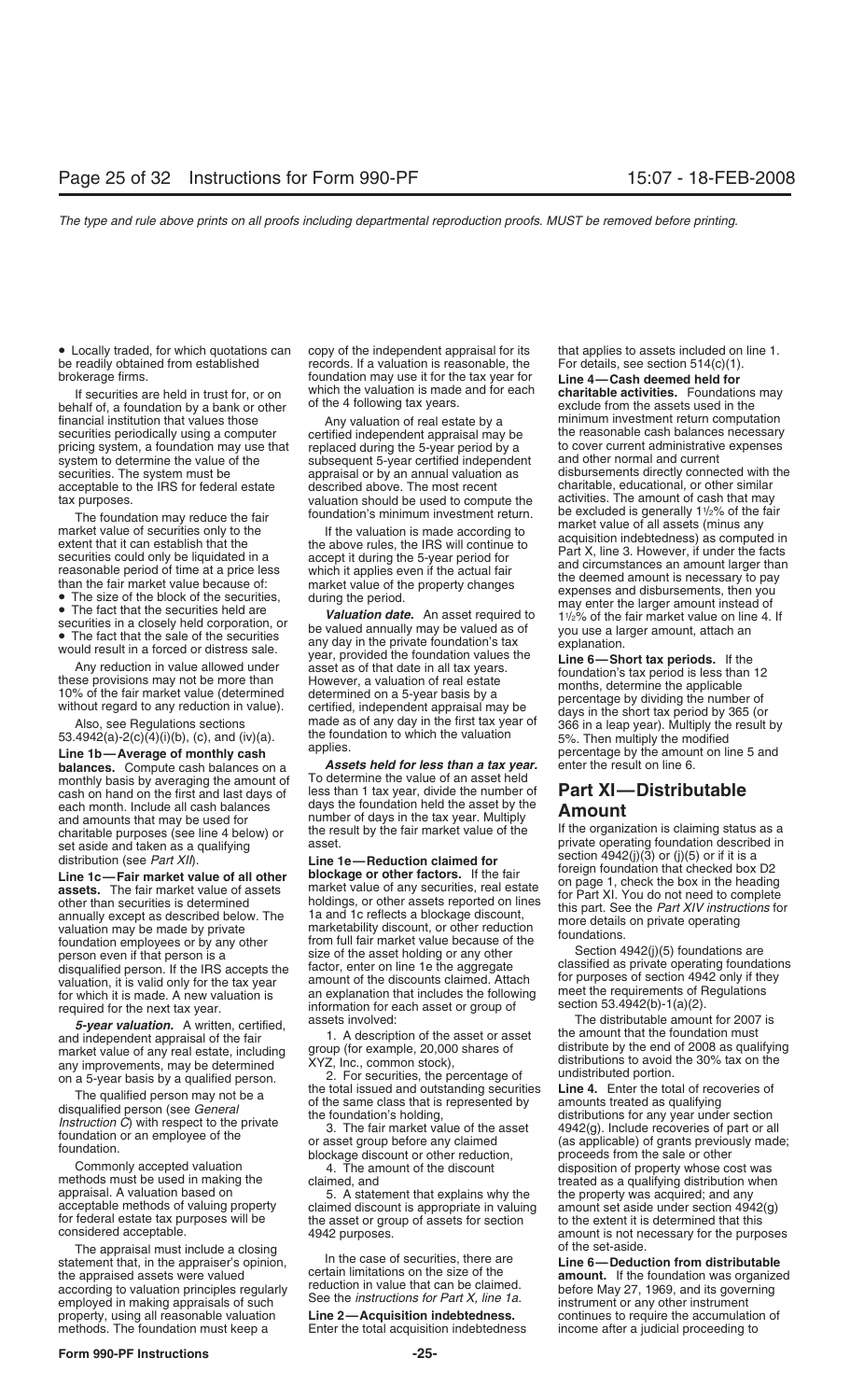reform the instrument has terminated, date of the first set-aside and meets 1 or **Part XIII—Undistributed**<br>then the amount of the income required to 2 below.<br>**Income Income** be accumulated must be subtracted from  $\begin{array}{r} 1. \text{ The project can be better} \\ \text{the distributed mean count beginning with} \end{array}$ the distributable amount beginning with<br>
the first tax year after the tax year in immediate payment of funds (suitability in this part.<br>
which the judicial proceeding was test), or terminated. (See the *instructions for Pa* 

distributions for any year is used to for approval to the:<br>
for approval to the:<br>  $\frac{1}{2}$  distributions in 2005 and<br>  $\frac{1}{2}$  distributions in 2005 and<br>  $\frac{1}{2}$  distributions in 2005 and<br>  $\frac{1}{2}$  distributions in 20 specified years to arrive at the Internal Revenue Service 2007, the excess qualifying distributions<br>undistributed income (if any) for TE/GE EO - Determinations from 2005 could be applied against the

**Line 1a—Expenses, contributions,**<br>**aifts, etc.** Foter the amount from Part I Cincinnati, OH 45201 The purpose of this part is to enable **gifts, etc.** Enter the amount from Part I, column (d), line 26. However, if the total of the repayments during the year to all of the following information: year 2007. In applying the qualifying<br>the amount from Part I. column (d). line • The nature and purposes of the specific distributions, there are the amount from Part I, column  $(d)$ , line  $\bullet$  The nature and purposes of the specific 26, and enter it on line 1a.

before January 1, 1970, or later borrows any planned additions to the money under a written commitment repayments of the loan principal after by the immediate payment of funds, zero or, if the foundation wished<br>December 31, 1969, as qualifying • A detailed description of the project, distributions could be treated as

made and for each tax year after that in<br>which any repayment of loan principal is<br>made. The statement should show:<br>made. The statement should show:<br>made. The statement should show:

"Amount" column from Part IX-B. See the See Regulations section<br>*Part IX-B instructions* for the definition of 53,4942(a)-3(b)(7)(ii) for

**Line 3—Amounts set aside.** Amounts<br>set aside may be treated as qualifying **Line 5—Reduced tax on investment** distributions only if the private foundation **income under section 4940(e).** If the year. Do not enter an amount for a establishes to the satisfaction of the IRS organization does not qualify for the 1% particular year if the organization was a that the amount will be paid for the tax under section 4940(e), enter zero. private operating fo specific project within 60 months from the See *Parts V and VI of the instructions.* year.

"Qualifying distributions" are amounts set-aside under 1 above, the private them over to a year in which the<br>spent or set aside for religious, foundation must apply for IRS approval by organization is a private operating foundation must apply for IRS approval by organization is a private operating<br>the end of the tax vear in which the foundation or to any later year. For educational, or similar charitable foundation of the tax year in which the foundation or to any later year. For<br>purposes. The total amount of qualifying amount is set aside. Send the application example, if a foundation ma purposes. The total amount of qualifying amount is set aside. Send the application distributions for any year is used to for approval to the:

26, and enter it on line 1a. project and the amount of the set-aside 1. Reduce any undistributed income **Borrowed funds.** If the foundation for which approval is requested, **Borrowed money in a tax year beginning** The amou

binding on December 31, 1969, the • The reasons why the project can be foundation may elect to treat any better accomplished by the set-aside than

December 31, 1969, as qualifying<br>
distributions could be treated as<br>
distributions at the time of repayment,<br>
rather than at the earlier time that the<br>
borrowed funds were actually distributed,<br>
ompletion of the project,

On these loans, deduct any interest project within a specified period of time distributions do not reduce any 2006<br>when the process income to compute ending within 60 months after the date of undistributed income to zero, by the time of the statement from gross income to compute<br>adjusted net income in the year paid.<br>adjusted net income in the year paid.<br>**Election.** To make this election,<br>attach a statement to Form 990-PF for the<br>first tax y covering periods of no more than 60 the distributable amount for 2007 from<br>months each.) Fart XI, line 7.

• The amount borrowed,<br>
• The specific use of the borrowed funds,<br>
• The specific use of the borrowed funds,<br>
• The private foundation's election to<br>
• The private foundation's election to<br>
• The private foundation's elect **investments.** Enter the total of the 2006.<br> **investments.** Enter the total of the 2006.<br> **Excess distributions** 2006.<br> **Excess distributions**<br> **Excess distributions** 

*VII-A, line 6.* (See the *instructions for Part* 2. The private foundation meets the *VII-A, line 6.*) **Part XIII**<br> **Part XIII CULALLER COMPLEM CALLER COMPLEM** (CALLER CALLER CALLER CALLER CALLER CALLER CALLER CALLER **Part XII—Qualifying** (cash distribution test). portions of Part XIII that apply to the proton of Part XIII that apply to the proton of Part XIII that apply to the proton of Part XIII that apply to the proton of Part XIII **Distributions**<br>
"Qualifying distributions" are amounts **Set-aside under item 1.** For any distributions for any tax year, do not carry reduce the distributable amount for<br>specified years to arrive at the became a private operating foundation in<br>specified years to arrive at the became a private operating foundation in from 2005 could be applied against the those years.<br>
those years.<br>  $\frac{1}{2}$  any year after 2006 but not to<br>  $\frac{1}{2}$  any year after 2006.

the foundation to comply with the rules for<br>The application for approval must give applying its qualifying distributions for the borrowed funds election applies, add the The application for approval must give applying its qualifying distributions for the total of the repayments during the vear to all of the following information: year 2007. In apply

borrowed money in a tax year beginning • The amounts and approximate dates of 2. The organization may use any part before January 1. 1970. or later borrows any planned additions to the set-aside or all remaining qualifying after its initial establishment, 2007 to satisfy elections. For example, if<br>• The reasons why the project can be undistributed income remained for any year before 2006, it could be reduced to zero or, if the foundation wished, the

• The lender's name and address,<br>• The amount borrowed, early state in the section of the part of the name and the 2-Undistributed income. Enter

*Part IX-B instructions* for the definition of  $53.4942(a)-3(b)(7)(ii)$  for specific **carryover to 2007.** If the foundation has program-related investments. program-requirements. The investments investments of corpus in the made excess distributions out of corpus in<br>prior years, which have not been applied in any year, enter the amount for each private operating foundation for any later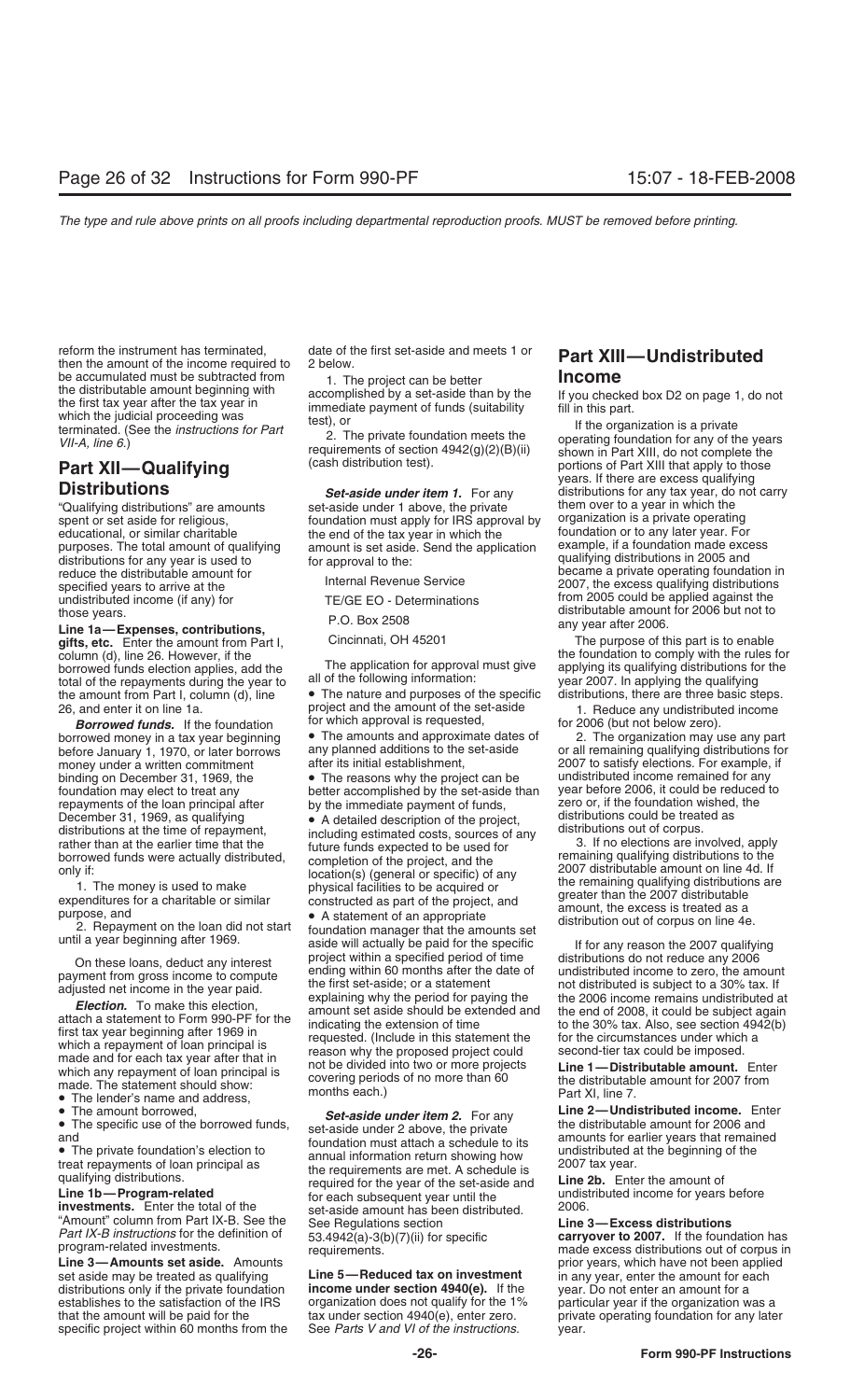**Lines 3a through 3e.** Enter the amount Line 5—Excess qualifying entity of any excess distribution of any excess distribution made on the distribution scarryover applied to requirements. of any excess distribution made on the **distributions carryover applied to** requirements.<br>line for each year listed. Do not include **2007.** Enter any excess qualifying **the 15th** 15th line for each year listed. Do not include **2007.** Enter any excess qualifying and the 15th day of the 3rd month after any amount that was applied against the distributions from line 3, which were distributable amount of an

distributions made in 2007 from Part XII, Subtract line 5 from the total. Enter the b. Distribute all contributions of line 4. The total of the amounts applied on and total in the Corpus column. line 4. The total of the amounts applied on the Figal in the Corpus column. The sumplementy only so that the individual or<br>lines 4a through 4e is equal to the **Exection Conduct** Enter only the undistributed corporation ma lines 4a through 4e is equal to the **Line 6c.** Enter only the undistributed corporation making the contribution is<br>qualifying distributions made in 2007. The from 2005 and prior years for subject to the section 170(e)(1)(B

Line 4a. The qualifying distributions for which either a notice of deficiency under 2007 are first used to reduce any section 6212(a) has been mailed for the

2007 are first used to reduce any<br>
2007 are first used to reduce any<br>
2006. Enter only enough of the 2007 the first-tier tax has been assessed<br>
2006. Enter only enough of the 2007 the first-tier tax has been assessed<br>
420

**Elections.** To make these elections,<br>
the organization must file a statement<br>
with the IRS or attach a statement, as<br>
described in the above regulations<br>
described in the above regulations<br>
section, to Form 990-PF. An ele which the election is made. Otherwise, that it will not be liable for the tax on **carryover to 2008.** Enter the amount by a statement to the Form 990-PF undistributed income.<br>
filed for the year the election was made. **Lin** 



**ENTION** statement is not considered a

Valid election.<br>
Line 4d. Treat as a distribution of the distributions received in the prior tax year<br>
distributable announ for 2007 any<br>
distributable and in value to the contributions received in the prior tax year<br>
dist

corpus. This amount may be carried over contributions to the foundation of capital If the foundation is a section<br>and applied to later years. gain property), the foundation must 4942(j)(5) organization, complete

Line 4—Qualifying distributions.<br>
Enter the total amount of qualifying<br>
distributions made in 2007 from Part XII. Subtract line 5 from the total. Enter the b. Distribute all contributions of<br>
distributions made in 2007 fro

income from 2005 and prior years for subject to the section income from 2005 and prior years for and prior inc<br>which either a notice of deficiency under limitations.

filed for the year the election was made.<br> **Example 1. Line 7—Distributions out of corpus for**<br> **Example 1.** If the formulation and the elected to apply all or part of the the end of the termaining amount to the undistr

distributable amount to zero. Corporation and the individual is seeking<br> **Line 4e.** Any 2007 qualifying the 50% contribution base limit on<br>
distributions remaining after reducing the deductions for the tax year (or the pri

mass-through distribution requirements.<br>
(See the instructions for line 7.) Thus, the organization will apply any a. An amount equal to 100% of all<br> **Line 3f.** This amount can be applied to the applied to the applied to th

4942(j)(5) organization, complete only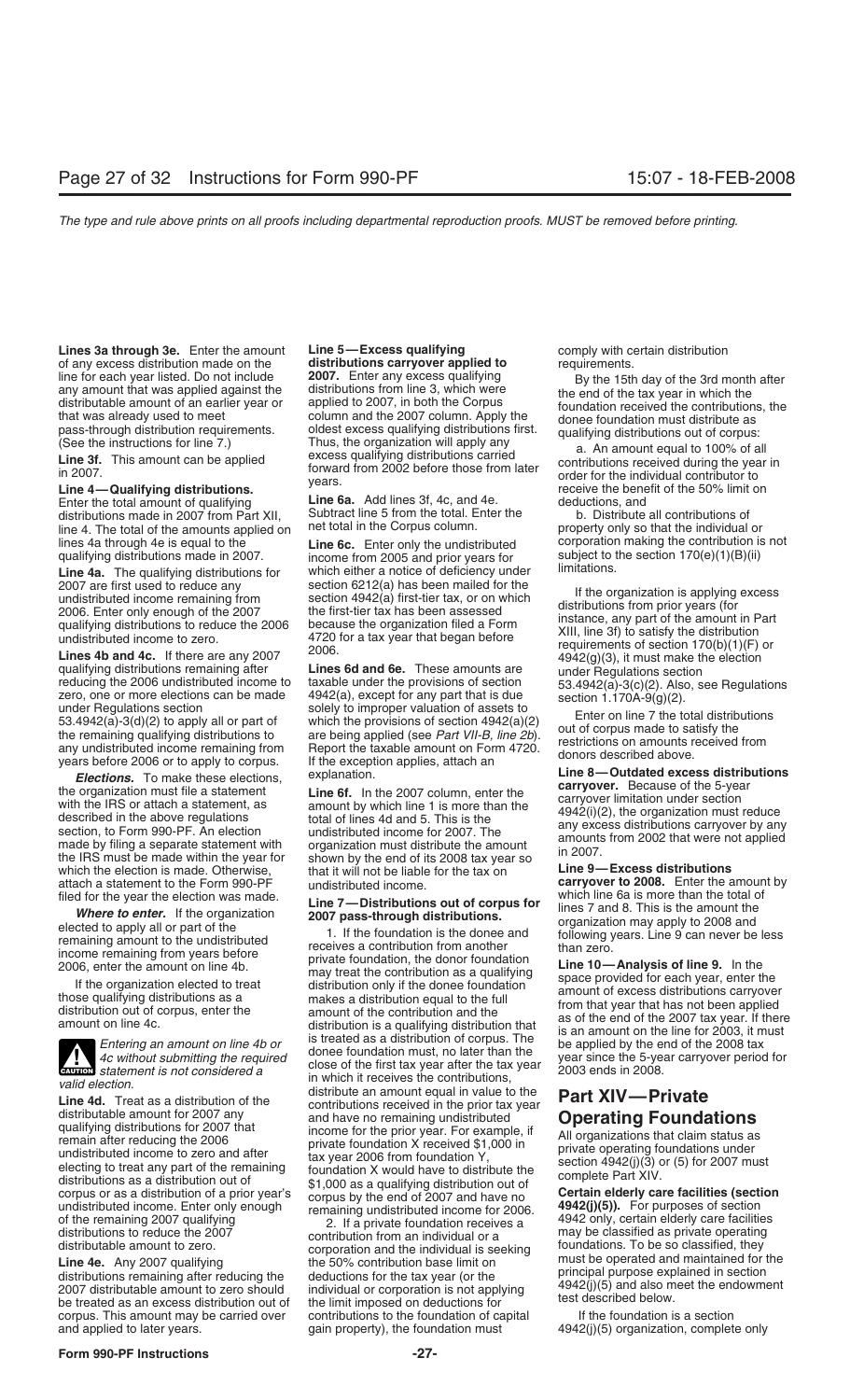lines 1a, 1b, 2c, 2d, 2e, and 3b. Enter amount received for the 4-year period distributions in the current tax year or any "N/A" on all other lines in the Total column from any one exempt organization. prior year.

**4942(j)(3)).** The term "private operating its first tax year in order to be treated as a etc., approved during the year but not foundation" means any private foundation private operating foundation from the paid by the en foundation" means any private foundation private operating foundation from the paid by the end of the year, including that spends at least 85% of the smaller of beginning of that year. It must continue to unpaid portion of that spends at least 85% of the smaller of beginning of that year. It must continue to unpaid portion its adjusted net income or its minimum use the agaregation method for its 2nd set-aside. its adjusted net income or its minimum use the aggregation method for its 2nd investment return directly for the active and 3rd tax years to maintain its status conduct of the exempt purpose or those years. **Part XVI-A—Analysis of Part AVI-A—Analysis of** functions for which the foundation is Functions for which the foundation is<br>
organized and operated (the Income<br>
Test) and that also meets one of the three **Information**<br> **Information** 

than gross investment income) normally<br>
may be received from any one of the If the foundation only makes<br>
exempt organizations and not more than<br>  $\frac{1}{2}$  contributions to preselected charitable<br>  $\frac{1}{2}$  computation of

See regulations under section 4942 for **Line 3.** If necessary, attach a schedule income earned that is related to the the meaning of "directly for the active for lines 3a and 3b that lists separately organization's purpose the meaning of "directly for the active for lines 3a and 3b that lists separately organization's purpose or function which<br>conduct" of exempt activities for purposes amounts given to individuals and amounts constitutes the of these tests.  $q$  iven to organizations.

foundation may meet the income test and Entries under this column should reflect specifically excluded from gross income either the assets, endowment, or support the grant's or contribution's purpose and other than by Code during a 4-year period consisting of the classifying them as charitable,<br>tax year in question and the 3 educational, religious, or scientific<br>immediately preceding tax years. It may activities.<br>also meet the tests based on alternative tests. Thus, if a foundation *Entries such as "grant" or* below:<br> **Entries such as "grant" or** below:<br> **A mount** 3-out-of-4-year basis for a particular tax *diviorial titled Purpose of grant* year, it may not use the 4-year *COUTION* year, it may not use the 4-year<br>*aggregation method for meeting one of* aggregation method for meeting one of **Line 3a—Paid during year.** List all the three alternative tests for that same contributions, grants, etc., actually paid year.

In completing line 3c(3) of Part XIV contributions that are not qualifying under the aggregation method, the largest distributions under section 4942(g).<br>amount of support from an exempt linclude current year payments of t organization will be based on the total set-asides treated as qualifying

aggregation method to satisfy the tests for **payment.** List all contributions, grants<br>its first tax year in order to be treated as a etc., approved during the year but not and 3rd tax years to maintain its status for

corporation that is controlla by the substantially all of the support (other than gross investment<br>
foundation, and substantially all of the support (other than gross investment<br>
ansets of the corporation are devoted to<br>
t

amounts given to individuals and amounts constitutes<br>given to organizations constitutes exemption.

- 
- 

meets the income test on the *"contribution" under the column* **Amounts in Correspond to CAU** 

during the year, including grants or

for Part XIV.<br>**Private operating foundation (section** aggregation method to satisfy the tests for **payment.** List all contributions, grants,

tests below.<br>
1. Assets test. 65% or more of the<br>
foundation's assets are devoted directly<br>
to those activities or functionally related<br>
to those activities or functionally related<br>
to those activities or functionally rela to those activities or functionally related<br>businesses, or both. Or 65% or more of to a foreign foundation that during its<br>the foundation's assets are stock of a<br>the foundation's assets are stock of a<br>the foundation's asse the foundation's assets are stock of a entire period of existence received unrelated business income, see the<br>corporation that is controlled by the substantially all (85% or more) of its Instructions for Form 990-T and Pub

example of the support normally may be of the contributions to preselected charitable<br>one-half of the support normally may be a unsolicited applications for funds, check<br>received from gross investment income.<br>The box on li

**Complying with these tests.** A *Purpose of grant or contribution.* **Also enter in column (e) any income that income test and Fortries under this column should reflect specifically excluded from gross income** test by satisfying the tests for any 3 years<br>distribution of the classifying the consisting of the classifying them as charitable<br>during a 4-year period consisting of the classifying them as charitable<br>bonds that is exclud

also meet the tests based on the total of<br>
all related amounts of income or assets<br>
held, received, or distributed during that<br>
4-year period. A foundation may not use<br>
of lines 1-11 of columns (b), (d), and (e)<br>
one metho

| Amounts in<br>Part XVI-A<br>on line $\ldots$ | Correspond to<br>Amounts in Part I,<br>column (a), $line \ldots$ |
|----------------------------------------------|------------------------------------------------------------------|
|                                              |                                                                  |
|                                              |                                                                  |
| 2. 11                                        |                                                                  |
| 3. 3                                         |                                                                  |
| 4. 4                                         |                                                                  |
| $5$ and $6$ 5b (description                  |                                                                  |
|                                              | column)                                                          |
|                                              |                                                                  |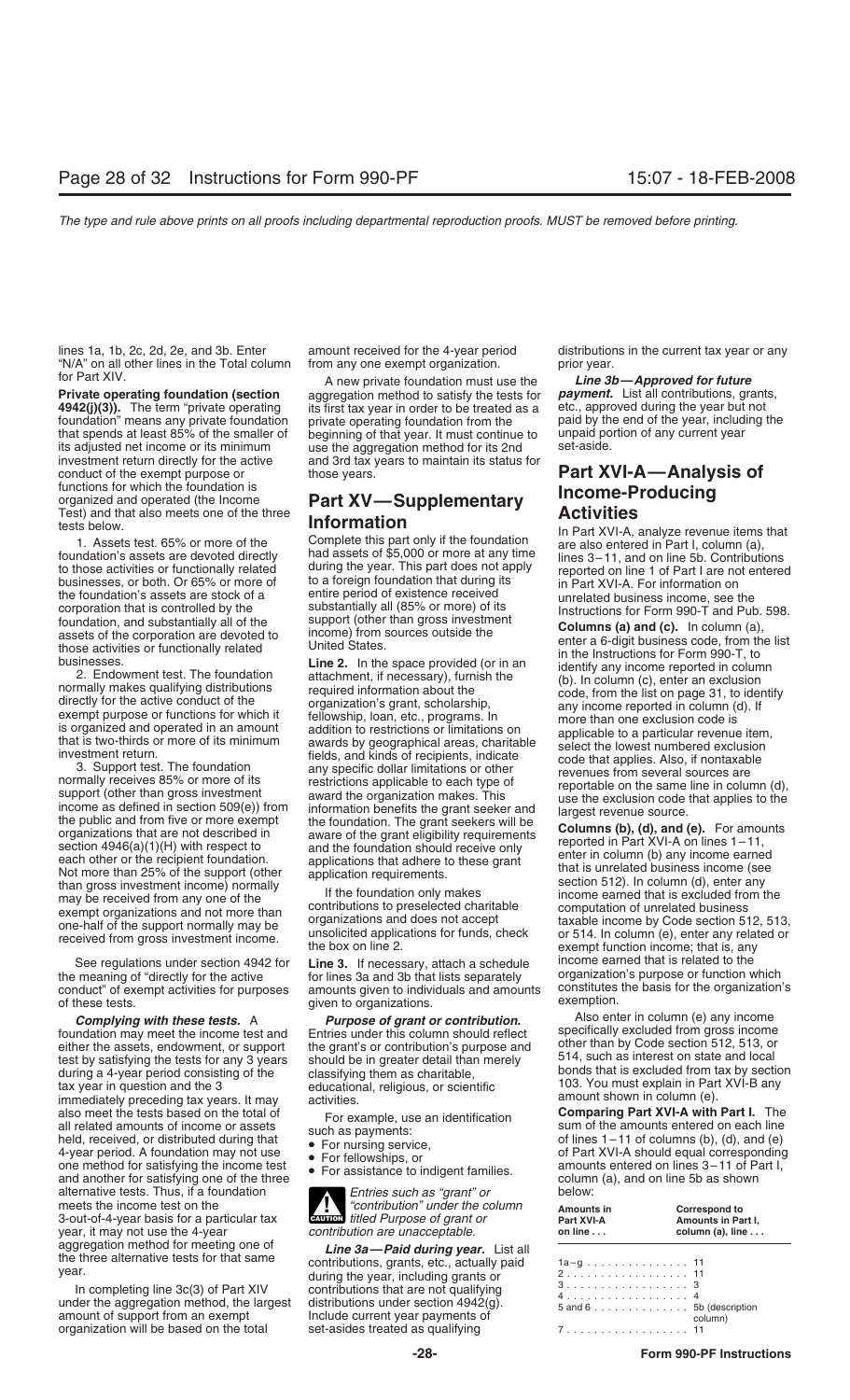| 8. 6   |                       |
|--------|-----------------------|
|        |                       |
|        | event expenses        |
|        | included on lines 13  |
|        | through 23 of Part I, |
|        | column (a)            |
| 10 10c |                       |
| 112n   |                       |

Line 1—Program service revenue. On Also, explain any income entered in a service of the other organization.<br>Lines 1a–g, list each revenue-producing column (e) that is specifically excluded A "historic and continuing relati program service activity of the from gross income other than by Code exists when two organizations participations organizations participations organizations participations organization. For each program service section 512 organization. For each program service section 512, 513, or 514. If no amount is in a joint effort to achieve one or more<br>activity listed, enter the gross revenue entered in column (e), do not complete common purposes on a earned for each activity, as well as Part XVI-B.<br>
identifying business and exclusion codes,<br> **Example M** a performing arts one or more isolated transactions or identifying business and exclusion codes,<br>
in the appropriate columns. For line 1g,<br>
enter amounts that are payments for<br>
Do not include governmental grants that<br>
These performances are the primary<br>
are reportable on line

| Line 13. | Part XVI-A $\ldots \ldots \ldots$                                                                                                     | noncharitable exempt organization. A                                                                                                                                                                 | A "transfer" is any transaction or<br>arrangement whereby one organization                                                                                                                                                    |
|----------|---------------------------------------------------------------------------------------------------------------------------------------|------------------------------------------------------------------------------------------------------------------------------------------------------------------------------------------------------|-------------------------------------------------------------------------------------------------------------------------------------------------------------------------------------------------------------------------------|
| Minus:   | Line 5b, Part $1, \ldots, \ldots$<br>Note: If line 5b, Part I,<br>reflects a loss, add that<br>amount here instead of<br>subtracting. | "noncharitable exempt organization" is an<br>organization exempt under section 501(c)<br>(that is not exempt under section<br>$501(c)(3)$ , or a political organization<br>described in section 527. | transfers something of value (cash, other<br>assets, services, use of property, etc.) to<br>another organization without receiving<br>something of more than nominal value in<br>return. Contributions, gifts, and grants are |
| Plus:    | Line 1, Part $1, \ldots, \ldots, \ldots$                                                                                              | For purposes of these instructions, the<br>section $501(c)(3)$ organization completing                                                                                                               | examples of transfers.                                                                                                                                                                                                        |
| Plus:    | Line 5a, Part $1, \ldots, \ldots, \underline{\hspace{2cm}}$                                                                           | Part XVII is referred to as the "reporting"                                                                                                                                                          | If the only transfers between the two<br>organizations were contributions and                                                                                                                                                 |
| Plus:    | Expenses of special events<br>deducted in computing line<br>9 of Part XVI-A                                                           | organization."<br>A noncharitable exempt organization is<br>"related to or affiliated with" the reporting                                                                                            | grants made by the noncharitable exempt<br>organization to the reporting organization.<br>answer "No."                                                                                                                        |
| Equal:   | Line 12, column (a), of Part I                                                                                                        | organization if either:<br>$\bullet$ The two expeniestions above come                                                                                                                                | Line 1b-Other transactions. Answer                                                                                                                                                                                            |

the amount in column (e) and give a brief An "element of common control" is consideration when the fair market value description of how each activity reported present when one or more of the officers, of the goods and othe

8.................. 6 in column (e) contributed importantly to directors, or trustees of one organization 9 . . . . . . . . . . . . . . . . . . 11 minus any special the accomplishment of the organization's are elected or appointed by the officers, event expenses exempt purposes (other than by providing directors, trustees, or members of the included on lines 13 funds for such purposes). Activities that other. An element of common control is<br>generate exempt-function income are also present when more than 25% of the generate exempt-function income are activities that form the basis of the

entered in column (e), do not complete<br>Part XVI-B.

# columns (b), (d), and (e), on line 11,<br>
Part I. **Contagrets Contagrigers Contagrigers Contagrigers Contagrigers Contagrigers Contagrigers Contagrigers Contagrigers Contagrigers Contagrigers Contagrige**

officers, directors, or trustees of one 11a – e . . . . . . . . . . . . . . 11 organization's exemption from tax. organization serve as officers, directors,  $\frac{1}{2}$  or trustees of the other organization.

column (e) that is specifically excluded A "historic and continuing relationship"<br>
from gross income other than by Code exists when two organizations participate

Report the total of lines 1a-g on line accomplishes its cultural and educational<br>
and transparent and complishes its cultural and educational<br>
The Tark, along with any there incomes purposes.<br>
The fark is cultural and edu

Line 11. On lines  $11a-e$ , list each **and Transactions and** reporting organization and an unrelated<br>
"Other revenue" activity not reported on **and Transactions and** moncharitable exempt organization must<br>
lines 1 through 1

**Line 13.** On line 13, enter the total of<br>
columns (b), (d), and (e) of line 12.<br>
You may use the following worksheet<br>
to verify your calculations.<br>
and relationships with (line 12) any other<br>
and relationships with (line

Equal: Line 12, column (a), of Part  $I = \begin{bmatrix} 1 & 0 & 0 \\ 0 & 1 & 0 \\ 0 & 0 & 0 \\ 0 & 0 & 0 \\ 0 & 0 & 0 \\ 0 & 0 & 0 \\ 0 & 0 & 0 \\ 0 & 0 & 0 \\ 0 & 0 & 0 \\ 0 & 0 & 0 \\ 0 & 0 & 0 \\ 0 & 0 & 0 \\ 0 & 0 & 0 \\ 0 & 0 & 0 \\ 0 & 0 & 0 \\ 0 & 0 & 0 \\ 0 & 0 & 0 \\ 0 & 0 & 0 \\ 0 & 0 & 0 \\ 0 & 0$ of the goods and other assets or services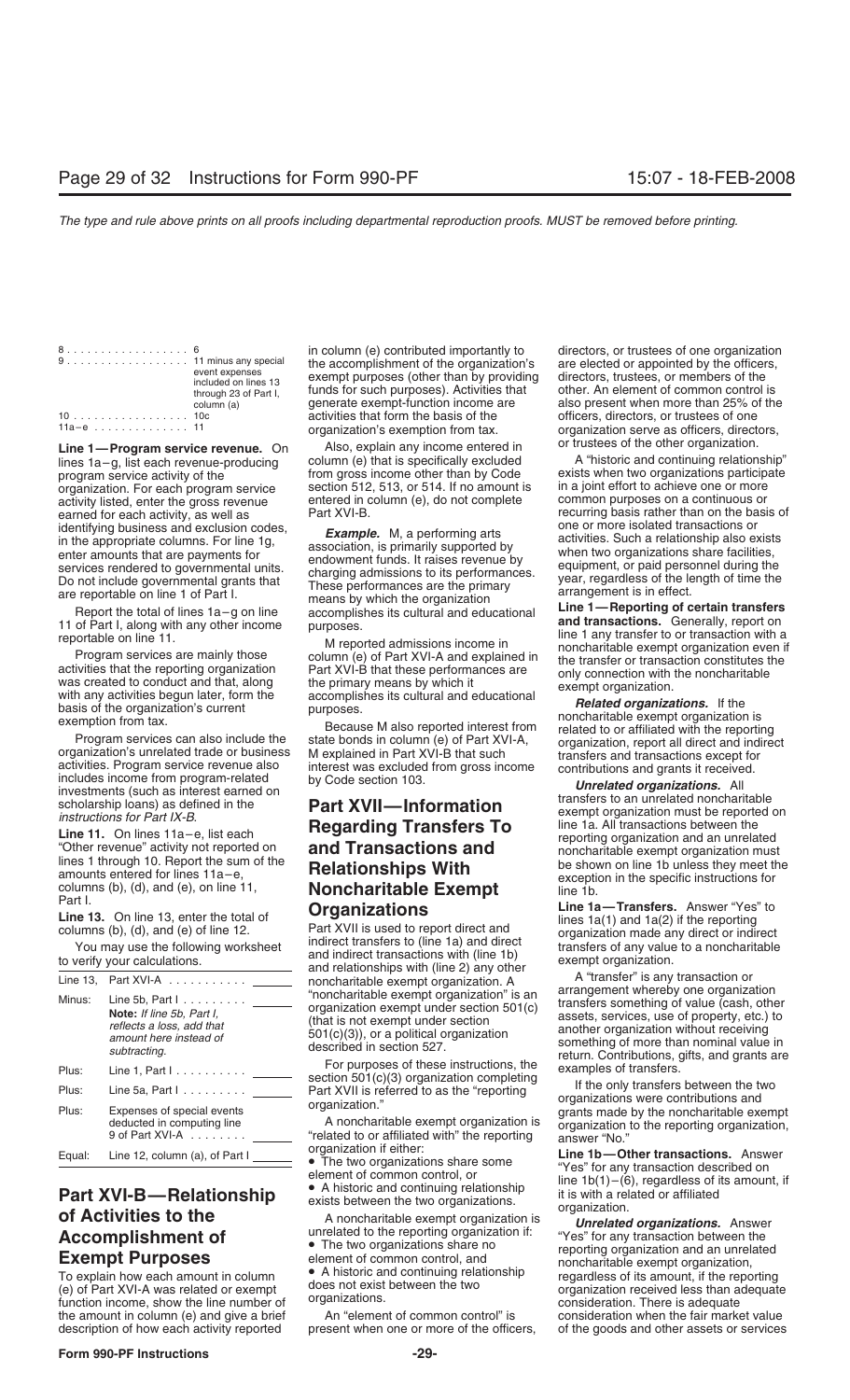furnished by the reporting organization is **Line 2—Reporting of certain** • Give the organization a copy of the not more than the fair market value of the **relationships.** Enter on line 2 each return in addition to the copy not more than the fair market value of the **relationships.** Enter on line 2 each return in addition to the copy to be filed goods and other assets or services noncharitable exempt organization that with the IRS goods and other assets or services noncharitable exempt organization that with the IRS.<br>received from the unrelated noncharitable the reporting organization is related to or exempt organization. The exception affiliated with, as defined above. If the described below does not apply to control factor or the historic and<br>transactions for less than adequate continuing relationship factor (or both) is is checked (section 4947(a)(1) transactions for less than adequate continuing relationship factor (or both) is<br>consideration. considerations for example of the vear consideration.

Answer "Yes" for any transaction<br>
between the reporting organization and<br>
an unrelated noncharitable exempt<br>
organization if the "amount involved" is<br>
on the text of the goods,<br>
the fair market value of the goods,<br>
ecurity

**Line 1b(6).** Answer "Yes" if either **Signature** retained as long as their contents may organization performed services or **Signature** become material in the administration organization organization

the reporting organization or the form and fill in the signer's title. noncharitable exempt organization.

the transfers and transactions for which energy of Preparer's space should remain blank. If<br>
"Yes" was entered on lines 1a-c above. Someone prepares the return without<br>
You must describe each transfer or charge, that perso

write "see attached" in column (d) and The paid preparer must completive use an attached sheet for the description. If making more than one entry on line 1d, <br> **•** Sign it in the space provided for the<br>
preparer's signature (a facsimile signa transfer or transaction you are describing.

the reporting organization is related to or present at any time during the year,  $\sim$  nonexempt charitable trust filing Form<br>identify the organization on line 2 even if 990-PF instead of Form 1041), the paid

transactions in which the reporting<br>organization was either the lessor or the<br>lessee.<br>**Line 1b(4).** Answer "Yes" if either the setter the setter or "auxiliary of reporting organization" will<br>**Line 1b(4).** Answer "Yes" if e **Line 1b(4).** Answer "Yes" if either be sufficient. If you need more space, organization reimbursed expenses write "see attached" in column (c) and use incurred by the other. <br>an attached sheet to describe the

membership or fundraising solicitations The return must be signed by the any Internal Revenue law. The rules for the other. president, vice president, treasurer, governing the confidentiality of Form **Line 1c.** Complete line 1c regardless of assistant treasurer, chief accounting 990-PF are covered in Code officer, or other corporate officer (such as section 6104. whether the noncharitable exempt officer, or other corporate officer (such as section 6104. organization is related to or closely<br>affiliated with the reporting organization.<br>For purposes of this line, "facilities" any return that he or she is required to file<br>includes office space and any other land, for a corpor

If an officer or employee of the **Line 1d.** Use this schedule to describe organization prepares the return, the Paid the transfers and transactions for which Preparer's space should remain blank. If

preparer's signature (a facsimile signature<br>is acceptable), and

**Exception.** If a transaction with an unrelated noncharitable exempt<br>unrelated noncharitable exempt<br>organization was for adequate do not enter the organization on line  $1a(2)$ ,<br>consideration and the amount involved<br>was \$5

incurred by the other. an attached sheet to describe the<br> **Line 1b(5).** Answer "Yes" if either ore organization on line 2, identify which<br>
organization made loans to the other or if organization you are describing on the<br> to a form or its instructions must be organization performed services or **Signature** become material in the administration of<br>membership or fundraising solicitations and the signature he signature of the same internal Bevenue law. The rules

| Recordkeeping  140 hr., 37 min.                                      |                 |
|----------------------------------------------------------------------|-----------------|
| Learning about the law or<br>the form $\ldots$ , $\ldots$ , $\ldots$ | 28 hr., 15 min. |
| <b>Preparing the form </b> 33 hr., 39 min.                           |                 |
| Copying, assembling, and<br>sending the form to the IRS              | 32 min.         |

transfers (line 1a(1)) to each organization<br>into a single entry. Otherwise, make a<br>separate entry for each transfer or<br>transaction.<br>transaction.<br>**Column (a).** For each entry, enter the<br>intenumber is use Only area.<br>**Column Column (d).** If you need more space,<br>Le "see attached" in column (d) and **Aveland Strateger in the paid preparer must** complete the 20224. Do not send the tax form to this address. Instead, see When, Where, and<br>How To File on page 5.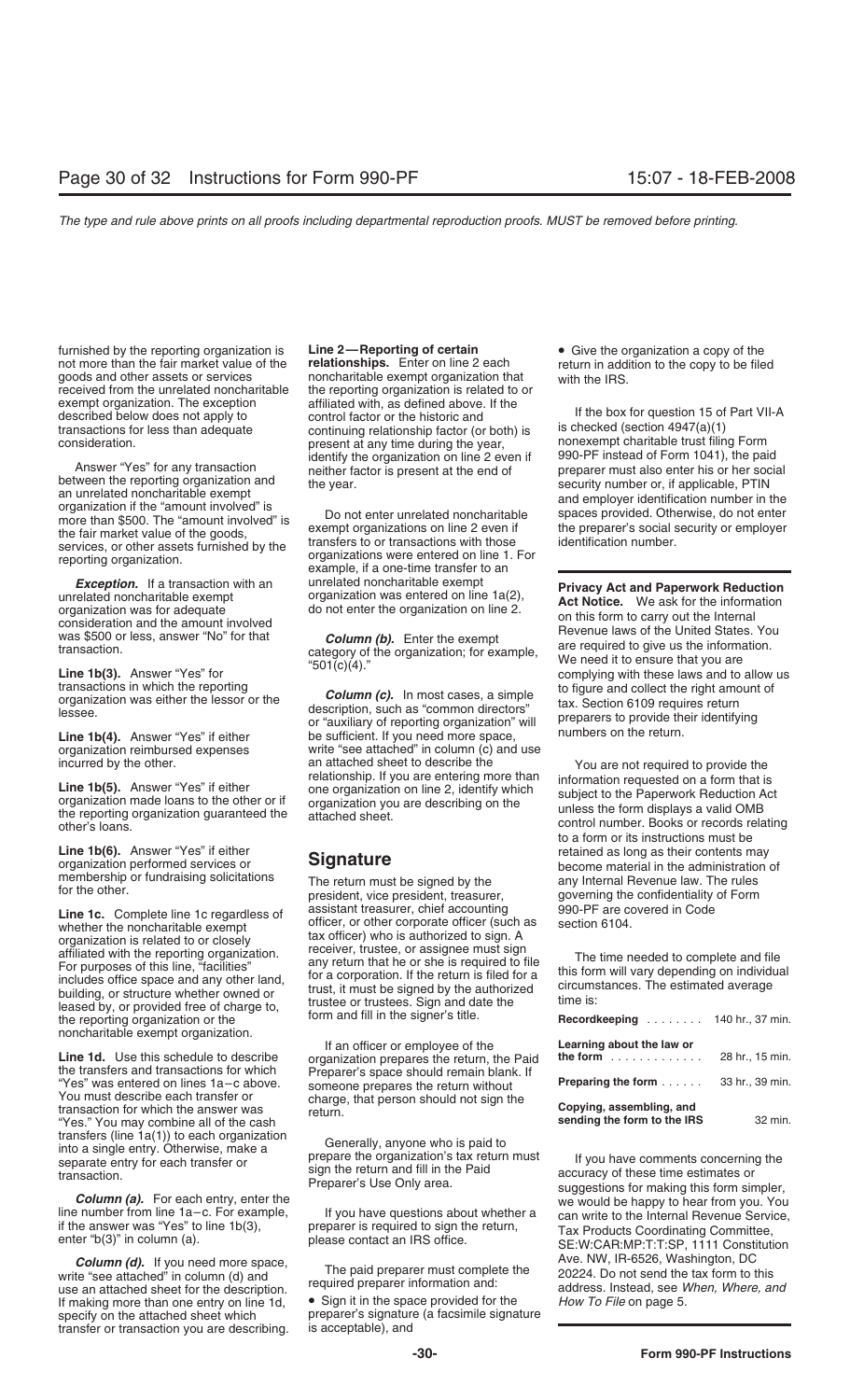# **Exclusion Codes**

- 
- **02—** Income from an activity in which labor is a material income-producing factor and substantially all (at least 85%) of the work is performed with unpaid labor (section 513(a)(1))
- the convenience of the organization's members, students, patients, visitors, officers, or employees (hospital parking lot or museum cafeteria, for example) (section 513(a)(2))
- 04— Section 501(c)(4) local association of estate (section 512(b)(5)) **33— Income from mortgaged property**<br>employees organized before May 27, **20—** Income from research for the United (neighborhood land) acquired for 1969— Income from the sale of work-related clothes or equipment and items normally sold through vending machines; food dispensing facilities; or snack bars for the convenience of association members at their usual places of employment (section 513(a)(2))
- 05- Income from the sale of merchandise substantially all of which (at least 85%) was donated to the organization (section 513(a)(3))

# **Specific Exceptions**

- Section 501(c)(3), (4), or (5) organization conducting an agricultural or educational fair or exposition— Qualified public entertainment activity income (section 513(d)(2))
- **07** Section 501(c)(3), (4), (5), or (6)<br>organization—Qualified convention and trade show activity income (section 513(d)(3))
- 08- Income from hospital services described in section 513(e)
- 09- Income from noncommercial bingo games that do not violate state or local law (section 513(f))
- Income from games of chance conducted<br>by an organization in North Dakota<br>(section 311 of the Deficit Reduction Act of 1984, as amended)
- 11- Section 501(c)(12) organization-Qualified pole rental income (section 513(g)) and/or member income (described in section 501(c)(12)(H))
- 12- Income from the distribution of low-cost articles in connection with the solicitation of charitable contributions (section 513(h))
- 13- Income from the exchange or rental of membership or donor list with an organization eligible to receive charitable contributions by a section 501(c)(3) organization; by a war veterans' organization; or an auxiliary unit or society of, or trust or foundation for, a war veterans' post or organization (section 513(h))

## **Modifications and Exclusions**

- Dividends, interest, payments with respect to securities loans, annuities, income from notional principal contracts, other substantially similar income from ordinary and routine investments, and loan commitment fees, excluded by section 512(b)(1) **14—**
- 15- Royalty income excluded by section  $512(b)(2)$
- 16- Real property rental income that does not depend on the income or profits derived by the person leasing the property and is excluded by section 512 (b)(3)
- General Exceptions<br> **17** Rent from personal property leased with **Debt-Financed Income**<br>
in relation to the combined income from  $\begin{array}{|l|l|}\n\hline\n\text{0}=10\% \text{ or } \text{0}=100\% \text{ or } \text{0}=100\% \text{ or } \text{0}=100\% \text{ or } \text{0}=100\% \text{ or } \text$ **11**— Income from an activity that is not<br>
regularly carried on (section 512(a)(1)) **12 12 12 13 130 130**—<br> **130 1512(a)(1) 1512(a)(1) 1512(a)(1) 1512(a) 1512(a) 1512(a) 1512(a) 1512(a) 1512(a)** the real and personal property (section 512(b)(3))
- **03** Section 501(c)(3) organization— Income **31—** conservatorship or receivership (sections  $\begin{array}{|l} 31 \text{---} \\ \text{from an activity carried on primarily for} \end{array}$ **18—** Gain or loss from the sale of investments and other non-inventory property and from certain property acquired from financial institutions that are in conservatorship or receivership (sections 512(b)(5) and (16)(A))
	- **19—** Gain or loss from the lapse or termination of options to buy or sell securities or real property, and on options and from the forfeiture of good-faith deposits for the purchase, sale, or lease of investment real estate (section 512(b)(5))
	- **20—** Income from research for the United States; its agencies or instrumentalities; or any state or political subdivision (section 512(b)(7))
	- Income from research conducted by a college, university, or hospital (section 512(b)(8))
- **22—** Income from research conducted by an **35—** Income from mortgaged property<br>**05—** Income from the sale of merchandise, **22—** Income from research conducted by an acquired by gift where the mortga organization whose primary activity is conducting fundamental research, the results of which are freely available to the general public (section 512(b)(9))
- **23—** Income from services provided under license issued by a federal regulatory agency and conducted by a religious order or school operated by a religious order, but only if the trade or business has been carried on by the organization since before May 27, 1959 (section 512 (b)(15)) **06—** Income from property received in return

## **Foreign Organizations**

Foreign organizations only—Income from **24** a trade or business NOT conducted in the United States and NOT derived from United States sources (patrons) (section 512(a)(2))

## **Social Clubs and VEBAs**

- 25- Section 501(c)(7), (9), or (17) organization—Non-exempt function income set aside for a charitable, etc., purpose specified in section 170(c)(4) (section 512(a)(3)(B)(i))
- Section 501(c)(7), (9), or (17) organization—Proceeds from the sale of exempt function property that was or will be timely reinvested in similar property (section 512(a)(3)(D)) **26—**
- Section 501(c)(9) or (17) organization-Nonfunction income set aside for the payment of life, sick, accident, or other benefits (section 512(a)(3)(B)(ii)) **27—**

## **Veterans' Organizations**

- Section 501(c)(19) organization— Payments for life, sick, accident, or health insurance for members or their dependents that are set aside for the payment of such insurance benefits or for a charitable, etc., purpose specified in section 170(c)(4) (section 512(a)(4)) **28—**
- Section 501(c)(19) organization— Income from an insurance set-aside (see code 28 above) that is set aside for payment of insurance benefits or for a charitable, etc., purpose specified in section 170(c)(4) (Regs. 1.512(a)–4(b)(2)) **29—**

- Income exempt from debt-financed (section 514) provisions because at least 85% of the use of the property is for the organization's exempt purposes. (**Note:** *This code is only for income from the 15% or less non-exempt purpose use.*) (section 514(b)(1)(A))
- Gross income from mortgaged property used in research activities described in section 512(b)(7), (8), or (9) (section 514(b)(1)(C))
- Gross income from mortgaged property used in any activity described in section 513(a)(1), (2), or (3) (section 514(b)(1)(D)) **32—**
- (neighborhood land) acquired for exempt purpose use within 10 years (section 514(b)(3)) **33—**
- Income from mortgaged property acquired by bequest or devise (applies to income received within 10 years from the date of acquisition) (section 514(c)(2)(B)) **34—**
- acquired by gift where the mortgage was placed on the property more than 5 years previously and the property was held by the donor for more than 5 years (applies to income received within 10 years from the date of gift (section 514(c)(2)(B)) **35—**
- for the obligation to pay an annuity described in section 514(c)(5) **36—**
- Income from mortgaged property that provides housing to low and moderate income persons, to the extent the mortgage is insured by the Federal Housing Administration (section 514(c)(6)). **(Note:** *In many cases, this would be exempt function income reportable in column (e). It would not be so in the case of a section 501(c)(5) or (6) organization, for example, that acquired the housing as an investment or as a charitable activity.***) 37—**
- **10—** Income from games of chance conducted **Social Clubs and VEBAs 10—** Income from mortgaged real property<br>10— Income from games of chance conducted  $\begin{bmatrix} 1 & 1 & 1 \\ 1 & 1 & 1 \\ 1 & 1 & 1 \end{bmatrix}$ owned by: a school described in section 170(b)(1)(A)(ii); a section 509(a)(3) affiliated support organization of such a school; a section 501(c)(25) organization; or by a partnership in which any of the above organizations owns an interest if the requirements of section 514(c)(9)(B)(vi) are met (section 514(c)(9)) **38—**

## **Special Rules**

- Section 501(c)(5) organization—Farm **39** income used to finance the operation and maintenance of a retirement home, hospital, or similar facility operated by the organization for its members on property adjacent to the farm land (section 1951(b)(8)(B) of Public Law 94-455)
- Annual dues, not exceeding \$136 (subject to inflation), paid to a section 501(c)(5) agricultural or horticultural organization (section 512(d)) **40—**

## **Trade or Business**

Gross income from an unrelated activity that is regularly carried on but, in light of continuous losses sustained over a number of tax periods, cannot be regarded as being conducted with the motive to make a profit (not a trade or business)

# **Other**

- 42- Receipt of qualified sponsorship payments described in section 513(i)
- Exclusion of any gain or loss from the qualified sale, exchange, or other disposition of any qualifying brownfield property (section 512(b)(19)) **43—**